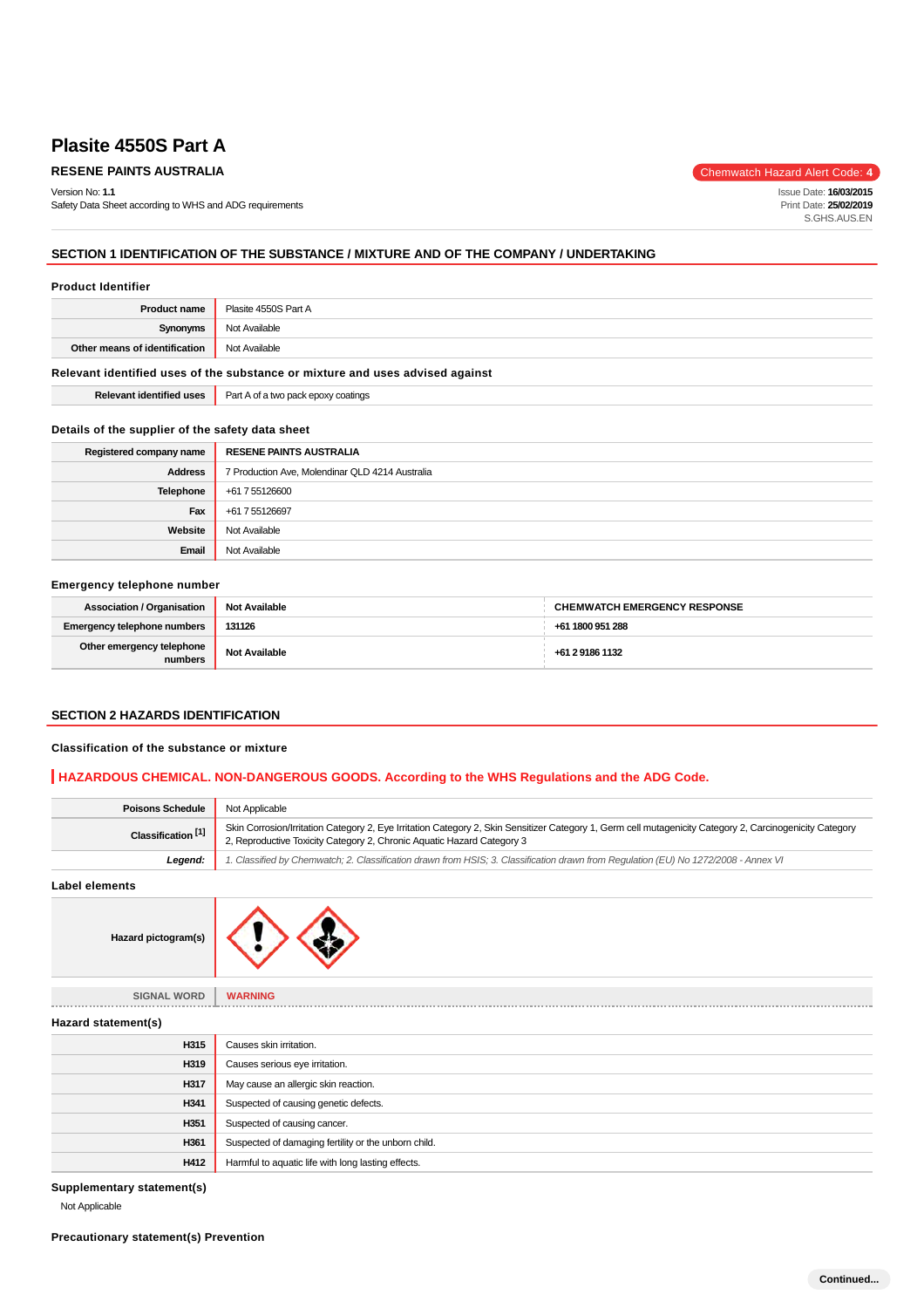| P <sub>201</sub> | Obtain special instructions before use.                                    |
|------------------|----------------------------------------------------------------------------|
| P <sub>280</sub> | Wear protective gloves/protective clothing/eye protection/face protection. |
| P <sub>281</sub> | Use personal protective equipment as required.                             |
| P <sub>261</sub> | Avoid breathing mist/vapours/spray.                                        |
| P273             | Avoid release to the environment.                                          |
| P272             | Contaminated work clothing should not be allowed out of the workplace.     |
|                  |                                                                            |

#### **Precautionary statement(s) Response**

| P308+P313      | IF exposed or concerned: Get medical advice/attention.                                                                           |
|----------------|----------------------------------------------------------------------------------------------------------------------------------|
| P362           | Take off contaminated clothing and wash before reuse.                                                                            |
| P302+P352      | IF ON SKIN: Wash with plenty of soap and water.                                                                                  |
| P305+P351+P338 | IF IN EYES: Rinse cautiously with water for several minutes. Remove contact lenses, if present and easy to do. Continue rinsing. |
| P333+P313      | If skin irritation or rash occurs: Get medical advice/attention.                                                                 |
| P337+P313      | If eye irritation persists: Get medical advice/attention.                                                                        |

#### **Precautionary statement(s) Storage**

**P405** Store locked up.

#### **Precautionary statement(s) Disposal**

**P501** Dispose of contents/container in accordance with local regulations.

# **SECTION 3 COMPOSITION / INFORMATION ON INGREDIENTS**

#### **Substances**

See section below for composition of Mixtures

#### **Mixtures**

| %[weight]  | Name                                              |
|------------|---------------------------------------------------|
| $=70$      | bisphenol F glycidyl ether/formaldehyde copolymer |
| $=10$      | n-butyl glycidyl ether                            |
| $\leq$ =5  | carbon black                                      |
| $\leq 0.2$ | silica crystalline - quartz                       |
| $\leq$ -20 | mica                                              |
| $\leq$ =5  | silica amorphous, fumed, crystalline free         |
|            |                                                   |

# **SECTION 4 FIRST AID MEASURES**

#### **Description of first aid measures**

| <b>Eye Contact</b>  | If this product comes in contact with the eyes:<br>• Wash out immediately with fresh running water.<br>Ensure complete irrigation of the eye by keeping eyelids apart and away from eye and moving the eyelids by occasionally lifting the upper and lower lids.<br>► Seek medical attention without delay; if pain persists or recurs seek medical attention.<br>▶ Removal of contact lenses after an eye injury should only be undertaken by skilled personnel. |
|---------------------|-------------------------------------------------------------------------------------------------------------------------------------------------------------------------------------------------------------------------------------------------------------------------------------------------------------------------------------------------------------------------------------------------------------------------------------------------------------------|
| <b>Skin Contact</b> | If skin contact occurs:<br>Inmediately remove all contaminated clothing, including footwear.<br>Flush skin and hair with running water (and soap if available).<br>Seek medical attention in event of irritation.                                                                                                                                                                                                                                                 |
| Inhalation          | If fumes, aerosols or combustion products are inhaled remove from contaminated area.<br>• Other measures are usually unnecessary.                                                                                                                                                                                                                                                                                                                                 |
| Ingestion           | $\blacktriangleright$ Immediately give a glass of water.<br>First aid is not generally required. If in doubt, contact a Poisons Information Centre or a doctor.                                                                                                                                                                                                                                                                                                   |

#### **Indication of any immediate medical attention and special treatment needed**

Treat symptomatically.

### **SECTION 5 FIREFIGHTING MEASURES**

#### **Extinguishing media**

- Foam.
- Dry chemical powder.
- BCF (where regulations permit).
- ▶ Carbon dioxide.
- Water spray or fog Large fires only.

### **Special hazards arising from the substrate or mixture**

**Fire Incompatibility**  $\rightarrow$  Avoid contamination with oxidising agents i.e. nitrates, oxidising acids, chlorine bleaches, pool chlorine etc. as ignition may result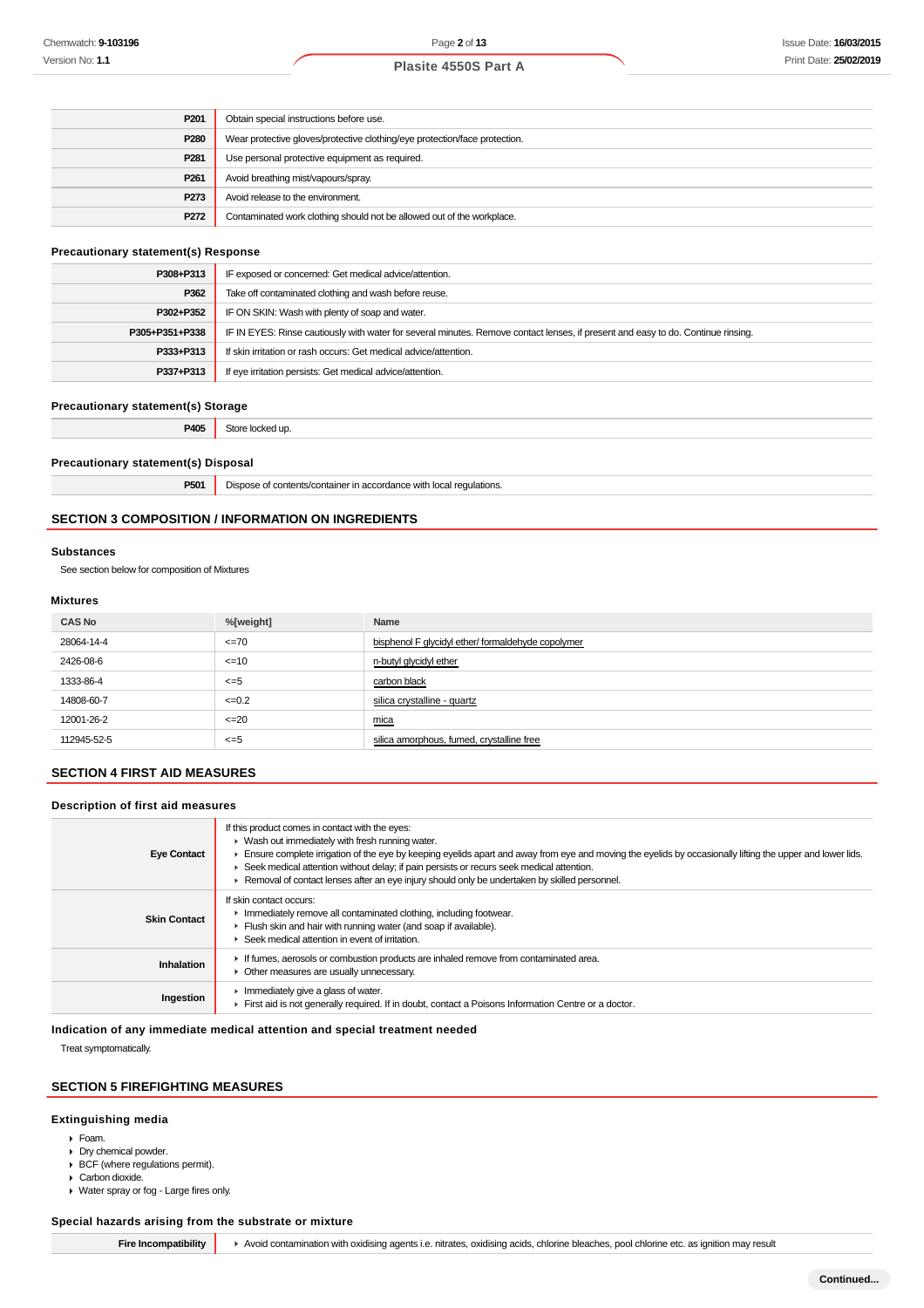# **Advice for firefighters**

| Alert Fire Brigade and tell them location and nature of hazard.<br>• Wear full body protective clothing with breathing apparatus.<br>▶ Prevent, by any means available, spillage from entering drains or water course.<br>• Use water delivered as a fine spray to control fire and cool adjacent area.<br><b>Fire Fighting</b><br>Avoid spraying water onto liquid pools.<br>DO NOT approach containers suspected to be hot.<br>Cool fire exposed containers with water spray from a protected location.<br>If safe to do so, remove containers from path of fire.<br>Combustible.<br>Slight fire hazard when exposed to heat or flame.<br>Heating may cause expansion or decomposition leading to violent rupture of containers.<br>• On combustion, may emit toxic fumes of carbon monoxide (CO).<br>• May emit acrid smoke.<br>Mists containing combustible materials may be explosive.<br>Combustion products include:<br><b>Fire/Explosion Hazard</b><br>carbon dioxide (CO2)<br>aldehydes<br>other pyrolysis products typical of burning organic material.<br>May emit poisonous fumes.<br>May emit corrosive fumes.<br>Not Applicable<br><b>HAZCHEM</b> |  |
|-----------------------------------------------------------------------------------------------------------------------------------------------------------------------------------------------------------------------------------------------------------------------------------------------------------------------------------------------------------------------------------------------------------------------------------------------------------------------------------------------------------------------------------------------------------------------------------------------------------------------------------------------------------------------------------------------------------------------------------------------------------------------------------------------------------------------------------------------------------------------------------------------------------------------------------------------------------------------------------------------------------------------------------------------------------------------------------------------------------------------------------------------------------------|--|
|                                                                                                                                                                                                                                                                                                                                                                                                                                                                                                                                                                                                                                                                                                                                                                                                                                                                                                                                                                                                                                                                                                                                                                 |  |
|                                                                                                                                                                                                                                                                                                                                                                                                                                                                                                                                                                                                                                                                                                                                                                                                                                                                                                                                                                                                                                                                                                                                                                 |  |
|                                                                                                                                                                                                                                                                                                                                                                                                                                                                                                                                                                                                                                                                                                                                                                                                                                                                                                                                                                                                                                                                                                                                                                 |  |

# **SECTION 6 ACCIDENTAL RELEASE MEASURES**

**Personal precautions, protective equipment and emergency procedures**

See section 8

#### **Environmental precautions**

See section 12

### **Methods and material for containment and cleaning up**

| <b>Minor Spills</b> | Environmental hazard - contain spillage.<br>Remove all ignition sources.<br>Clean up all spills immediately.<br>Avoid breathing vapours and contact with skin and eyes.<br>$\triangleright$ Control personal contact with the substance, by using protective equipment.<br>Contain and absorb spill with sand, earth, inert material or vermiculite.<br>$\triangleright$ Wipe up.<br>• Place in a suitable, labelled container for waste disposal.                                                                                                                                                                                                                                                                                                                                                                          |
|---------------------|-----------------------------------------------------------------------------------------------------------------------------------------------------------------------------------------------------------------------------------------------------------------------------------------------------------------------------------------------------------------------------------------------------------------------------------------------------------------------------------------------------------------------------------------------------------------------------------------------------------------------------------------------------------------------------------------------------------------------------------------------------------------------------------------------------------------------------|
| <b>Major Spills</b> | Environmental hazard - contain spillage.<br>Moderate hazard.<br>Clear area of personnel and move upwind.<br>Alert Fire Brigade and tell them location and nature of hazard.<br>• Wear breathing apparatus plus protective gloves.<br>▶ Prevent, by any means available, spillage from entering drains or water course.<br>• No smoking, naked lights or ignition sources.<br>Increase ventilation.<br>Stop leak if safe to do so.<br>Contain spill with sand, earth or vermiculite.<br>• Collect recoverable product into labelled containers for recycling.<br>Absorb remaining product with sand, earth or vermiculite.<br>• Collect solid residues and seal in labelled drums for disposal.<br>• Wash area and prevent runoff into drains.<br>If contamination of drains or waterways occurs, advise emergency services. |

Personal Protective Equipment advice is contained in Section 8 of the SDS.

# **SECTION 7 HANDLING AND STORAGE**

| Precautions for safe handling |                                                                                                                                                                                                                                                                                                                                                                                                                                                                                                                                                                                                                                                                                                                                                                                                                                                                                                                                                                                                                                                                |  |
|-------------------------------|----------------------------------------------------------------------------------------------------------------------------------------------------------------------------------------------------------------------------------------------------------------------------------------------------------------------------------------------------------------------------------------------------------------------------------------------------------------------------------------------------------------------------------------------------------------------------------------------------------------------------------------------------------------------------------------------------------------------------------------------------------------------------------------------------------------------------------------------------------------------------------------------------------------------------------------------------------------------------------------------------------------------------------------------------------------|--|
| Safe handling                 | • May form explosive peroxides on standing or following concentration by distillation.<br>► Review of stocks and testing for peroxide content by given tested procedures at 3-monthly intervals is recommended, together with safe disposal of<br>peroxidic samples.<br>[Peroxide-containing residues can often be rendered innocuous by pouring into an excess of sodium carbonate solution]<br>DO NOT allow clothing wet with material to stay in contact with skin<br>Avoid all personal contact, including inhalation.<br>• Wear protective clothing when risk of exposure occurs.<br>• Use in a well-ventilated area.<br>▶ Prevent concentration in hollows and sumps.<br>DO NOT enter confined spaces until atmosphere has been checked.<br>Avoid smoking, naked lights or ignition sources.<br>Avoid contact with incompatible materials.<br>▶ When handling, <b>DO NOT</b> eat, drink or smoke.<br>▶ Keep containers securely sealed when not in use.<br>Avoid physical damage to containers.<br>Always wash hands with soap and water after handling. |  |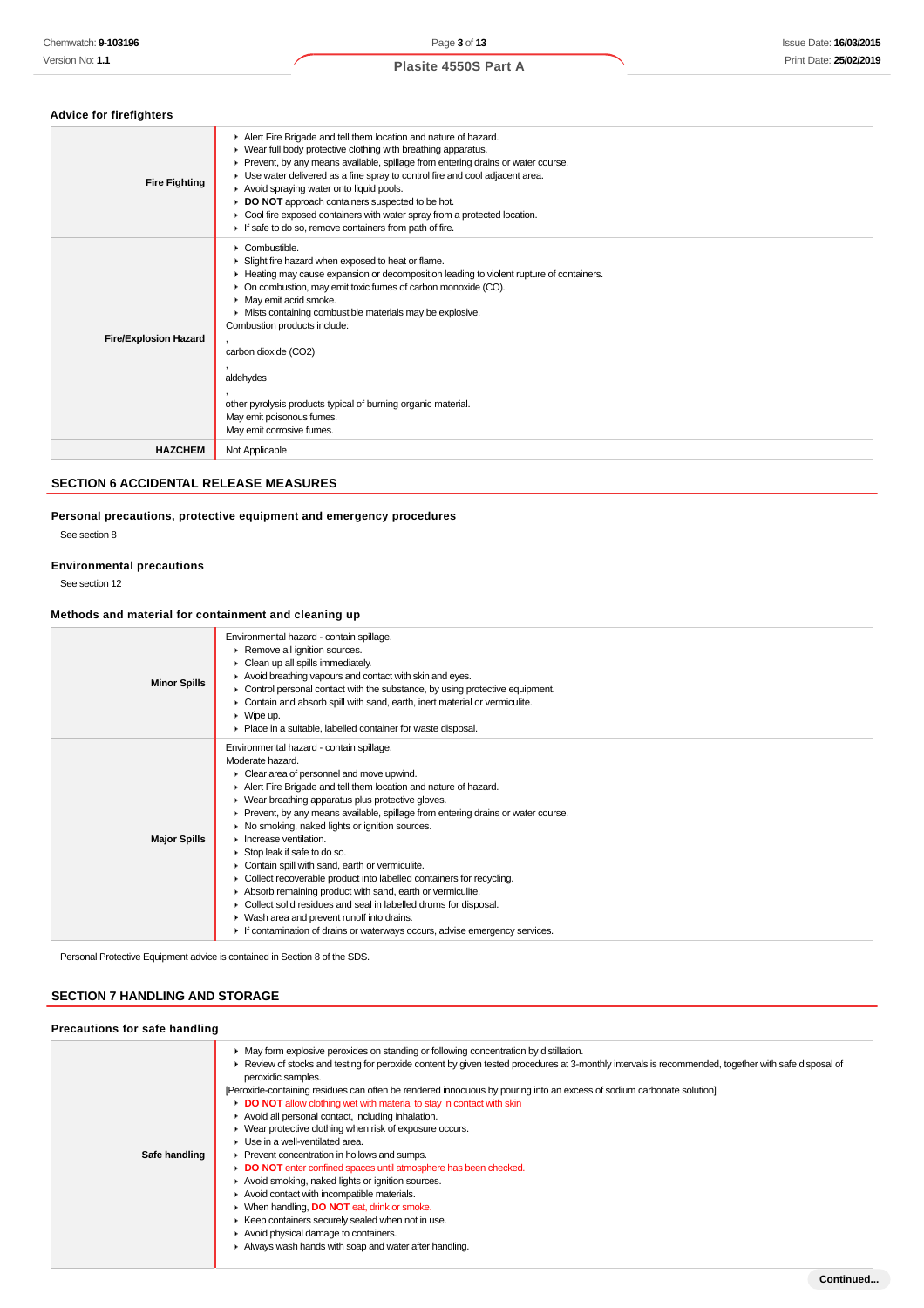|                   | • Work clothes should be laundered separately.<br>• Use good occupational work practice.<br>• Observe manufacturer's storage and handling recommendations contained within this SDS.                                                                                                                                                                                                                           |
|-------------------|----------------------------------------------------------------------------------------------------------------------------------------------------------------------------------------------------------------------------------------------------------------------------------------------------------------------------------------------------------------------------------------------------------------|
|                   | Atmosphere should be regularly checked against established exposure standards to ensure safe working conditions.                                                                                                                                                                                                                                                                                               |
| Other information | Store in original containers.<br>Keep containers securely sealed.<br>▶ No smoking, naked lights or ignition sources.<br>Store in a cool, dry, well-ventilated area.<br>Store away from incompatible materials and foodstuff containers.<br>Protect containers against physical damage and check regularly for leaks.<br>Observe manufacturer's storage and handling recommendations contained within this SDS. |

# **Conditions for safe storage, including any incompatibilities**

| Suitable container      | $\blacktriangleright$ Metal can or drum<br>• Packaging as recommended by manufacturer.<br>• Check all containers are clearly labelled and free from leaks.                                                                                                                                                                                                                                                                                                                                                                                                                                                                                                                                                                                                                                                                                                                                                                                                                                                                                                                                                                                                                                                                                                                                                                                                                                                                                                                                                                                                                                                                                                                                                                                                                                                                                                                                       |
|-------------------------|--------------------------------------------------------------------------------------------------------------------------------------------------------------------------------------------------------------------------------------------------------------------------------------------------------------------------------------------------------------------------------------------------------------------------------------------------------------------------------------------------------------------------------------------------------------------------------------------------------------------------------------------------------------------------------------------------------------------------------------------------------------------------------------------------------------------------------------------------------------------------------------------------------------------------------------------------------------------------------------------------------------------------------------------------------------------------------------------------------------------------------------------------------------------------------------------------------------------------------------------------------------------------------------------------------------------------------------------------------------------------------------------------------------------------------------------------------------------------------------------------------------------------------------------------------------------------------------------------------------------------------------------------------------------------------------------------------------------------------------------------------------------------------------------------------------------------------------------------------------------------------------------------|
| Storage incompatibility | Avoid cross contamination between the two liquid parts of product (kit).<br>If two part products are mixed or allowed to mix in proportions other than manufacturer's recommendation, polymerisation with gelation and evolution of<br>heat (exotherm) may occur.<br>This excess heat may generate toxic vapour<br>Avoid reaction with amines, mercaptans, strong acids and oxidising agents<br>Butyl glycidyl ether:<br>• forms unstable and explosive peroxides in presence of air or light<br>• contact with strong acids or oxidisers may cause fire or explosion<br>may polymerise in contact with strong caustics<br>attacks some plastics and rubber<br>Phenols are incompatible with strong reducing substances such as hydrides, nitrides, alkali metals, and sulfides.<br>Avoid use of aluminium, copper and brass alloys in storage and process equipment.<br>Heat is generated by the acid-base reaction between phenols and bases.<br>▶ Phenols are sulfonated very readily (for example, by concentrated sulfuric acid at room temperature), these reactions generate heat.<br>Phenols are nitrated very rapidly, even by dilute nitric acid.<br>In Nitrated phenols often explode when heated. Many of them form metal salts that tend toward detonation by rather mild shock.<br>Glycidyl ethers:<br>► may form unstable peroxides on storage in air, light, sunlight, UV light or other ionising radiation, trace metals - inhibitor should be maintained at<br>adequate levels<br>• may polymerise in contact with heat, organic and inorganic free radical producing initiators<br>► may polymerise with evolution of heat in contact with oxidisers, strong acids, bases and amines<br>F react violently with strong oxidisers, permanganates, peroxides, acyl halides, alkalis, ammonium persulfate, bromine dioxide<br>attack some forms of plastics, coatings, and rubber |



**X** — Must not be stored together<br>**0** — May be stored together with

**0** — May be stored together with specific preventions

**+** — May be stored together

# **SECTION 8 EXPOSURE CONTROLS / PERSONAL PROTECTION**

# **Control parameters**

### **OCCUPATIONAL EXPOSURE LIMITS (OEL)**

# **INGREDIENT DATA**

| Source                       | Ingredient                  | <b>Material name</b>                           | <b>TWA</b>           | <b>STEL</b>   | Peak          | <b>Notes</b>  |
|------------------------------|-----------------------------|------------------------------------------------|----------------------|---------------|---------------|---------------|
| Australia Exposure Standards | n-butyl glycidyl ether      | n-Butyl glycidyl ether (BGE)                   | 25 ppm / 133 mg/m3   | Not Available | Not Available | Not Available |
| Australia Exposure Standards | carbon black                | Carbon black                                   | $3 \,\mathrm{mq/m}$  | Not Available | Not Available | Not Available |
| Australia Exposure Standards | silica crystalline - quartz | Quartz (respirable dust)                       | $0.1 \text{ mg/m}$   | Not Available | Not Available | Not Available |
| Australia Exposure Standards | silica crystalline - quartz | Silica - Crystalline: Quartz (respirable dust) | $0.1 \text{ mg/m}$ 3 | Not Available | Not Available | Not Available |
| Australia Exposure Standards | mica                        | Mica                                           | $2.5 \text{ mg/m}$   | Not Available | Not Available | Not Available |

### **EMERGENCY LIMITS**

| Ingredient                                            | <b>Material name</b>                                    |               | TEEL-1                   | TEEL-2             | TEEL-3      |
|-------------------------------------------------------|---------------------------------------------------------|---------------|--------------------------|--------------------|-------------|
| bisphenol F glycidyl ether/<br>formaldehyde copolymer | Phenol, polymer with formaldehyde, oxiranylmethyl ether |               | $30 \text{ mg/m}$        | 330 mg/m3          | 2,000 mg/m3 |
| n-butyl glycidyl ether                                | Butyl glycidyl ether, n-                                | 9 ppm         |                          | 580 ppm            | 3,500 ppm   |
| carbon black                                          | Carbon black                                            |               | $9 \,\mathrm{mq/m}$      | 99 mg/m3           | 590 mg/m3   |
| silica crystalline - quartz                           | Silica, crystalline-quartz; (Silicon dioxide)           |               | $0.075 \,\mathrm{mg/m3}$ | $33 \text{ mg/m}$  | 200 mg/m3   |
| mica                                                  | Mica; (mica silicates)                                  |               | $9 \,\mathrm{mq/m}$      | 99 mg/m3           | 590 mg/m3   |
| silica amorphous, fumed,<br>crystalline free          | Silica, amorphous fumed                                 |               | $18 \text{ mg/m}$        | $100 \text{ mg/m}$ | 630 mg/m3   |
| Ingredient                                            | <b>Original IDLH</b>                                    |               | <b>Revised IDLH</b>      |                    |             |
|                                                       |                                                         |               |                          |                    |             |
| bisphenol F glycidyl ether/<br>formaldehyde copolymer | Not Available                                           | Not Available |                          |                    |             |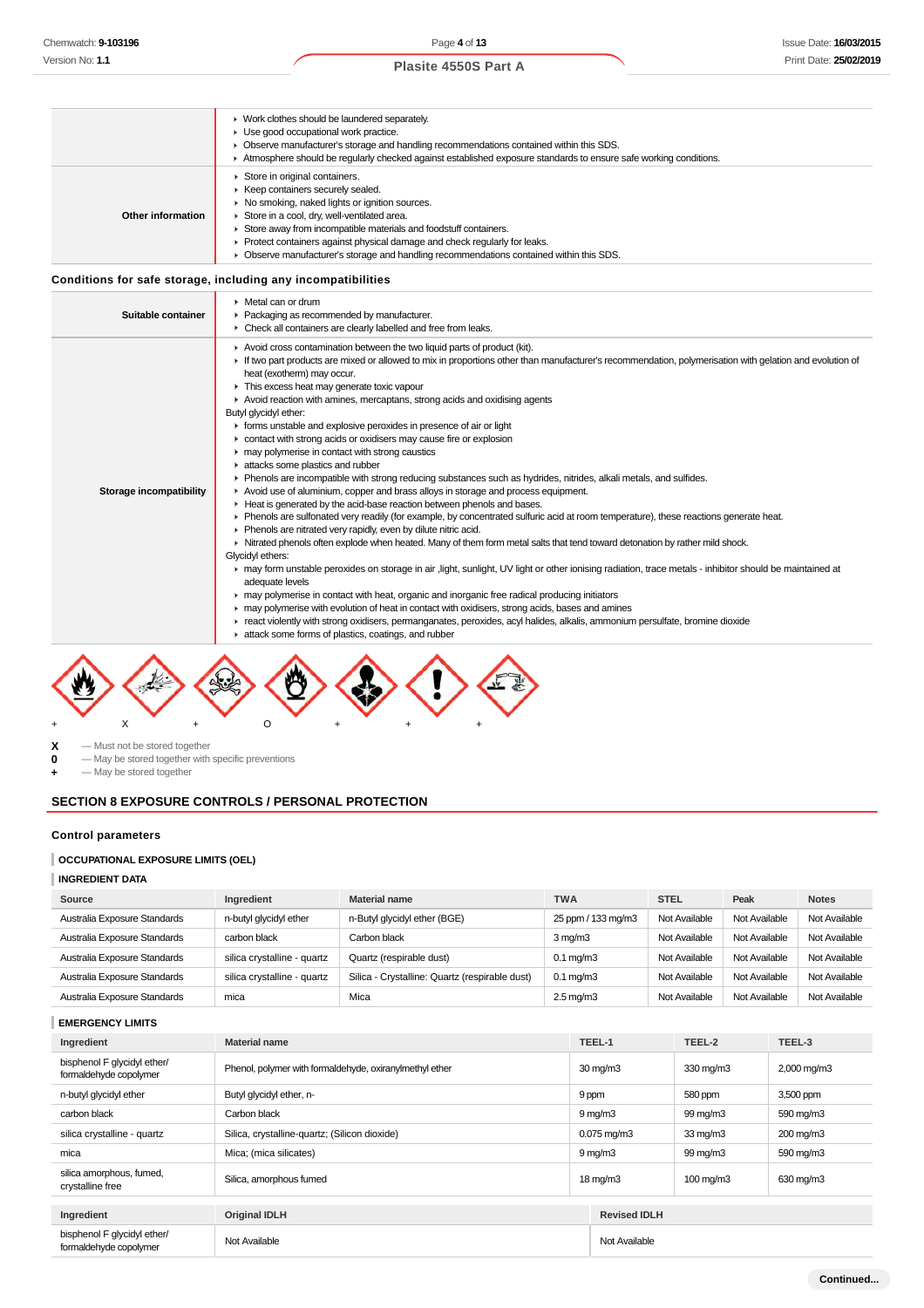| n-butyl glycidyl ether                       | 250 ppm                 | Not Available |
|----------------------------------------------|-------------------------|---------------|
| carbon black                                 | 1,750 mg/m3             | Not Available |
| silica crystalline - quartz                  | 25 mg/m3 / 50 mg/m3     | Not Available |
| mica                                         | 1,500 mg/m3             | Not Available |
| silica amorphous, fumed,<br>crystalline free | $3,000 \,\mathrm{mg/m}$ | Not Available |

# **Exposure controls**

|                            | Engineering controls are used to remove a hazard or place a barrier between the worker and the hazard. Well-designed engineering controls can be<br>highly effective in protecting workers and will typically be independent of worker interactions to provide this high level of protection.<br>The basic types of engineering controls are:<br>Process controls which involve changing the way a job activity or process is done to reduce the risk.<br>Enclosure and/or isolation of emission source which keeps a selected hazard "physically" away from the worker and ventilation that strategically "adds" and<br>"removes" air in the work environment. Ventilation can remove or dilute an air contaminant if designed properly. The design of a ventilation system must<br>match the particular process and chemical or contaminant in use.<br>Employers may need to use multiple types of controls to prevent employee overexposure.<br>Local exhaust ventilation usually required. If risk of overexposure exists, wear approved respirator. Correct fit is essential to obtain adequate protection.<br>Supplied-air type respirator may be required in special circumstances. Correct fit is essential to ensure adequate protection.<br>An approved self contained breathing apparatus (SCBA) may be required in some situations.<br>Provide adequate ventilation in warehouse or closed storage area. Air contaminants generated in the workplace possess varying "escape" velocities which,<br>in turn, determine the "capture velocities" of fresh circulating air required to effectively remove the contaminant. |                                  |                                     |  |
|----------------------------|-------------------------------------------------------------------------------------------------------------------------------------------------------------------------------------------------------------------------------------------------------------------------------------------------------------------------------------------------------------------------------------------------------------------------------------------------------------------------------------------------------------------------------------------------------------------------------------------------------------------------------------------------------------------------------------------------------------------------------------------------------------------------------------------------------------------------------------------------------------------------------------------------------------------------------------------------------------------------------------------------------------------------------------------------------------------------------------------------------------------------------------------------------------------------------------------------------------------------------------------------------------------------------------------------------------------------------------------------------------------------------------------------------------------------------------------------------------------------------------------------------------------------------------------------------------------------------------------------------------------------------------|----------------------------------|-------------------------------------|--|
|                            | Type of Contaminant:                                                                                                                                                                                                                                                                                                                                                                                                                                                                                                                                                                                                                                                                                                                                                                                                                                                                                                                                                                                                                                                                                                                                                                                                                                                                                                                                                                                                                                                                                                                                                                                                                |                                  |                                     |  |
|                            | solvent, vapours, degreasing etc., evaporating from tank (in still air).                                                                                                                                                                                                                                                                                                                                                                                                                                                                                                                                                                                                                                                                                                                                                                                                                                                                                                                                                                                                                                                                                                                                                                                                                                                                                                                                                                                                                                                                                                                                                            |                                  | 0.25-0.5 m/s (50-100<br>f/min.)     |  |
| Appropriate engineering    | aerosols, fumes from pouring operations, intermittent container filling, low speed conveyer transfers, welding, spray drift, plating<br>acid fumes, pickling (released at low velocity into zone of active generation)                                                                                                                                                                                                                                                                                                                                                                                                                                                                                                                                                                                                                                                                                                                                                                                                                                                                                                                                                                                                                                                                                                                                                                                                                                                                                                                                                                                                              |                                  | 0.5-1 m/s (100-200<br>f/min.)       |  |
| controls                   | direct spray, spray painting in shallow booths, drum filling, conveyer loading, crusher dusts, gas discharge (active generation<br>into zone of rapid air motion)                                                                                                                                                                                                                                                                                                                                                                                                                                                                                                                                                                                                                                                                                                                                                                                                                                                                                                                                                                                                                                                                                                                                                                                                                                                                                                                                                                                                                                                                   |                                  | 1-2.5 m/s (200-500<br>f/min.)       |  |
|                            | grinding, abrasive blasting, tumbling, high speed wheel generated dusts (released at high initial velocity into zone of very high<br>rapid air motion).                                                                                                                                                                                                                                                                                                                                                                                                                                                                                                                                                                                                                                                                                                                                                                                                                                                                                                                                                                                                                                                                                                                                                                                                                                                                                                                                                                                                                                                                             |                                  | $2.5 - 10$ m/s<br>(500-2000 f/min.) |  |
|                            | Within each range the appropriate value depends on:                                                                                                                                                                                                                                                                                                                                                                                                                                                                                                                                                                                                                                                                                                                                                                                                                                                                                                                                                                                                                                                                                                                                                                                                                                                                                                                                                                                                                                                                                                                                                                                 |                                  |                                     |  |
|                            | Lower end of the range                                                                                                                                                                                                                                                                                                                                                                                                                                                                                                                                                                                                                                                                                                                                                                                                                                                                                                                                                                                                                                                                                                                                                                                                                                                                                                                                                                                                                                                                                                                                                                                                              | Upper end of the range           |                                     |  |
|                            | 1: Room air currents minimal or favourable to capture                                                                                                                                                                                                                                                                                                                                                                                                                                                                                                                                                                                                                                                                                                                                                                                                                                                                                                                                                                                                                                                                                                                                                                                                                                                                                                                                                                                                                                                                                                                                                                               | 1: Disturbing room air currents  |                                     |  |
|                            | 2: Contaminants of low toxicity or of nuisance value only.                                                                                                                                                                                                                                                                                                                                                                                                                                                                                                                                                                                                                                                                                                                                                                                                                                                                                                                                                                                                                                                                                                                                                                                                                                                                                                                                                                                                                                                                                                                                                                          | 2: Contaminants of high toxicity |                                     |  |
|                            | 3: Intermittent, low production.                                                                                                                                                                                                                                                                                                                                                                                                                                                                                                                                                                                                                                                                                                                                                                                                                                                                                                                                                                                                                                                                                                                                                                                                                                                                                                                                                                                                                                                                                                                                                                                                    | 3: High production, heavy use    |                                     |  |
|                            | 4: Large hood or large air mass in motion                                                                                                                                                                                                                                                                                                                                                                                                                                                                                                                                                                                                                                                                                                                                                                                                                                                                                                                                                                                                                                                                                                                                                                                                                                                                                                                                                                                                                                                                                                                                                                                           | 4: Small hood-local control only |                                     |  |
|                            | Simple theory shows that air velocity falls rapidly with distance away from the opening of a simple extraction pipe. Velocity generally decreases with the<br>square of distance from the extraction point (in simple cases). Therefore the air speed at the extraction point should be adjusted, accordingly, after<br>reference to distance from the contaminating source. The air velocity at the extraction fan, for example, should be a minimum of 1-2 m/s (200-400 f/min) for<br>extraction of solvents generated in a tank 2 meters distant from the extraction point. Other mechanical considerations, producing performance deficits within<br>the extraction apparatus, make it essential that theoretical air velocities are multiplied by factors of 10 or more when extraction systems are installed or<br>used.                                                                                                                                                                                                                                                                                                                                                                                                                                                                                                                                                                                                                                                                                                                                                                                                      |                                  |                                     |  |
| <b>Personal protection</b> |                                                                                                                                                                                                                                                                                                                                                                                                                                                                                                                                                                                                                                                                                                                                                                                                                                                                                                                                                                                                                                                                                                                                                                                                                                                                                                                                                                                                                                                                                                                                                                                                                                     |                                  |                                     |  |
| Eye and face protection    | Safety glasses with side shields.<br>Chemical goggles.<br>▶ Contact lenses may pose a special hazard; soft contact lenses may absorb and concentrate irritants. A written policy document, describing the wearing<br>of lenses or restrictions on use, should be created for each workplace or task. This should include a review of lens absorption and adsorption for the<br>class of chemicals in use and an account of injury experience. Medical and first-aid personnel should be trained in their removal and suitable equipment<br>should be readily available. In the event of chemical exposure, begin eye irrigation immediately and remove contact lens as soon as practicable. Lens<br>should be removed at the first signs of eye redness or irritation - lens should be removed in a clean environment only after workers have washed hands<br>thoroughly. [CDC NIOSH Current Intelligence Bulletin 59], [AS/NZS 1336 or national equivalent]                                                                                                                                                                                                                                                                                                                                                                                                                                                                                                                                                                                                                                                                        |                                  |                                     |  |
| <b>Skin protection</b>     | See Hand protection below                                                                                                                                                                                                                                                                                                                                                                                                                                                                                                                                                                                                                                                                                                                                                                                                                                                                                                                                                                                                                                                                                                                                                                                                                                                                                                                                                                                                                                                                                                                                                                                                           |                                  |                                     |  |
| Hands/feet protection      | NOTE:<br>The material may produce skin sensitisation in predisposed individuals. Care must be taken, when removing gloves and other protective equipment, to<br>avoid all possible skin contact.<br>• Contaminated leather items, such as shoes, belts and watch-bands should be removed and destroyed.<br>The selection of suitable gloves does not only depend on the material, but also on further marks of quality which vary from manufacturer to manufacturer.<br>Where the chemical is a preparation of several substances, the resistance of the glove material can not be calculated in advance and has therefore to be<br>checked prior to the application.<br>The exact break through time for substances has to be obtained from the manufacturer of the protective gloves and has to be observed when making a final<br>choice.<br>Personal hygiene is a key element of effective hand care. Gloves must only be wom on clean hands. After using gloves, hands should be washed and dried<br>thoroughly. Application of a non-perfumed moisturiser is recommended.<br>Suitability and durability of glove type is dependent on usage. Important factors in the selection of gloves include:<br>frequency and duration of contact,<br>chemical resistance of glove material,<br>glove thickness and<br>dexterity<br>Select gloves tested to a relevant standard (e.g. Europe EN 374, US F739, AS/NZS 2161.1 or national equivalent).                                                                                                                                                                                    |                                  |                                     |  |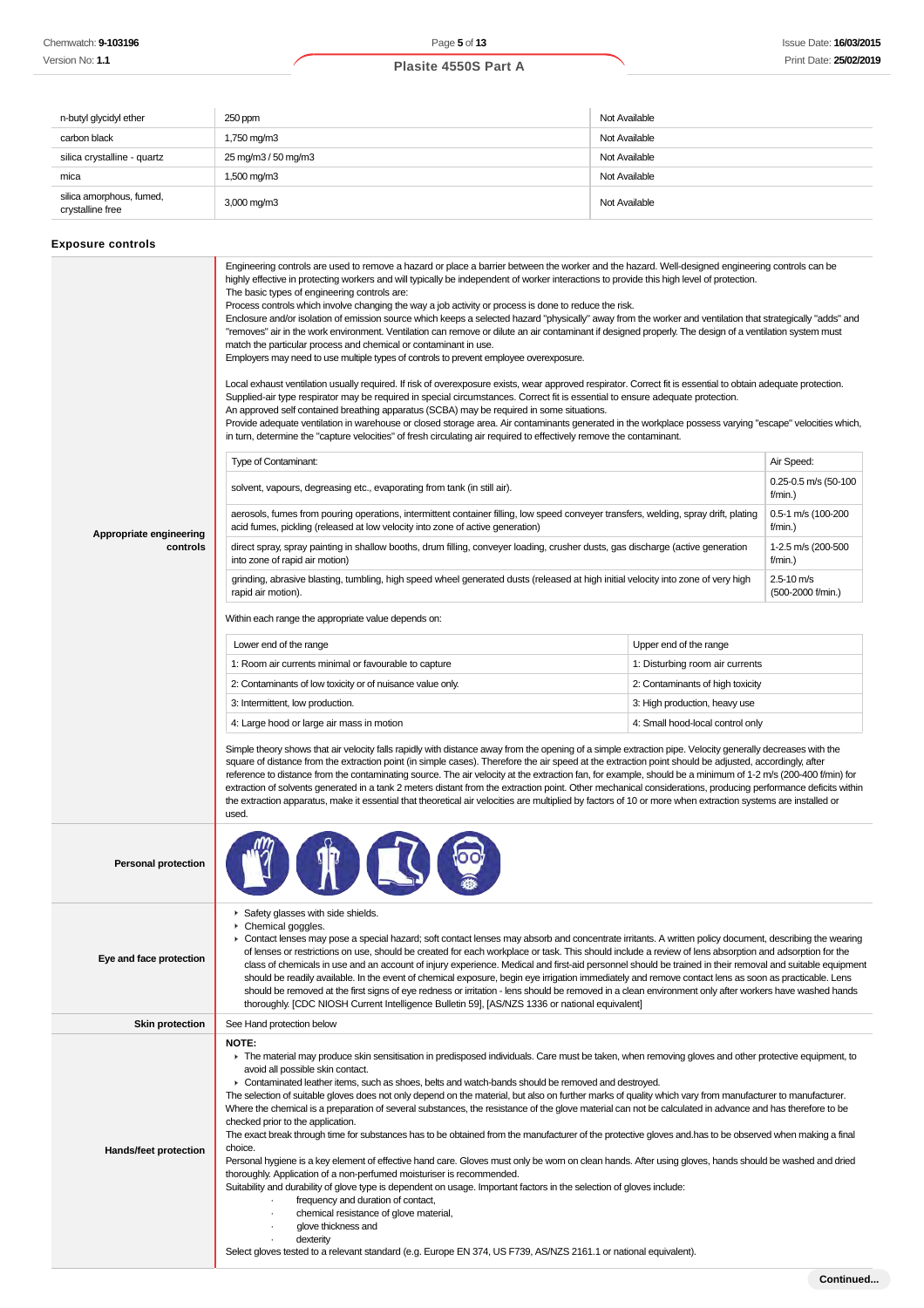|                        | When prolonged or frequently repeated contact may occur, a glove with a protection class of 5 or higher (breakthrough time greater than<br>240 minutes according to EN 374, AS/NZS 2161.10.1 or national equivalent) is recommended.<br>When only brief contact is expected, a glove with a protection class of 3 or higher (breakthrough time greater than 60 minutes according to<br>EN 374, AS/NZS 2161.10.1 or national equivalent) is recommended.<br>Some glove polymer types are less affected by movement and this should be taken into account when considering gloves for long-term use.<br>Contaminated gloves should be replaced.<br>As defined in ASTM F-739-96 in any application, gloves are rated as:<br>Excellent when breakthrough time > 480 min<br>Good when breakthrough time > 20 min<br>Fair when breakthrough time < 20 min<br>Poor when glove material degrades<br>For general applications, gloves with a thickness typically greater than 0.35 mm, are recommended.<br>It should be emphasised that glove thickness is not necessarily a good predictor of glove resistance to a specific chemical, as the permeation efficiency of<br>the glove will be dependent on the exact composition of the glove material. Therefore, glove selection should also be based on consideration of the task<br>requirements and knowledge of breakthrough times.<br>Glove thickness may also vary depending on the glove manufacturer, the glove type and the glove model. Therefore, the manufacturers' technical data<br>should always be taken into account to ensure selection of the most appropriate glove for the task.<br>Note: Depending on the activity being conducted, gloves of varying thickness may be required for specific tasks. For example:<br>Thinner gloves (down to 0.1 mm or less) may be required where a high degree of manual dexterity is needed. However, these gloves are<br>only likely to give short duration protection and would normally be just for single use applications, then disposed of.<br>Thicker gloves (up to 3 mm or more) may be required where there is a mechanical (as well as a chemical) risk i.e. where there is abrasion<br>or puncture potential<br>Gloves must only be wom on clean hands. After using gloves, hands should be washed and dried thoroughly. Application of a non-perfumed moisturiser is<br>recommended.<br>When handling liquid-grade epoxy resins wear chemically protective gloves, boots and aprons.<br>The performance, based on breakthrough times ,of:<br>Ethyl Vinyl Alcohol (EVAL laminate) is generally excellent<br>Butyl Rubber ranges from excellent to good<br>$\cdot$<br>Nitrile Butyl Rubber (NBR) from excellent to fair.<br>Neoprene from excellent to fair<br>Polyvinyl (PVC) from excellent to poor<br>As defined in ASTM F-739-96<br>Excellent breakthrough time > 480 min<br>$\cdot$<br>Good breakthrough time > 20 min<br>Fair breakthrough time < 20 min<br>Poor glove material degradation<br>Gloves should be tested against each resin system prior to making a selection of the most suitable type. Systems include both the resin and any hardener,<br>individually and collectively)<br>DO NOT use cotton or leather (which absorb and concentrate the resin), natural rubber (latex), medical or polyethylene gloves (which<br>absorb the resin). |
|------------------------|--------------------------------------------------------------------------------------------------------------------------------------------------------------------------------------------------------------------------------------------------------------------------------------------------------------------------------------------------------------------------------------------------------------------------------------------------------------------------------------------------------------------------------------------------------------------------------------------------------------------------------------------------------------------------------------------------------------------------------------------------------------------------------------------------------------------------------------------------------------------------------------------------------------------------------------------------------------------------------------------------------------------------------------------------------------------------------------------------------------------------------------------------------------------------------------------------------------------------------------------------------------------------------------------------------------------------------------------------------------------------------------------------------------------------------------------------------------------------------------------------------------------------------------------------------------------------------------------------------------------------------------------------------------------------------------------------------------------------------------------------------------------------------------------------------------------------------------------------------------------------------------------------------------------------------------------------------------------------------------------------------------------------------------------------------------------------------------------------------------------------------------------------------------------------------------------------------------------------------------------------------------------------------------------------------------------------------------------------------------------------------------------------------------------------------------------------------------------------------------------------------------------------------------------------------------------------------------------------------------------------------------------------------------------------------------------------------------------------------------------------------------------------------------------------------------------------------------------------------------------------------------------------------------------------------------------------------------------------------------------------------------------------------------------------------------------------------------------------------------------------------------------------------------------------------------------------------------------------------------------------------------------------------------------------------------------------------------------------------------------------|
|                        | DO NOT use barrier creams containing emulsified fats and oils as these may absorb the resin; silicone-based barrier creams should be<br>reviewed prior to use.<br>Replacement time should be considered when selecting the most appropriate glove. It may be more effective to select a glove with lower chemical                                                                                                                                                                                                                                                                                                                                                                                                                                                                                                                                                                                                                                                                                                                                                                                                                                                                                                                                                                                                                                                                                                                                                                                                                                                                                                                                                                                                                                                                                                                                                                                                                                                                                                                                                                                                                                                                                                                                                                                                                                                                                                                                                                                                                                                                                                                                                                                                                                                                                                                                                                                                                                                                                                                                                                                                                                                                                                                                                                                                                                                        |
|                        | resistance but which is replaced frequently than to select a more resistant glove which is reused many times                                                                                                                                                                                                                                                                                                                                                                                                                                                                                                                                                                                                                                                                                                                                                                                                                                                                                                                                                                                                                                                                                                                                                                                                                                                                                                                                                                                                                                                                                                                                                                                                                                                                                                                                                                                                                                                                                                                                                                                                                                                                                                                                                                                                                                                                                                                                                                                                                                                                                                                                                                                                                                                                                                                                                                                                                                                                                                                                                                                                                                                                                                                                                                                                                                                             |
| <b>Body protection</b> | See Other protection below                                                                                                                                                                                                                                                                                                                                                                                                                                                                                                                                                                                                                                                                                                                                                                                                                                                                                                                                                                                                                                                                                                                                                                                                                                                                                                                                                                                                                                                                                                                                                                                                                                                                                                                                                                                                                                                                                                                                                                                                                                                                                                                                                                                                                                                                                                                                                                                                                                                                                                                                                                                                                                                                                                                                                                                                                                                                                                                                                                                                                                                                                                                                                                                                                                                                                                                                               |
| Other protection       | • Overalls.<br>▶ P.V.C. apron.<br>Barrier cream.<br>Skin cleansing cream.<br>Eye wash unit.                                                                                                                                                                                                                                                                                                                                                                                                                                                                                                                                                                                                                                                                                                                                                                                                                                                                                                                                                                                                                                                                                                                                                                                                                                                                                                                                                                                                                                                                                                                                                                                                                                                                                                                                                                                                                                                                                                                                                                                                                                                                                                                                                                                                                                                                                                                                                                                                                                                                                                                                                                                                                                                                                                                                                                                                                                                                                                                                                                                                                                                                                                                                                                                                                                                                              |
|                        |                                                                                                                                                                                                                                                                                                                                                                                                                                                                                                                                                                                                                                                                                                                                                                                                                                                                                                                                                                                                                                                                                                                                                                                                                                                                                                                                                                                                                                                                                                                                                                                                                                                                                                                                                                                                                                                                                                                                                                                                                                                                                                                                                                                                                                                                                                                                                                                                                                                                                                                                                                                                                                                                                                                                                                                                                                                                                                                                                                                                                                                                                                                                                                                                                                                                                                                                                                          |

### **Respiratory protection**

Where the concentration of gas/particulates in the breathing zone, approaches or exceeds the "Exposure Standard" (or ES), respiratory protection is required. Degree of protection varies with both face-piece and Class of filter; the nature of protection varies with Type of filter.

| <b>Required Minimum Protection Factor</b> | <b>Half-Face Respirator</b> | Full-Face Respirator | <b>Powered Air Respirator</b> |
|-------------------------------------------|-----------------------------|----------------------|-------------------------------|
| up to $10 \times ES$                      | A-AUS P2                    |                      | A-PAPR-AUS / Class 1 P2       |
| up to $50 \times ES$                      |                             | A-AUS / Class 1 P2   |                               |
| up to $100 \times ES$                     |                             | A-2 P2               | A-PAPR-2 P2 ^                 |

^ - Full-face

A(All classes) = Organic vapours, B AUS or B1 = Acid gasses, B2 = Acid gas or hydrogen cyanide(HCN), B3 = Acid gas or hydrogen cyanide(HCN), E = Sulfur dioxide(SO2), G = Agricultural chemicals, K = Ammonia(NH3), Hg = Mercury, NO = Oxides of nitrogen, MB = Methyl bromide, AX = Low boiling point organic compounds(below 65 degC)

· Cartridge respirators should never be used for emergency ingress or in areas of unknown vapour concentrations or oxygen content.

· The wearer must be warned to leave the contaminated area immediately on detecting any odours through the respirator. The odour may indicate that the mask is not functioning properly, that the vapour concentration is too high, or that the mask is not properly fitted. Because of these limitations, only restricted use of cartridge respirators is considered appropriate. · Cartridge performance is affected by humidity. Cartridges should be changed after 2 hr of continuous use unless it is determined that the humidity is less than 75%, in which case, cartridges can be used for 4 hr. Used cartridges should be discarded daily, regardless of the length of time used

### **SECTION 9 PHYSICAL AND CHEMICAL PROPERTIES**

#### **Information on basic physical and chemical properties**

| Appearance            | Family of products which vary in their physical properties as a result of variations in production. Data presented here is for typical family member.<br>coloured viscous liquid |                                            |               |
|-----------------------|----------------------------------------------------------------------------------------------------------------------------------------------------------------------------------|--------------------------------------------|---------------|
| <b>Physical state</b> | Liquid                                                                                                                                                                           | Relative density (Water = 1)               | 1.32          |
| Odour                 | Not Available                                                                                                                                                                    | Partition coefficient n-octanol /<br>water | Not Available |
| Odour threshold       | Not Available                                                                                                                                                                    | Auto-ignition temperature (°C)             | Not Available |
| pH (as supplied)      | Not Available                                                                                                                                                                    | <b>Decomposition temperature</b>           | Not Available |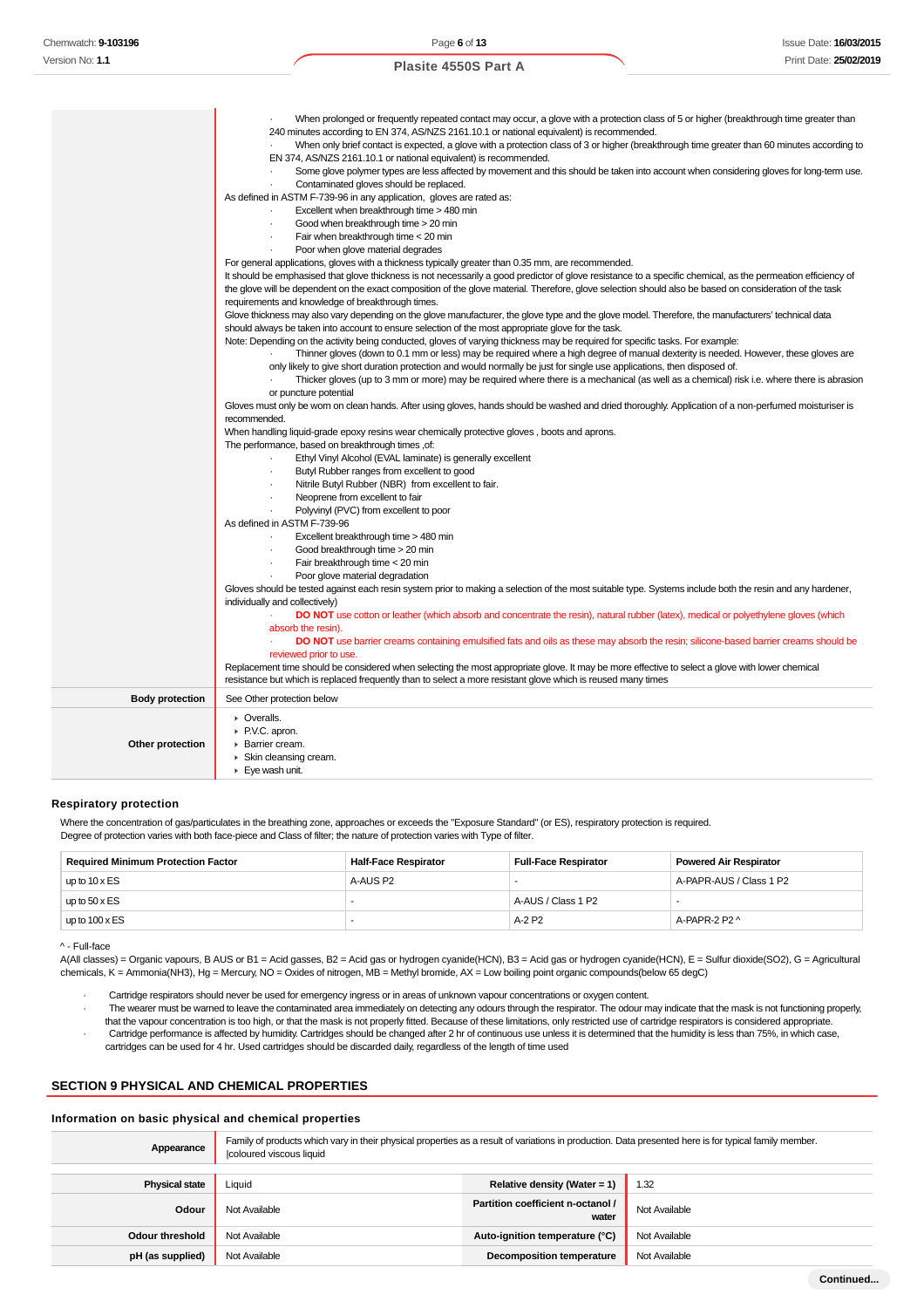| Melting point / freezing point<br>(°C)          | Not Available | Viscosity (cSt)                        | Not Available |
|-------------------------------------------------|---------------|----------------------------------------|---------------|
| Initial boiling point and boiling<br>range (°C) | Not Available | Molecular weight (g/mol)               | Not Available |
| Flash point $(°C)$                              | Not Available | <b>Taste</b>                           | Not Available |
| <b>Evaporation rate</b>                         | Not Available | <b>Explosive properties</b>            | Not Available |
| Flammability                                    | Not Available | <b>Oxidising properties</b>            | Not Available |
| Upper Explosive Limit (%)                       | Not Available | Surface Tension (dyn/cm or<br>$mN/m$ ) | Not Available |
| Lower Explosive Limit (%)                       | Not Available | <b>Volatile Component (%vol)</b>       | Not Available |
| Vapour pressure (kPa)                           | Not Available | Gas group                              | Not Available |
| Solubility in water                             | Immiscible    | pH as a solution (1%)                  | Not Available |
| Vapour density $(Air = 1)$                      | Not Available | VOC g/L                                | Not Available |

# **SECTION 10 STABILITY AND REACTIVITY**

| Reactivity                            | See section 7                                                                                                                        |
|---------------------------------------|--------------------------------------------------------------------------------------------------------------------------------------|
| <b>Chemical stability</b>             | • Unstable in the presence of incompatible materials.<br>▶ Product is considered stable.<br>Hazardous polymerisation will not occur. |
| Possibility of hazardous<br>reactions | See section 7                                                                                                                        |
| <b>Conditions to avoid</b>            | See section 7                                                                                                                        |
| Incompatible materials                | See section 7                                                                                                                        |
| Hazardous decomposition<br>products   | See section 5                                                                                                                        |

# **SECTION 11 TOXICOLOGICAL INFORMATION**

# **Information on toxicological effects**

| <b>Inhaled</b>      | There is some evidence to suggest that the material can cause respiratory irritation in some persons. The body's response to such irritation can cause<br>further lung damage.<br>The material has NOT been classified by EC Directives or other classification systems as "harmful by inhalation". This is because of the lack of<br>corroborating animal or human evidence.<br>Inhalation hazard is increased at higher temperatures.<br>Short-term exposure to BGE causes irritation to the nose and throat, resulting in coughing and wheezing. Other symptoms include headache, light-<br>headedness, dizziness, inco-ordination and fainting. High levels can lead to death. Long-term exposure to BGE can lead to skin sensitisation,<br>unconsciousness, effects to the blood-forming system, and central nervous system depression. Inhalation also causes cough, vomiting, inco-ordination and<br>headache, and irritation of the digestive tract is related to length of exposure.                                                                                                                                                                                                                                                                                                                                                                                                                                                                                                                                                                                                                                                                                                                                                                                                                                                                                                                                                                                                                                                                                                                                                                                                                                                                                                                             |
|---------------------|---------------------------------------------------------------------------------------------------------------------------------------------------------------------------------------------------------------------------------------------------------------------------------------------------------------------------------------------------------------------------------------------------------------------------------------------------------------------------------------------------------------------------------------------------------------------------------------------------------------------------------------------------------------------------------------------------------------------------------------------------------------------------------------------------------------------------------------------------------------------------------------------------------------------------------------------------------------------------------------------------------------------------------------------------------------------------------------------------------------------------------------------------------------------------------------------------------------------------------------------------------------------------------------------------------------------------------------------------------------------------------------------------------------------------------------------------------------------------------------------------------------------------------------------------------------------------------------------------------------------------------------------------------------------------------------------------------------------------------------------------------------------------------------------------------------------------------------------------------------------------------------------------------------------------------------------------------------------------------------------------------------------------------------------------------------------------------------------------------------------------------------------------------------------------------------------------------------------------------------------------------------------------------------------------------------------------|
| Ingestion           | The material has NOT been classified by EC Directives or other classification systems as "harmful by ingestion". This is because of the lack of<br>corroborating animal or human evidence.<br>High molecular weight material; on single acute exposure would be expected to pass through gastrointestinal tract with little change / absorption.<br>Occasionally accumulation of the solid material within the alimentary tract may result in formation of a bezoar (concretion), producing discomfort.                                                                                                                                                                                                                                                                                                                                                                                                                                                                                                                                                                                                                                                                                                                                                                                                                                                                                                                                                                                                                                                                                                                                                                                                                                                                                                                                                                                                                                                                                                                                                                                                                                                                                                                                                                                                                   |
| <b>Skin Contact</b> | This material can cause inflammation of the skin on contact in some persons.<br>The material may accentuate any pre-existing dermatitis condition<br>Skin contact is not thought to have harmful health effects (as classified under EC Directives); the material may still produce health damage following entry<br>through wounds, lesions or abrasions.<br>Open cuts, abraded or irritated skin should not be exposed to this material<br>Entry into the blood-stream, through, for example, cuts, abrasions or lesions, may produce systemic injury with harmful effects. Examine the skin prior to the<br>use of the material and ensure that any external damage is suitably protected.                                                                                                                                                                                                                                                                                                                                                                                                                                                                                                                                                                                                                                                                                                                                                                                                                                                                                                                                                                                                                                                                                                                                                                                                                                                                                                                                                                                                                                                                                                                                                                                                                             |
| Eye                 | This material can cause eye irritation and damage in some persons.                                                                                                                                                                                                                                                                                                                                                                                                                                                                                                                                                                                                                                                                                                                                                                                                                                                                                                                                                                                                                                                                                                                                                                                                                                                                                                                                                                                                                                                                                                                                                                                                                                                                                                                                                                                                                                                                                                                                                                                                                                                                                                                                                                                                                                                        |
| Chronic             | There has been concern that this material can cause cancer or mutations, but there is not enough data to make an assessment.<br>Skin contact with the material is more likely to cause a sensitisation reaction in some persons compared to the general population.<br>Ample evidence from experiments exists that there is a suspicion this material directly reduces fertility.<br>Based on experience with animal studies, exposure to the material may result in toxic effects to the development of the foetus, at levels which do not cause<br>significant toxic effects to the mother.<br>Laboratory (in vitro) and animal studies show, exposure to the material may result in a possible risk of irreversible effects, with the possibility of producing<br>mutation.<br>Substance accumulation, in the human body, may occur and may cause some concern following repeated or long-term occupational exposure.<br>There is some evidence that inhaling this product is more likely to cause a sensitisation reaction in some persons compared to the general population.<br>Long term exposure to vermiculite usually causes few hazards in low concentration and does not cause cancer. Over years, scarring of the lungs may<br>develop; however tuberculosis does not occur.<br>Glycidyl ethers can cause genetic damage and cancer.<br>This product contains a polymer with reactive functional groups (aldehydes and phenolics) regarded as being of moderate concern. Aldehydes are reactive,<br>soluble and are highly irritating.<br>Bisphenol F, bisphenol A, fluorine-containing bisphenol A (bisphenol AF) and other diphenylalkanes were found to have oestrogen-like effects. Bisphenol F<br>is present in the environment and as a contaminant of food, so humans may therefore be exposed to bisphenol. Testing shows bisphenol F has genetic<br>toxicity as well as the ability to disrupt hormonal balance.<br>Bisphenol A may have effects similar to female sex hormones and when administered to pregnant women, may damage the foetus. It may also damage male<br>reproductive organs and sperm.<br>Animal testing showed that repeated administration of n-butyl glycidyl ether (BGE) can increase white cell count and skin sensitisation, as well as slight<br>shrinking of the testes. |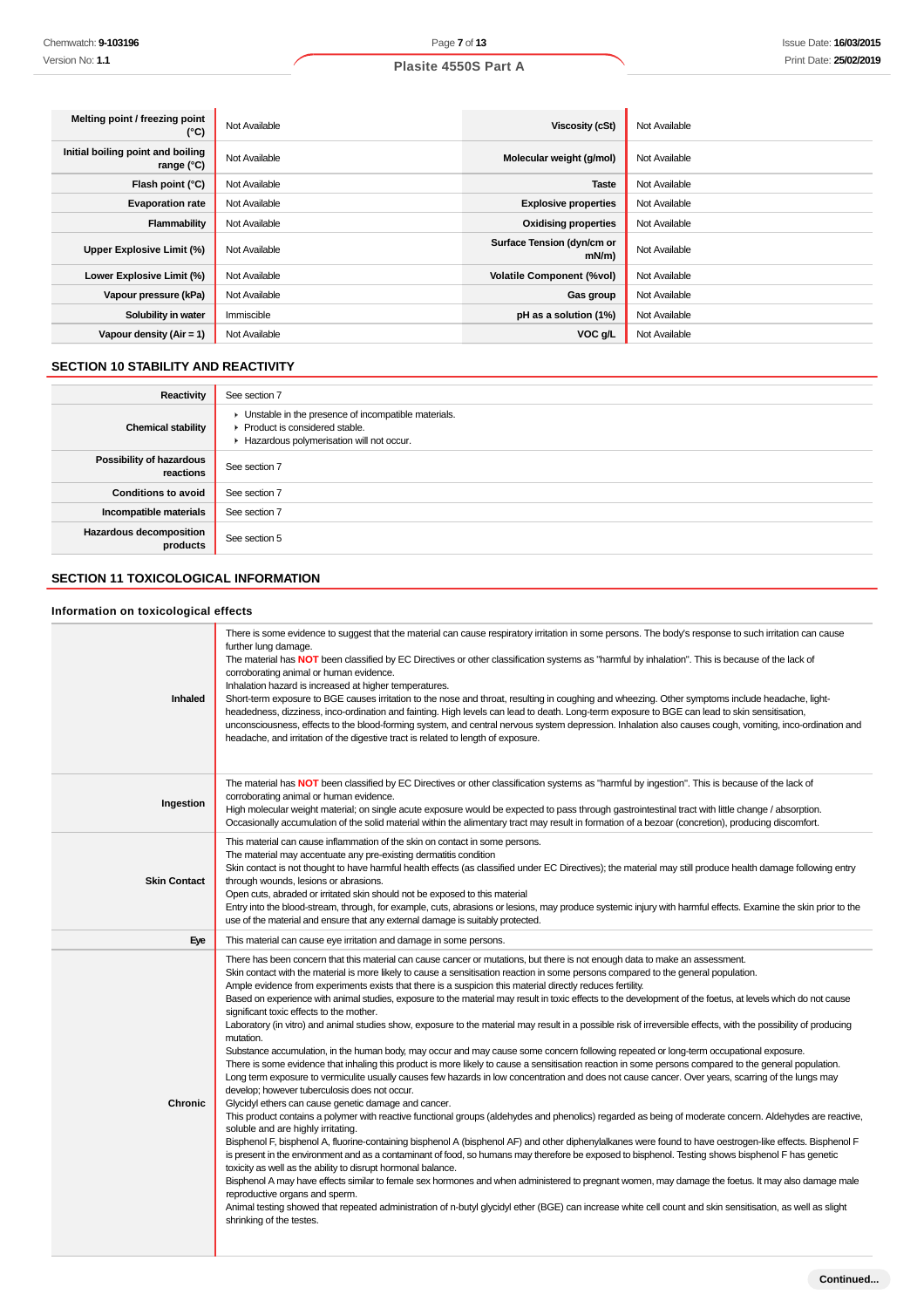# **Plasite 4550S Part A TOXICITY IRRITATION** Not Available Not Available Not Available **bisphenol F glycidyl ether/ formaldehyde copolymer TOXICITY IRRITATION** dermal (rat) LD50: 4000 mg/kg<sup>[2]</sup>  $Eyes * (-) (-)$  Slight irritant Oral (rat) LD50: 4000 mg/kg<sup>[2]</sup> Skin \* (-) (-) Slight irritant **n-butyl glycidyl ether TOXICITY IRRITATION** dermal (rat) LD50: >2150 mg/kg<sup>[2]</sup> exercise the state of the state of the state of the state of the state of the state of the state of the state of the state of the state of the state of the state of the state of the stat Inhalation (rat) LC50: 1338.47106 mg//8h\*d<sup>[2]</sup> Eye (rabbit): 91 mg - mild Oral (rat) LD50: 1660 mg/kg<sup>[2]</sup> Skin (rabbit): 20 mg/24h - mild Skin (rabbit): 454 mg/3d - mild **carbon black TOXICITY IRRITATION** dermal (rat) LD50: >2000 mg/kg<sup>[1]</sup> Not Available Oral (rat) LD50: >15400 mg/kg[2] **silica crystalline - quartz TOXICITY IRRITATION** Oral (rat) LD50: =500 mg/kg<sup>[2]</sup> Not Available **mica TOXICITY IRRITATION** Not Available Not Available **silica amorphous, fumed, crystalline free TOXICITY IRRITATION** Dermal (rabbit) LD50: >5000 mg/kg<sup>[2]</sup> Not Available Oral (rat) LD50: 3160 mg/kg[2] **Legend:** 1. Value obtained from Europe ECHA Registered Substances - Acute toxicity 2.\* Value obtained from manufacturer's SDS. Unless otherwise specified data extracted from RTECS - Register of Toxic Effect of chemical Substances

| Asthma-like symptoms may continue for months or even years after exposure to the material ends. This may be due to a non-allergic condition known as<br>reactive airways dysfunction syndrome (RADS) which can occur after exposure to high levels of highly irritating compound. Main criteria for diagnosing<br>RADS include the absence of previous airways disease in a non-atopic individual, with sudden onset of persistent asthma-like symptoms within minutes to<br>hours of a documented exposure to the irritant. Other criteria for diagnosis of RADS include a reversible airflow pattern on lung function tests, moderate to<br>severe bronchial hyperreactivity on methacholine challenge testing, and the lack of minimal lymphocytic inflammation, without eosinophilia. RADS (or<br>asthma) following an irritating inhalation is an infrequent disorder with rates related to the concentration of and duration of exposure to the irritating<br>substance. On the other hand, industrial bronchitis is a disorder that occurs as a result of exposure due to high concentrations of irritating substance (often<br>particles) and is completely reversible after exposure ceases. The disorder is characterized by difficulty breathing, cough and mucus production.<br>The material may produce severe irritation to the eye causing pronounced inflammation. Repeated or prolonged exposure to irritants may produce<br>conjunctivitis.<br>The material may cause skin irritation after prolonged or repeated exposure and may produce on contact skin redness, swelling, the production of vesicles,<br>scaling and thickening of the skin.<br>Short-term exposure to n-butyl glycidyl ether (BGE) can cause irritation to the nose and throat. It is also a skin sensitiser. Long-term exposure can be<br>detrimental to the blood and central nervous system and may lead to uncounsciousness. Animal testing revealed it may cause inco-ordination delirium,<br>reduced movement, agitation, excitement, and eventually, central nervous system depression. There was irritation and inflammation of the lungs, congestion<br>of the adrenal glands, adhesions of the stomach to adjacent tissues and focal inflammation and moderate congestion in the central zones of the liver.<br>Subchronic inhalation caused slowing of growth, increased mortality, extreme weight loss, liver damage, increased relative kidney and lung weight,<br>changes to levels of liver enzymes, and damage to the airway, and shrinking of the testes in animal tests. BGE also caused damage to chromosomes in<br>cells. |
|--------------------------------------------------------------------------------------------------------------------------------------------------------------------------------------------------------------------------------------------------------------------------------------------------------------------------------------------------------------------------------------------------------------------------------------------------------------------------------------------------------------------------------------------------------------------------------------------------------------------------------------------------------------------------------------------------------------------------------------------------------------------------------------------------------------------------------------------------------------------------------------------------------------------------------------------------------------------------------------------------------------------------------------------------------------------------------------------------------------------------------------------------------------------------------------------------------------------------------------------------------------------------------------------------------------------------------------------------------------------------------------------------------------------------------------------------------------------------------------------------------------------------------------------------------------------------------------------------------------------------------------------------------------------------------------------------------------------------------------------------------------------------------------------------------------------------------------------------------------------------------------------------------------------------------------------------------------------------------------------------------------------------------------------------------------------------------------------------------------------------------------------------------------------------------------------------------------------------------------------------------------------------------------------------------------------------------------------------------------------------------------------------------------------------------------------------------------------------------------------------------------------------------------------------------------------------------------------------------------------------------------|
| WARNING: This substance has been classified by the IARC as Group 2B: Possibly Carcinogenic to Humans.<br>Inhalation (rat) TCLo: 50 mg/m3/6h/90D-I Nil reported                                                                                                                                                                                                                                                                                                                                                                                                                                                                                                                                                                                                                                                                                                                                                                                                                                                                                                                                                                                                                                                                                                                                                                                                                                                                                                                                                                                                                                                                                                                                                                                                                                                                                                                                                                                                                                                                                                                                                                                                                                                                                                                                                                                                                                                                                                                                                                                                                                                                       |
| WARNING: For inhalation exposure ONLY: This substance has been classified by the IARC as Group 1: CARCINOGENIC TO HUMANS<br>The International Agency for Research on Cancer (IARC) has classified occupational exposures to respirable (<5 um) crystalline silica as being<br>carcinogenic to humans . This classification is based on what IARC considered sufficient evidence from epidemiological studies of humans for the<br>carcinogenicity of inhaled silica in the forms of quartz and cristobalite. Crystalline silica is also known to cause silicosis, a non-cancerous lung disease.<br>Intermittent exposure produces; focal fibrosis, (pneumoconiosis), cough, dyspnoea, liver tumours.<br>* Millions of particles per cubic foot (based on impinger samples counted by light field techniques).<br>NOTE: the physical nature of quartz in the product determines whether it is likely to present a chronic health problem. To be a hazard the material must<br>enter the breathing zone as respirable particles.                                                                                                                                                                                                                                                                                                                                                                                                                                                                                                                                                                                                                                                                                                                                                                                                                                                                                                                                                                                                                                                                                                                                                                                                                                                                                                                                                                                                                                                                                                                                                                                                       |
| For silica amorphous:<br>When experimental animals inhale synthetic amorphous silica (SAS) dust, it dissolves in the lung fluid and is rapidly eliminated. If swallowed, the vast<br>majority of SAS is excreted in the faeces and there is little accumulation in the body. Following absorption across the gut, SAS is eliminated via urine<br>without modification in animals and humans. SAS is not expected to be broken down (metabolised) in mammals.<br>After ingestion, there is limited accumulation of SAS in body tissues and rapid elimination occurs. Intestinal absorption has not been calculated, but<br>appears to be insignificant in animals and humans. SASs injected subcutaneously are subjected to rapid dissolution and removal. There is no indication of<br>metabolism of SAS in animals or humans based on chemical structure and available data. In contrast to crystalline silica, SAS is soluble in physiological                                                                                                                                                                                                                                                                                                                                                                                                                                                                                                                                                                                                                                                                                                                                                                                                                                                                                                                                                                                                                                                                                                                                                                                                                                                                                                                                                                                                                                                                                                                                                                                                                                                                                     |
|                                                                                                                                                                                                                                                                                                                                                                                                                                                                                                                                                                                                                                                                                                                                                                                                                                                                                                                                                                                                                                                                                                                                                                                                                                                                                                                                                                                                                                                                                                                                                                                                                                                                                                                                                                                                                                                                                                                                                                                                                                                                                                                                                                                                                                                                                                                                                                                                                                                                                                                                                                                                                                      |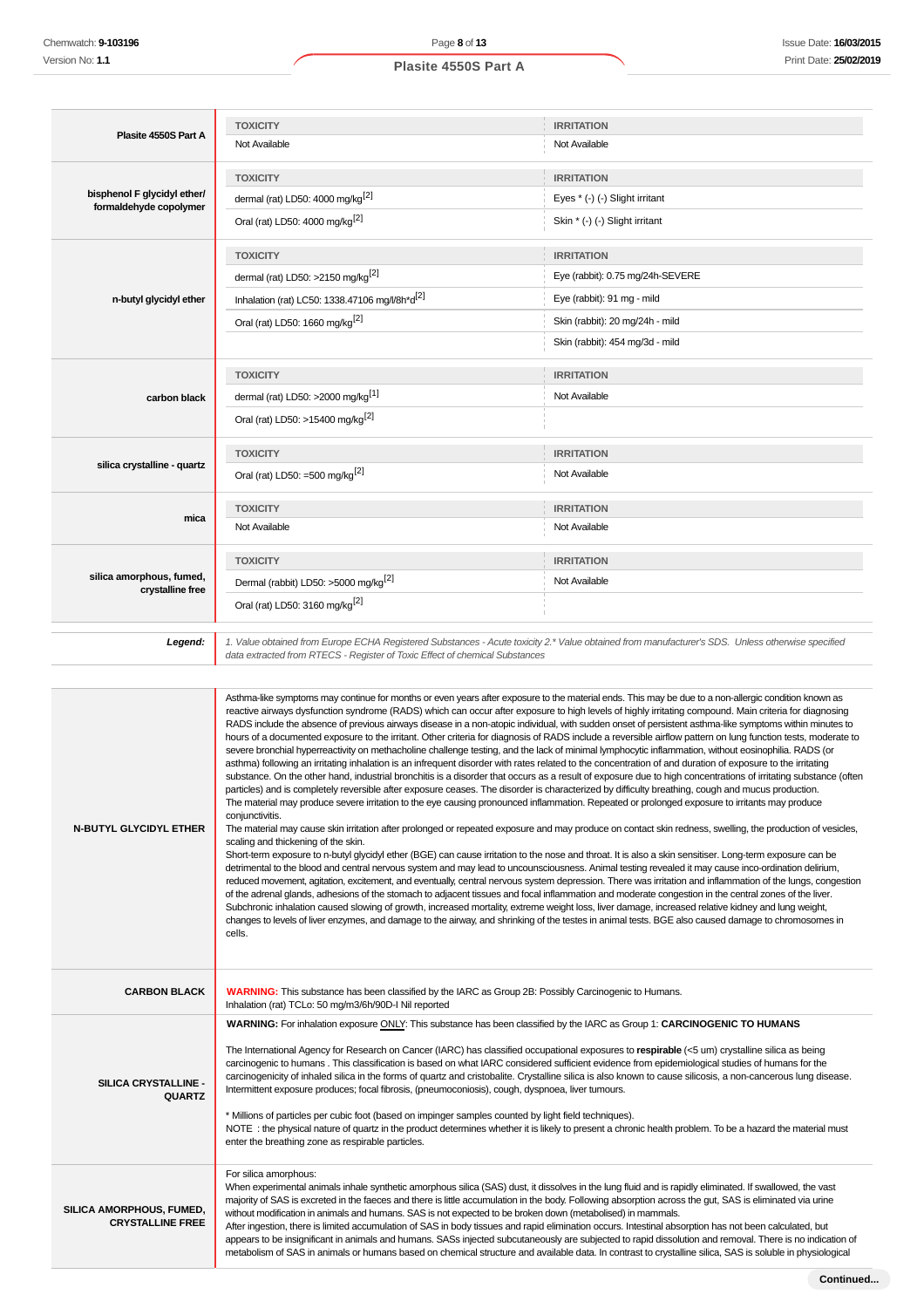|                                                                                                                                                | media and the soluble chemical species that are formed are eliminated via the urinary tract without modification.<br>Both the mammalian and environmental toxicology of SASs are significantly influenced by the physical and chemical properties, particularly those of<br>solubility and particle size. SAS has no acute intrinsic toxicity by inhalation. Adverse effects, including suffocation, that have been reported were caused by<br>the presence of high numbers of respirable particles generated to meet the required test atmosphere. These results are not representative of exposure to<br>skin or eye irritant, and it is not a sensitiser.<br>Repeated-dose and chronic toxicity studies confirm the absence of toxicity when SAS is swallowed or upon skin contact.<br>Long-term inhalation of SAS caused some adverse effects in animals (increases in lung inflammation, cell injury and lung collagen content), all of which<br>subsided after exposure.<br>Numerous repeated-dose, subchronic and chronic inhalation toxicity studies have been conducted with SAS in a number of species, at airborne<br>available, the no-observed adverse effect levels (NOAELs) were between 0.5 and 10 mg/m3. The difference in values may be explained by different particle<br>size, and therefore the number of particles administered per unit dose. In general, as particle size decreases so does the NOAEL/LOAEL.<br>Neither inhalation nor oral administration caused neoplasms (tumours). SAS is not mutagenic in vitro. No genotoxicity was detected in in vivo assays. SAS<br>does not impair development of the foetus. Fertility was not specifically studied, but the reproductive organs in long-term studies were not affected.<br>In humans, SAS is essentially non-toxic by mouth, skin or eyes, and by inhalation. Epidemiology studies show little evidence of adverse health effects due to<br>SAS. Repeated exposure (without personal protection) may cause mechanical irritation of the eye and drying/cracking of the skin.<br>There is no evidence of cancer or other long-term respiratory health effects (for example, silicosis) in workers employed in the manufacture of SAS.<br>Respiratory symptoms in SAS workers have been shown to correlate with smoking but not with SAS exposure, while serial pulmonary function values and<br>chest radiographs are not adversely affected by long-term exposure to SAS. |                                 | commercial SASs and should not be used for human risk assessment. Though repeated exposure of the skin may cause dryness and cracking, SAS is not a<br>concentrations ranging from 0.5 mg/m3 to 150 mg/m3. Lowest-observed adverse effect levels (LOAELs) were typically in the range of 1 to 50 mg/m3. When |
|------------------------------------------------------------------------------------------------------------------------------------------------|---------------------------------------------------------------------------------------------------------------------------------------------------------------------------------------------------------------------------------------------------------------------------------------------------------------------------------------------------------------------------------------------------------------------------------------------------------------------------------------------------------------------------------------------------------------------------------------------------------------------------------------------------------------------------------------------------------------------------------------------------------------------------------------------------------------------------------------------------------------------------------------------------------------------------------------------------------------------------------------------------------------------------------------------------------------------------------------------------------------------------------------------------------------------------------------------------------------------------------------------------------------------------------------------------------------------------------------------------------------------------------------------------------------------------------------------------------------------------------------------------------------------------------------------------------------------------------------------------------------------------------------------------------------------------------------------------------------------------------------------------------------------------------------------------------------------------------------------------------------------------------------------------------------------------------------------------------------------------------------------------------------------------------------------------------------------------------------------------------------------------------------------------------------------------------------------------------------------------------------------------------------------------------------------------------------------------------------------------------------------------------------------------------------------------------------------------------------|---------------------------------|--------------------------------------------------------------------------------------------------------------------------------------------------------------------------------------------------------------------------------------------------------------------------------------------------------------|
| Plasite 4550S Part A &<br><b>BISPHENOL F GLYCIDYL</b><br><b>ETHER/ FORMALDEHYDE</b><br><b>COPOLYMER &amp; N-BUTYL</b><br><b>GLYCIDYL ETHER</b> | The following information refers to contact allergens as a group and may not be specific to this product.<br>Contact allergies quickly manifest themselves as contact eczema, more rarely as urticaria or Quincke's oedema. The pathogenesis of contact eczema<br>involves a cell-mediated (T lymphocytes) immune reaction of the delayed type. Other allergic skin reactions, e.g. contact urticaria, involve antibody-mediated<br>immune reactions. The significance of the contact allergen is not simply determined by its sensitisation potential: the distribution of the substance and the<br>opportunities for contact with it are equally important. A weakly sensitising substance which is widely distributed can be a more important allergen than one<br>with stronger sensitising potential with which few individuals come into contact. From a clinical point of view, substances are noteworthy if they produce an<br>allergic test reaction in more than 1% of the persons tested.                                                                                                                                                                                                                                                                                                                                                                                                                                                                                                                                                                                                                                                                                                                                                                                                                                                                                                                                                                                                                                                                                                                                                                                                                                                                                                                                                                                                                                                          |                                 |                                                                                                                                                                                                                                                                                                              |
| Plasite 4550S Part A & CARBON<br><b>BLACK &amp; MICA</b>                                                                                       | No significant acute toxicological data identified in literature search.                                                                                                                                                                                                                                                                                                                                                                                                                                                                                                                                                                                                                                                                                                                                                                                                                                                                                                                                                                                                                                                                                                                                                                                                                                                                                                                                                                                                                                                                                                                                                                                                                                                                                                                                                                                                                                                                                                                                                                                                                                                                                                                                                                                                                                                                                                                                                                                      |                                 |                                                                                                                                                                                                                                                                                                              |
| Plasite 4550S Part A &<br><b>BISPHENOL F GLYCIDYL</b><br><b>ETHER/ FORMALDEHYDE</b><br><b>COPOLYMER</b>                                        | The chemical structure of hydroxylated diphenylalkanes or bisphenols consists of two phenolic rings joined together through a bridging carbon. This class<br>of endocrine disruptors that mimic oestrogens is widely used in industry, particularly in plastics<br>Bisphenol A (BPA) and some related compounds exhibit oestrogenic activity in human breast cancer cell line MCF-7, but there were remarkable<br>differences in activity. Several derivatives of BPA exhibited significant thyroid hormonal activity towards rat pituitary cell line GH3, which releases growth<br>hormone in a thyroid hormone-dependent manner. However, BPA and several other derivatives did not show such activity. Results suggest that the<br>4-hydroxyl group of the A-phenyl ring and the B-phenyl ring of BPA derivatives are required for these hormonal activities, and substituents at the<br>3,5-positions of the phenyl rings and the bridging alkyl moiety markedly influence the activities.<br>Bisphenols promoted cell proliferation and increased the synthesis and secretion of cell type-specific proteins. When ranked by proliferative potency, the<br>longer the alkyl substituent at the bridging carbon, the lower the concentration needed for maximal cell yield; the most active compound contained two propyl<br>chains at the bridging carbon. Bisphenols with two hydroxyl groups in the para position and an angular configuration are suitable for appropriate hydrogen<br>bonding to the acceptor site of the oestrogen receptor.                                                                                                                                                                                                                                                                                                                                                                                                                                                                                                                                                                                                                                                                                                                                                                                                                                                                                                        |                                 |                                                                                                                                                                                                                                                                                                              |
| Plasite 4550S Part A &<br>N-BUTYL GLYCIDYL ETHER                                                                                               | Oxiranes (including glycidyl ethers and alkyl oxides, and epoxides) share many common characteristics with respect to animal toxicology. One such oxirane<br>is ethyloxirane; data presented here may be taken as representative.<br>For 1,2-butylene oxide (ethyloxirane):<br>In animal testing, ethyloxirane increased the incidence of tumours of the airways in animals exposed via inhalation. However, tumours were not observed in<br>mice chronically exposed via skin. Two structurally related substances, oxirane (ethylene oxide) and methyloxirane (propylene oxide), which are also direct-<br>acting alkylating agents, have been classified as causing cancer.                                                                                                                                                                                                                                                                                                                                                                                                                                                                                                                                                                                                                                                                                                                                                                                                                                                                                                                                                                                                                                                                                                                                                                                                                                                                                                                                                                                                                                                                                                                                                                                                                                                                                                                                                                                |                                 |                                                                                                                                                                                                                                                                                                              |
| <b>Acute Toxicity</b>                                                                                                                          | ×                                                                                                                                                                                                                                                                                                                                                                                                                                                                                                                                                                                                                                                                                                                                                                                                                                                                                                                                                                                                                                                                                                                                                                                                                                                                                                                                                                                                                                                                                                                                                                                                                                                                                                                                                                                                                                                                                                                                                                                                                                                                                                                                                                                                                                                                                                                                                                                                                                                             | Carcinogenicity                 | ✔                                                                                                                                                                                                                                                                                                            |
| <b>Skin Irritation/Corrosion</b>                                                                                                               | ✔                                                                                                                                                                                                                                                                                                                                                                                                                                                                                                                                                                                                                                                                                                                                                                                                                                                                                                                                                                                                                                                                                                                                                                                                                                                                                                                                                                                                                                                                                                                                                                                                                                                                                                                                                                                                                                                                                                                                                                                                                                                                                                                                                                                                                                                                                                                                                                                                                                                             | Reproductivity                  | ✔                                                                                                                                                                                                                                                                                                            |
| Serious Eye Damage/Irritation                                                                                                                  | ✔                                                                                                                                                                                                                                                                                                                                                                                                                                                                                                                                                                                                                                                                                                                                                                                                                                                                                                                                                                                                                                                                                                                                                                                                                                                                                                                                                                                                                                                                                                                                                                                                                                                                                                                                                                                                                                                                                                                                                                                                                                                                                                                                                                                                                                                                                                                                                                                                                                                             | <b>STOT - Single Exposure</b>   | ×                                                                                                                                                                                                                                                                                                            |
| <b>Respiratory or Skin</b><br>sensitisation                                                                                                    | ✔                                                                                                                                                                                                                                                                                                                                                                                                                                                                                                                                                                                                                                                                                                                                                                                                                                                                                                                                                                                                                                                                                                                                                                                                                                                                                                                                                                                                                                                                                                                                                                                                                                                                                                                                                                                                                                                                                                                                                                                                                                                                                                                                                                                                                                                                                                                                                                                                                                                             | <b>STOT - Repeated Exposure</b> | ×                                                                                                                                                                                                                                                                                                            |
| <b>Mutagenicity</b>                                                                                                                            | ✔                                                                                                                                                                                                                                                                                                                                                                                                                                                                                                                                                                                                                                                                                                                                                                                                                                                                                                                                                                                                                                                                                                                                                                                                                                                                                                                                                                                                                                                                                                                                                                                                                                                                                                                                                                                                                                                                                                                                                                                                                                                                                                                                                                                                                                                                                                                                                                                                                                                             | <b>Aspiration Hazard</b>        | ×                                                                                                                                                                                                                                                                                                            |
|                                                                                                                                                |                                                                                                                                                                                                                                                                                                                                                                                                                                                                                                                                                                                                                                                                                                                                                                                                                                                                                                                                                                                                                                                                                                                                                                                                                                                                                                                                                                                                                                                                                                                                                                                                                                                                                                                                                                                                                                                                                                                                                                                                                                                                                                                                                                                                                                                                                                                                                                                                                                                               | Legend:                         | $\blacktriangleright$ - Data either not available or does not fill the criteria for classification                                                                                                                                                                                                           |

**SECTION 12 ECOLOGICAL INFORMATION**

#### **Toxicity Plasite 4550S Part A ENDPOINT TEST DURATION (HR) SPECIES VALUE SOURCE** Not<br>Available Available Not Available Not Available Not Available Not Available **bisphenol F glycidyl ether/ formaldehyde copolymer ENDPOINT TEST DURATION (HR) SPECIES VALUE SOURCE** Not Available Not Available Not Available Not Available Not Available **n-butyl glycidyl ether ENDPOINT TEST DURATION (HR) SPECIES VALUE SOURCE**  $\begin{array}{ccccc} \textsf{LC50} & & & \textsf{96} \end{array}$  96  $\begin{array}{ccccc} & & \textsf{Fish} & & \textsf{25.823mgl}\!\!& & \textsf{3} \end{array}$ EC50 48 Crustacea Crustacea 3.9mg/L 4 EC50 96 96 Algae or other aquatic plants 35mg/L 2 **carbon black ENDPOINT TEST DURATION (HR) SPECIES VALUE SOURCE**  $LC50$   $|96$   $|2$ EC50 48 Crustacea >100mg/L 2

 $\blacktriangleright$  – Data available to make classification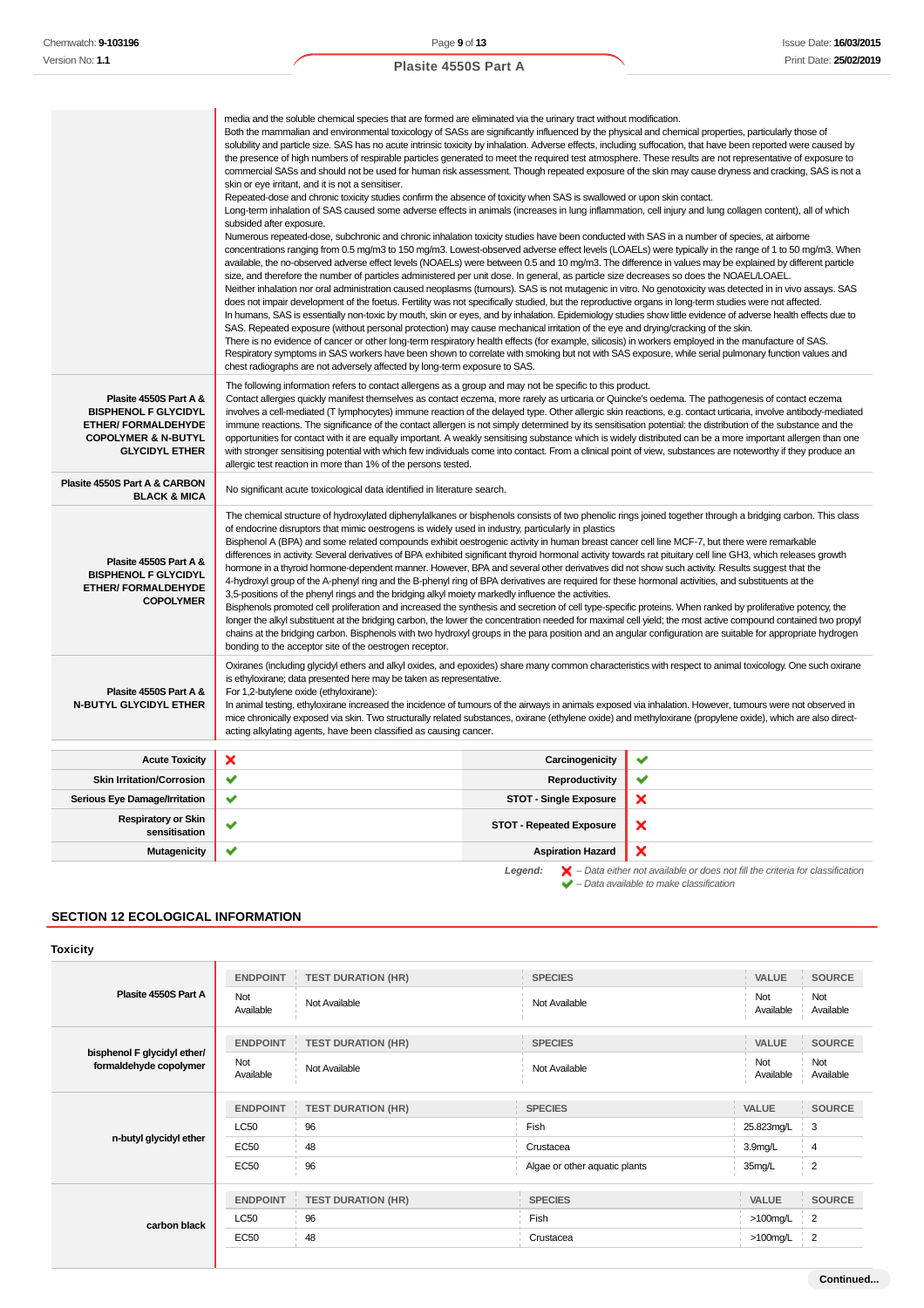| <b>EC50</b>      | 72                        | Algae or other aquatic plants | $>10$ -mg/L      | $\overline{2}$   |
|------------------|---------------------------|-------------------------------|------------------|------------------|
| <b>EC10</b>      | 72                        | Algae or other aquatic plants | $>10$ -mg/L      | $\overline{2}$   |
| <b>NOEC</b>      | 96                        | Fish                          | $>=1$ -mg/L      | $\frac{1}{2}$    |
| <b>ENDPOINT</b>  | <b>TEST DURATION (HR)</b> | <b>SPECIES</b>                | VALUE            | <b>SOURCE</b>    |
| Not<br>Available | Not Available             | Not Available                 | Not<br>Available | Not<br>Available |
| <b>ENDPOINT</b>  | <b>TEST DURATION (HR)</b> | <b>SPECIES</b>                | VALUE            | <b>SOURCE</b>    |
| Not<br>Available | Not Available             | Not Available                 | Not<br>Available | Not<br>Available |
| <b>ENDPOINT</b>  | <b>TEST DURATION (HR)</b> | <b>SPECIES</b>                | VALUE            | <b>SOURCE</b>    |
| Not<br>Available | Not Available             | Not Available                 | Not<br>Available | Not<br>Available |
|                  |                           |                               |                  |                  |

**Legend:** Extracted from 1. IUCLID Toxicity Data 2. Europe ECHA Registered Substances - Ecotoxicological Information - Aquatic Toxicity Data 2. Europe ECHA Registered Substances - Ecotoxicological Information - Aquatic V3. (QSAR) - Aquatic Toxicity Data (Estimated) 4. US EPA, Ecotox database - Aquatic Toxicity Data 5. ECETOC Aquatic Hazard Assessment Data 6. NITE (Japan) - Bioconcentration Data 7. METI (Japan) - Bioconcentration Data 8. Vendor Data

Harmful to aquatic organisms, may cause long-term adverse effects in the aquatic environment.

Do NOT allow product to come in contact with surface waters or to intertidal areas below the mean high water mark. Do not contaminate water when cleaning equipment or disposing of equipment wash-waters.

Wastes resulting from use of the product must be disposed of on site or at approved waste sites.

For bisphenol A and related bisphenols:

Environmental fate:

Biodegradability (28 d) 89% - Easily biodegradable

Bioconcentration factor (BCF) 7.8 mg/l

Bisphenol A, its derivatives and analogues, can be released from polymers, resins and certain substances by metabolic products

Substance does not meet the criteria for PBT or vPvB according to Regulation (EC) No 1907/2006, Annex XIII

As an environmental contaminant, bisphenol A interferes with nitrogen fixation at the roots of leguminous plants associated with the bacterial symbiont Sinorhizobium meliloti. Despite a half-life in the soil of only 1-10 days, its ubiquity makes it an important pollutant. According to Environment Canada, "initial assessment shows that at low levels, bisphenol A can harm fish and organisms over time. Studies also indicate that it can currently be found in municipal wastewater." However, a study conducted in the United States found that 91-98% of bisphenol A may be removed from water during treatment at municipal water treatment plants.

Ecotoxicity:

Fish LC50 (96 h): 4.6 mg/l (freshwater fish); 11 mg/l (saltwater fish): NOEC 0.016 mg/l (freshwater fish- 144 d); 0.064 mg/l (saltwater fish 164 d)

Fresh water invertebrates EC50 (48 h): 10.2 mg/l: NOEC 0.025 mg/l - 328 d)

Marine water invertebrate EC50 (96 h): 1.1 mg/l; NOEC 0.17 mg/l (28 d)

Freshwater algae (96 h): 2.73 mg/l Marine water algae (96 h): 1.1 mg/l

Fresh water plant EC50 (7 d): 20 mg/l: NOEC 7.8 mg/l

In general, studies have shown that bisphenol A can affect growth, reproduction and development in aquatic organisms.

Among freshwater organisms, fish appear to be the most sensitive species. Evidence of endocrine-related effects in fish, aquatic invertebrates, amphibians and reptiles has been reported at environmentally relevant exposure levels lower than those required for acute toxicity. There is a widespread variation in reported values for endocrine-related effects, but many fall in the range of 1 ug/L to 1 mg/L

A 2009 review of the biological impacts of plasticisers on wildlife published by the Royal Society with a focus on annelids (both aquatic and terrestrial), molluscs, crustaceans, insects, fish and amphibians concluded that bisphenol A has been shown to affect reproduction in all studied animal groups, to impair development in crustaceans and amphibians and to induce genetic aberrations. A large 2010 study of two rivers in Canada found that areas contaminated with hormone-like chemicals including bisphenol A showed females made up 85 per cent of the population of a certain fish, while females made up only 55 per cent in uncontaminated areas.

Although abundant data are available on the toxicity of bisphenol-A (2,2-bis (4-hydroxydiphenyl)propane;(BPA) A variety of BPs were examined for their acute toxicity against Daphnia magna, mutagenicity, and oestrogenic activity using the Daphtoxkit (Creasel Ltd.), the umu test system, and the yeast two-hybrid system, respectively, in comparison with BPA. BPA was moderately toxic to D. magna (48-h EC50 was 10 mg/l) according to the current U.S. EPA acute toxicity evaluation standard, and it was weakly oestrogenic with 5 orders of magnitude lower activity than that of the natural estrogen 17 beta-oestradiol in the yeast screen, while no mutagenicity was observed. All seven BPs tested here showed moderate to slight acute toxicity, no mutagenicity, and weak oestrogenic activity as well as BPA. Some of the BPs showed considerably higher oestrogenic activity than BPA, and others exhibited much lower activity. Bisphenol S (bis(4 hydroxydiphenyl)sulfone) and bis(4-hydroxyphenyl)sulfide) showed oestrogenic activity.

Biodegradation is a major mechanism for eliminating various environmental pollutants. Studies on the biodegradation of bisphenols have mainly focused on bisphenol A. A number of BPA-degrading bacteria have been isolated from enrichments of sludge from wastewater treatment plants. The first step in the biodegradation of BPA is the hydroxylation of the carbon atom of a methyl group or the quaternary carbon in the BPA molecule. Judging from these features of the biodegradation mechanisms, it is possible that the same mechanism used for BPA is used to biodegrade all bisphenols that have at least one methyl or methylene group bonded at the carbon atom between the two phenol groups. However, bisphenol F ([bis(4-hydroxyphenyl)methane; BPF), which has no substituent at the bridging carbon, is unlikely to be metabolised by such a mechanism. Nevertheless BPF is readily degraded by river water microorganisms under aerobic conditions. From this evidence, it was clear that a specific mechanism for biodegradation of BPF does exist in the natural ecosystem,

Algae can enhance the photodegradation of bisphenols. The photodegradation rate of BPF increased with increasing algae concentration. Humic acid and Fe3+ ions also enhanced the photodegradation of BPF. The effect of pH value on the BPF photodegradation was also important.

Significant environmental findings are limited. Oxiranes (including glycidyl ethers and alkyl oxides, and epoxides) exhibit common characteristics with respect to environmental fate and ecotoxicology. One such oxirane is ethyloxirane and data presented here may be taken as representative.

For 1,2-Butylene oxide (Ethyloxirane):

log Kow values of 0.68 and 0.86. BAF and BCF : 1 to 17 L./kg.

Aquatic Fate - Ethyloxirane is highly soluble in water and has a very low soil-adsorption coefficient, which suggests that, if released to water, adsorption of ethyloxirane to sediment and suspended solids is not expected. Volatilization of ethyloxirane from water surfaces would be expected. Ethyloxirane is hydrolysable, with a half-life of 6.5 days, and biodegradable up to 100% degradation and is not expected to persist in water. Models have predicted a biodegradation half-life in water of 15 days.

Terrestrial Fate: When released to soil, ethyloxirane is expected to have low adsorption and thus very high mobility. Volatilization from moist soil and dry soil surfaces is expected. Ethyloxirane is not expected to be persistent in soil.

Atmospheric Fate: It is expected that ethyloxirane exists solely as a vapor in ambient atmosphere. Ethyloxirane may also be removed from the atmosphere by wet deposition processes. The half-life in air is about 5.6 days from the reaction of ethyloxirane with photochemically produced hydroxyl radicals which indicates that this chemical meets the persistence criterion in air (half-life of = 2 days).

Ecotoxicity - The potential for bioaccumulation of ethyloxirane in organisms is likely to be low and has low to moderate toxicity to aquatic organisms. Ethyloxirane is acutely toxic to water fleas and toxicity values for bacteria are close to 5000 mg/L. For algae, toxicity values exceed 500 mg/L.

#### For Phenols:

Ecotoxicity - Phenols with log Pow >7.4 are expected to exhibit low toxicity to aquatic organisms however; the toxicity of phenols with a lower log Pow is variable. Dinitrophenols are more toxic than predicted from QSAR estimates. Hazard information for these groups is not generally available.

n-Butyl Glycidyl Ether (BGE), a high-production-volume chemical, is used primarily as a reactive diluents or chemical intermediate in epoxy resins that are widely used in electronics, construction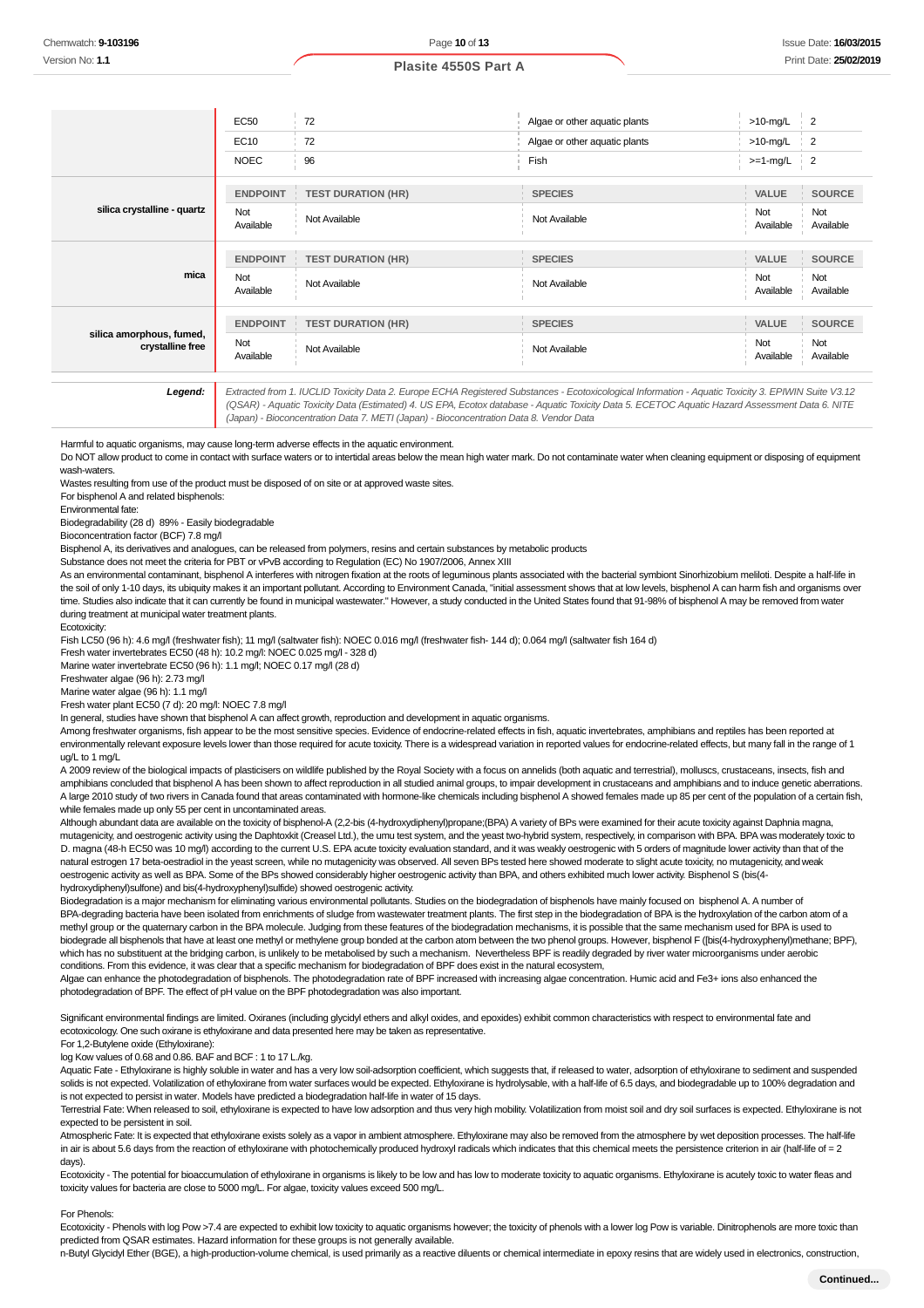| Chemwatch: 9-103196 |
|---------------------|
| Version No: 1.1     |

and coating materials. The greatest potential of exposure to BGE occurs in the workplace via inhalation, ingestion, or skin or eye contact. Short-term human exposure to BGE causes irritation to the nose and throat, while long-term exposure can be detrimental to the blood and central nervous system that may lead to loss of consciousness

Environmental Occurrence and Persistence: Models were used to determine the partitioning of this compound in different compartments in the environment. Results show that BGE preferably partitioned in water, followed by soil and then the atmosphere.

It is not clear whether BGE can undergo biodegradation because when two different tests were conducted, they yield contradicting results. The closed bottle test indicated that BGE was partially biodegradable while the Modified Sturm test showed that BGE had "no evidence of biodegradability". There is no available data about the stability of BGE in water.

Ecotoxicity: Acute toxicity test conducted on rainbow trout, daphnia magna, Pacific Oysters (Crassostrea gigas) and fresh water green algae (Selenastrum capricornutum) show that effect of BGE ranges from harmful to toxic on fish, aquatic invertebrates and aquatic plants..

Fish LC50 (96): rainbow trout 65 mg/l

Daphnia magna EC50: 22 mg/l (24h); 3.9 mg/l (48h)

Fresh water green algae EC50 (96h): Selenatrum capricornutum 35 mg/l **DO NOT** discharge into sewer or waterways.

#### **Persistence and degradability**

| Ingredient             | Persistence: Water/Soil | Persistence: Air |
|------------------------|-------------------------|------------------|
| n-butyl glycidyl ether | LOW                     | LOW              |
|                        |                         |                  |

#### **Bioaccumulative potential**

| Ingredient             | <b>Bioaccumulation</b> |
|------------------------|------------------------|
| n-butyl glycidyl ether | LOW (LogKOW = $0.63$ ) |

#### **Mobility in soil**

| Ingredient                       | <b>Mobility</b>                                                             |
|----------------------------------|-----------------------------------------------------------------------------|
| n-butyl glycidyl ether<br>.<br>. | 2.828<br>ி⊏<br>או וור־<br>$\overline{\phantom{a}}$<br>$ -$<br>$\sim$ $\sim$ |

# **SECTION 13 DISPOSAL CONSIDERATIONS**

### **Waste treatment methods**

| Product / Packaging disposal | Containers may still present a chemical hazard/danger when empty.<br>Return to supplier for reuse/ recycling if possible.<br>Otherwise:<br>If container can not be cleaned sufficiently well to ensure that residuals do not remain or if the container cannot be used to store the same product, then<br>puncture containers, to prevent re-use, and bury at an authorised landfill.<br>• Where possible retain label warnings and SDS and observe all notices pertaining to the product.<br>Legislation addressing waste disposal requirements may differ by country, state and/ or territory. Each user must refer to laws operating in their area. In<br>some areas, certain wastes must be tracked.<br>A Hierarchy of Controls seems to be common - the user should investigate:<br>$\blacktriangleright$ Reduction<br>$\triangleright$ Reuse<br>$\triangleright$ Recycling<br>Disposal (if all else fails)<br>This material may be recycled if unused, or if it has not been contaminated so as to make it unsuitable for its intended use. If it has been contaminated, it may<br>be possible to reclaim the product by filtration, distillation or some other means. Shelf life considerations should also be applied in making decisions of this<br>type. Note that properties of a material may change in use, and recycling or reuse may not always be appropriate.<br>DO NOT allow wash water from cleaning or process equipment to enter drains.<br>It may be necessary to collect all wash water for treatment before disposal.<br>In all cases disposal to sewer may be subject to local laws and regulations and these should be considered first.<br>• Where in doubt contact the responsible authority.<br>▶ Recycle wherever possible or consult manufacturer for recycling options.<br>Consult State Land Waste Authority for disposal. |
|------------------------------|-------------------------------------------------------------------------------------------------------------------------------------------------------------------------------------------------------------------------------------------------------------------------------------------------------------------------------------------------------------------------------------------------------------------------------------------------------------------------------------------------------------------------------------------------------------------------------------------------------------------------------------------------------------------------------------------------------------------------------------------------------------------------------------------------------------------------------------------------------------------------------------------------------------------------------------------------------------------------------------------------------------------------------------------------------------------------------------------------------------------------------------------------------------------------------------------------------------------------------------------------------------------------------------------------------------------------------------------------------------------------------------------------------------------------------------------------------------------------------------------------------------------------------------------------------------------------------------------------------------------------------------------------------------------------------------------------------------------------------------------------------------------------------------------------------------------------------------------------------------|
|                              | ▶ Bury or incinerate residue at an approved site.<br>▶ Recycle containers if possible, or dispose of in an authorised landfill.                                                                                                                                                                                                                                                                                                                                                                                                                                                                                                                                                                                                                                                                                                                                                                                                                                                                                                                                                                                                                                                                                                                                                                                                                                                                                                                                                                                                                                                                                                                                                                                                                                                                                                                             |
|                              |                                                                                                                                                                                                                                                                                                                                                                                                                                                                                                                                                                                                                                                                                                                                                                                                                                                                                                                                                                                                                                                                                                                                                                                                                                                                                                                                                                                                                                                                                                                                                                                                                                                                                                                                                                                                                                                             |

# **SECTION 14 TRANSPORT INFORMATION**

### **Labels Required**

| <b>Marine Pollutant</b> | <b>NO</b><br>: Applicable<br>Ν. |
|-------------------------|---------------------------------|
| <b>HAZCHEM</b>          | Not Applicable                  |

#### **Land transport (ADG): NOT REGULATED FOR TRANSPORT OF DANGEROUS GOODS**

**Air transport (ICAO-IATA / DGR): NOT REGULATED FOR TRANSPORT OF DANGEROUS GOODS**

### **Sea transport (IMDG-Code / GGVSee): NOT REGULATED FOR TRANSPORT OF DANGEROUS GOODS**

**Transport in bulk according to Annex II of MARPOL and the IBC code**

Not Applicable

# **SECTION 15 REGULATORY INFORMATION**

**Safety, health and environmental regulations / legislation specific for the substance or mixture**

**BISPHENOL F GLYCIDYL ETHER/ FORMALDEHYDE COPOLYMER(28064-14-4) IS FOUND ON THE FOLLOWING REGULATORY LISTS**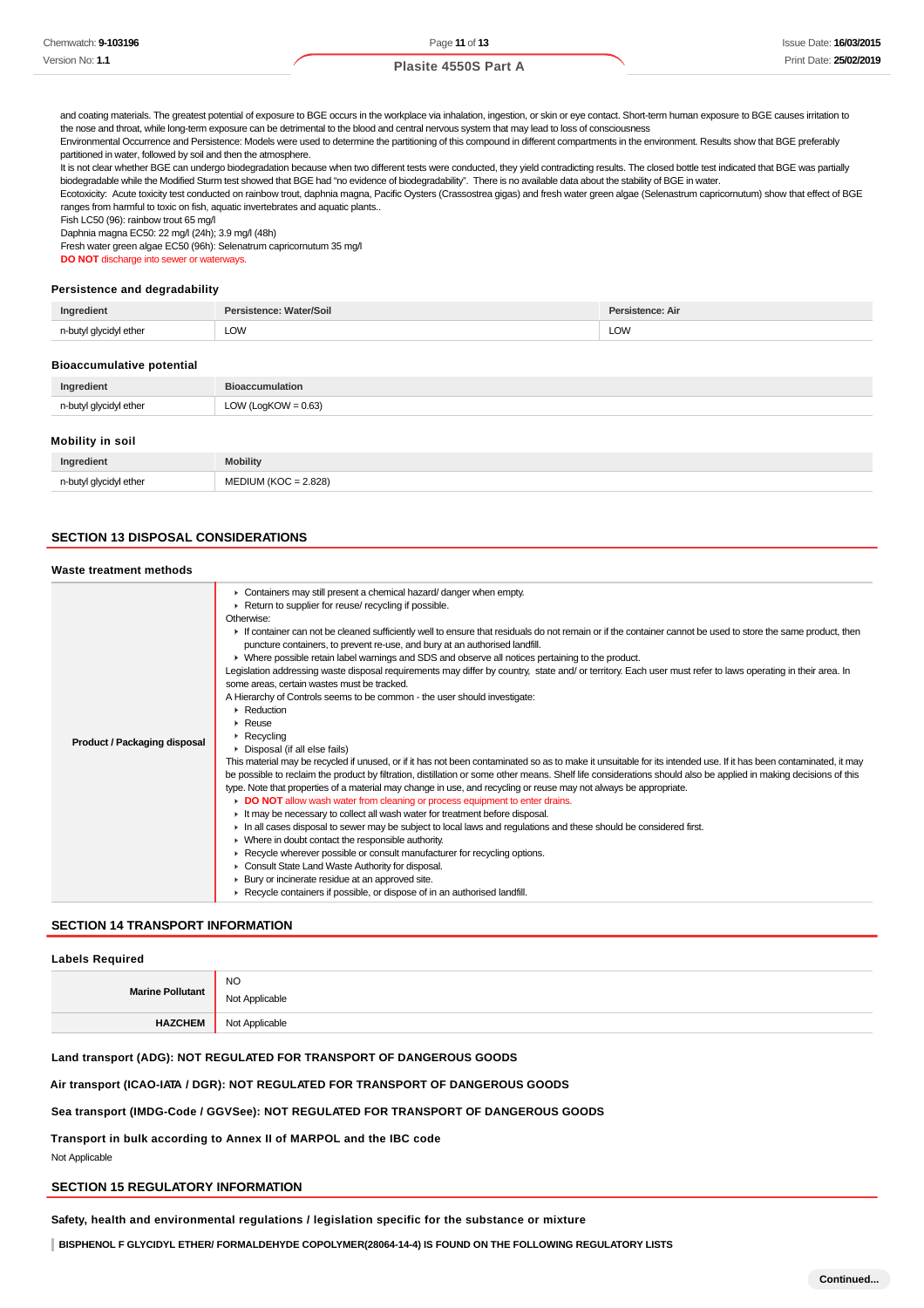| Australia Dangerous Goods Code (ADG Code) - Dangerous Goods List                                  | International Maritime Dangerous Goods Requirements (IMDG Code)                                                      |
|---------------------------------------------------------------------------------------------------|----------------------------------------------------------------------------------------------------------------------|
| Australia Dangerous Goods Code (ADG Code) - List of Emergency Action Codes                        | United Nations Recommendations on the Transport of Dangerous Goods Model Regulations                                 |
| Australia Inventory of Chemical Substances (AICS)                                                 | (Chinese)                                                                                                            |
| International Air Transport Association (IATA) Dangerous Goods Regulations                        | United Nations Recommendations on the Transport of Dangerous Goods Model Regulations<br>(English)                    |
|                                                                                                   | United Nations Recommendations on the Transport of Dangerous Goods Model Regulations<br>(Spanish)                    |
| N-BUTYL GLYCIDYL ETHER(2426-08-6) IS FOUND ON THE FOLLOWING REGULATORY LISTS                      |                                                                                                                      |
| Australia Dangerous Goods Code (ADG Code) - Dangerous Goods List                                  | International Air Transport Association (IATA) Dangerous Goods Regulations                                           |
| Australia Dangerous Goods Code (ADG Code) - List of Emergency Action Codes                        | International Maritime Dangerous Goods Requirements (IMDG Code)                                                      |
| Australia Exposure Standards                                                                      | United Nations Recommendations on the Transport of Dangerous Goods Model Regulations                                 |
| Australia Hazardous Chemical Information System (HCIS) - Hazardous Chemicals                      | (Chinese)                                                                                                            |
| Australia Inventory of Chemical Substances (AICS)                                                 | United Nations Recommendations on the Transport of Dangerous Goods Model Regulations<br>(English)                    |
|                                                                                                   | United Nations Recommendations on the Transport of Dangerous Goods Model Regulations<br>(Spanish)                    |
|                                                                                                   |                                                                                                                      |
| CARBON BLACK(1333-86-4) IS FOUND ON THE FOLLOWING REGULATORY LISTS                                |                                                                                                                      |
| Australia Dangerous Goods Code (ADG Code) - Goods Too Dangerous To Be Transported                 | Australia Inventory of Chemical Substances (AICS)                                                                    |
| Australia Exposure Standards                                                                      | International Agency for Research on Cancer (IARC) - Agents Classified by the IARC                                   |
| Australia Hazardous Chemical Information System (HCIS) - Hazardous Chemicals                      | Monographs                                                                                                           |
|                                                                                                   | International WHO List of Proposed Occupational Exposure Limit (OEL) Values for<br>Manufactured Nanomaterials (MNMS) |
| SILICA CRYSTALLINE - QUARTZ(14808-60-7) IS FOUND ON THE FOLLOWING REGULATORY LISTS                |                                                                                                                      |
| Australia Exposure Standards                                                                      | Australia Inventory of Chemical Substances (AICS)                                                                    |
| Australia Hazardous Chemical Information System (HCIS) - Hazardous Chemicals                      | International Agency for Research on Cancer (IARC) - Agents Classified by the IARC<br>Monographs                     |
| MICA(12001-26-2) IS FOUND ON THE FOLLOWING REGULATORY LISTS                                       |                                                                                                                      |
| Australia Exposure Standards                                                                      | Australia Inventory of Chemical Substances (AICS)                                                                    |
| SILICA AMORPHOUS, FUMED, CRYSTALLINE FREE(112945-52-5) IS FOUND ON THE FOLLOWING REGULATORY LISTS |                                                                                                                      |
| Australia Inventory of Chemical Substances (AICS)                                                 |                                                                                                                      |
| <b>National Inventory Status</b>                                                                  |                                                                                                                      |

| <b>National Inventory</b>     | <b>Status</b>                                                                                                                                                                                 |
|-------------------------------|-----------------------------------------------------------------------------------------------------------------------------------------------------------------------------------------------|
| Australia - AICS              | Yes                                                                                                                                                                                           |
| Canada - DSL                  | Yes                                                                                                                                                                                           |
| Canada - NDSL                 | No (silica amorphous, fumed, crystalline free; silica crystalline - quartz; n-butyl glycidyl ether; bisphenol F glycidyl ether/ formaldehyde copolymer; carbon<br>black; mica)                |
| China - IECSC                 | Yes                                                                                                                                                                                           |
| Europe - EINEC / ELINCS / NLP | No (silica amorphous, fumed, crystalline free; bisphenol F glycidyl ether/ formaldehyde copolymer; mica)                                                                                      |
| Japan - ENCS                  | No (silica amorphous, fumed, crystalline free; mica)                                                                                                                                          |
| Korea - KECI                  | Yes                                                                                                                                                                                           |
| New Zealand - NZIoC           | Yes                                                                                                                                                                                           |
| Philippines - PICCS           | Yes                                                                                                                                                                                           |
| USA - TSCA                    | No (silica amorphous, fumed, crystalline free; mica)                                                                                                                                          |
| Legend:                       | $Yes = All ingredients are on the inventory$<br>No = Not determined or one or more ingredients are not on the inventory and are not exempt from listing(see specific ingredients in brackets) |

# **SECTION 16 OTHER INFORMATION**

# **Other information**

| Name                                                  | <b>CAS No</b>                                                                                    |  |
|-------------------------------------------------------|--------------------------------------------------------------------------------------------------|--|
| bisphenol F glycidyl ether/<br>formaldehyde copolymer | 28064-14-4, 42616-71-7, 59029-73-1, 94422-39-6                                                   |  |
| silica crystalline - quartz                           | 14808-60-7, 122304-48-7, 122304-49-8, 12425-26-2, 1317-79-9, 70594-95-5, 87347-84-0, 308075-07-2 |  |
| mica                                                  | 12001-26-2, 129899-84-9, 61076-94-6                                                              |  |
| silica amorphous, fumed,<br>crystalline free          | 112945-52-5, 67256-35-3                                                                          |  |

Classification of the preparation and its individual components has drawn on official and authoritative sources as well as independent review by the Chemwatch Classification committee using available literature references.

The SDS is a Hazard Communication tool and should be used to assist in the Risk Assessment. Many factors determine whether the reported Hazards are Risks in the workplace or other settings. Risks may be determined by reference to Exposures Scenarios. Scale of use, frequency of use and current or available engineering controls must be considered.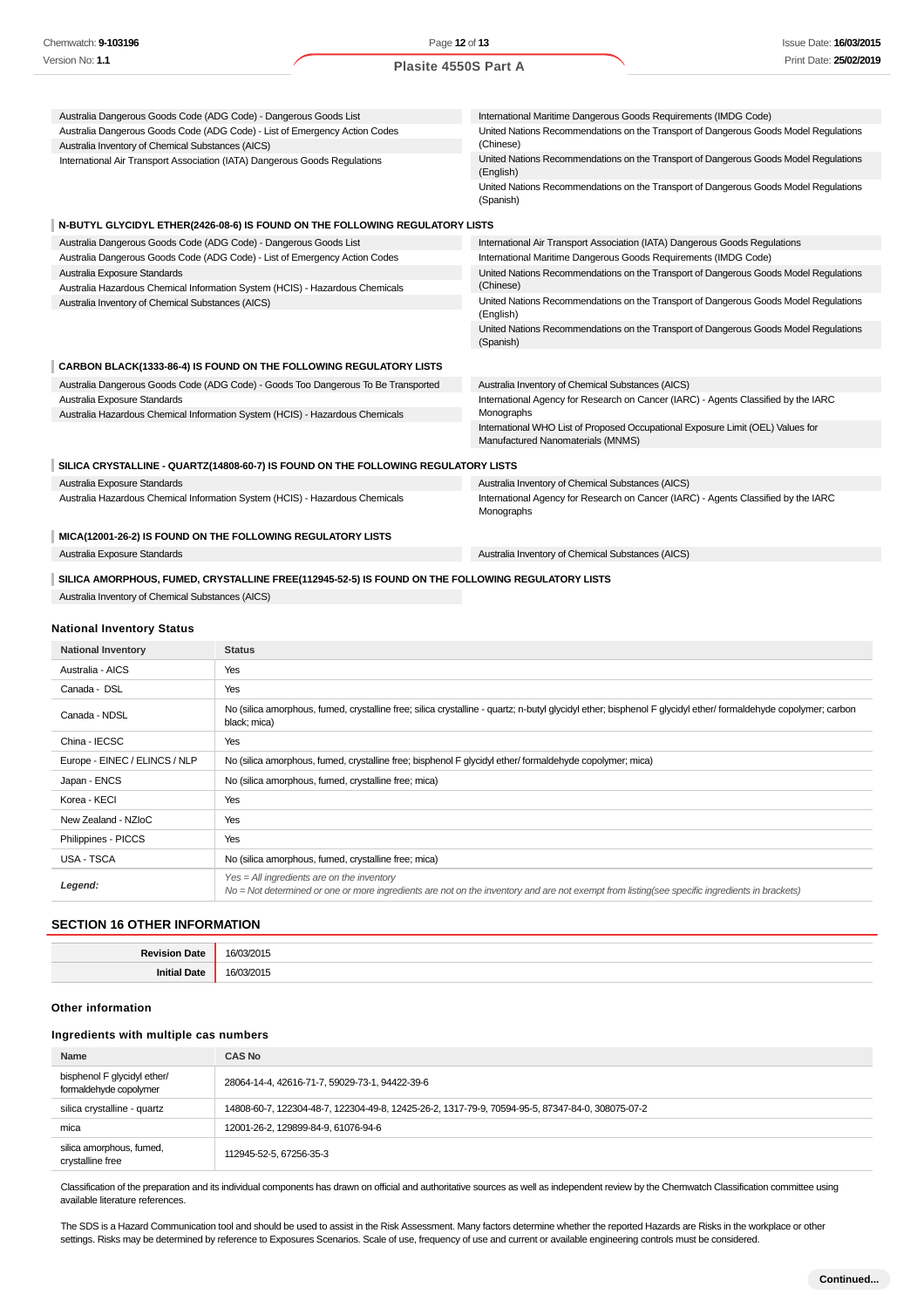# **Definitions and abbreviations**

PC-TWA: Permissible Concentration-Time Weighted Average PC-STEL: Permissible Concentration-Short Term Exposure Limit IARC: International Agency for Research on Cancer ACGIH: American Conference of Governmental Industrial Hygienists STEL: Short Term Exposure Limit TEEL: Temporary Emergency Exposure Limit。 IDLH: Immediately Dangerous to Life or Health Concentrations OSF: Odour Safety Factor NOAEL :No Observed Adverse Effect Level LOAEL: Lowest Observed Adverse Effect Level TLV: Threshold Limit Value LOD: Limit Of Detection OTV: Odour Threshold Value BCF: BioConcentration Factors BEI: Biological Exposure Index

Powered by AuthorITe, from Chemwatch.

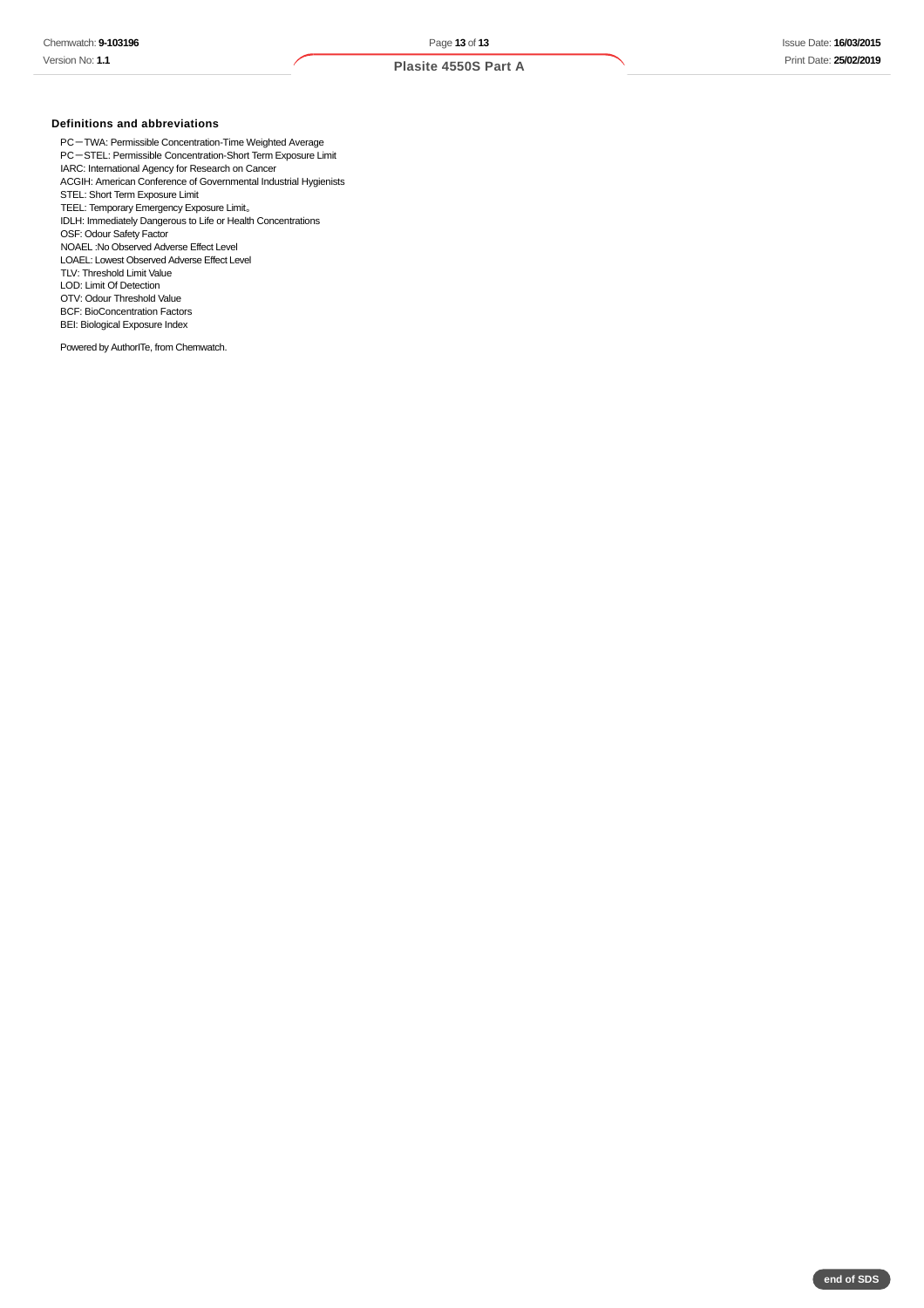# **RESENE PAINTS AUSTRALIA Chemwatch Hazard Alert Code: 3**

Version No: **2.9**

Safety Data Sheet according to WHS and ADG requirements

Issue Date: **16/03/2015** Print Date: **25/02/2019** S.GHS.AUS.EN

# **SECTION 1 IDENTIFICATION OF THE SUBSTANCE / MIXTURE AND OF THE COMPANY / UNDERTAKING**

#### **Product Identifier**

| Plasite 4550S Part B   |
|------------------------|
| Not Available          |
| PAINT RELATED MATERIAL |
| Not Available          |
|                        |

#### **Relevant identified uses of the substance or mixture and uses advised against**

| <b>Relevant identified uses</b> | Part B of a two pack coating |
|---------------------------------|------------------------------|
|---------------------------------|------------------------------|

# **Details of the supplier of the safety data sheet**

| Registered company name | <b>RESENE PAINTS AUSTRALIA</b>                  |
|-------------------------|-------------------------------------------------|
| <b>Address</b>          | 7 Production Ave, Molendinar QLD 4214 Australia |
| Telephone               | +61 7 55126600                                  |
| Fax                     | +61 7 55126697                                  |
| Website                 | Not Available                                   |
| Email                   | Not Available                                   |

#### **Emergency telephone number**

| <b>Association / Organisation</b>    | <b>Not Available</b> | <b>CHEMWATCH EMERGENCY RESPONSE</b> |
|--------------------------------------|----------------------|-------------------------------------|
| <b>Emergency telephone numbers</b>   | 131126               | +61 1800 951 288                    |
| Other emergency telephone<br>numbers | <b>Not Available</b> | +61 2 9186 1132                     |

# **SECTION 2 HAZARDS IDENTIFICATION**

#### **Classification of the substance or mixture**

#### **HAZARDOUS CHEMICAL. NON-DANGEROUS GOODS. According to the WHS Regulations and the ADG Code.**

| <b>Poisons Schedule</b>       | Not Applicable                                                                                                                                                                                                                                                                                                                           |
|-------------------------------|------------------------------------------------------------------------------------------------------------------------------------------------------------------------------------------------------------------------------------------------------------------------------------------------------------------------------------------|
| Classification <sup>[1]</sup> | Acute Toxicity (Oral) Category 4, Skin Corrosion/Irritation Category 2, Serious Eye Damage Category 1, Skin Sensitizer Category 1, Reproductive Toxicity<br>Category 2, Specific target organ toxicity - single exposure Category 1, Specific target organ toxicity - repeated exposure Category 1, Chronic Aquatic<br>Hazard Category 3 |
| Legend:                       | 1. Classified by Chemwatch; 2. Classification drawn from HSIS; 3. Classification drawn from Requlation (EU) No 1272/2008 - Annex VI                                                                                                                                                                                                      |

**Label elements**



| <b>SIGNAL WORD</b>  | <b>DANGER</b>                                                   |
|---------------------|-----------------------------------------------------------------|
| Hazard statement(s) |                                                                 |
| H302                | Harmful if swallowed.                                           |
| H315                | Causes skin irritation.                                         |
| H318                | Causes serious eye damage.                                      |
| H317                | May cause an allergic skin reaction.                            |
| H361                | Suspected of damaging fertility or the unborn child.            |
| H370                | Causes damage to organs.                                        |
| H372                | Causes damage to organs through prolonged or repeated exposure. |
| H412                | Harmful to aquatic life with long lasting effects.              |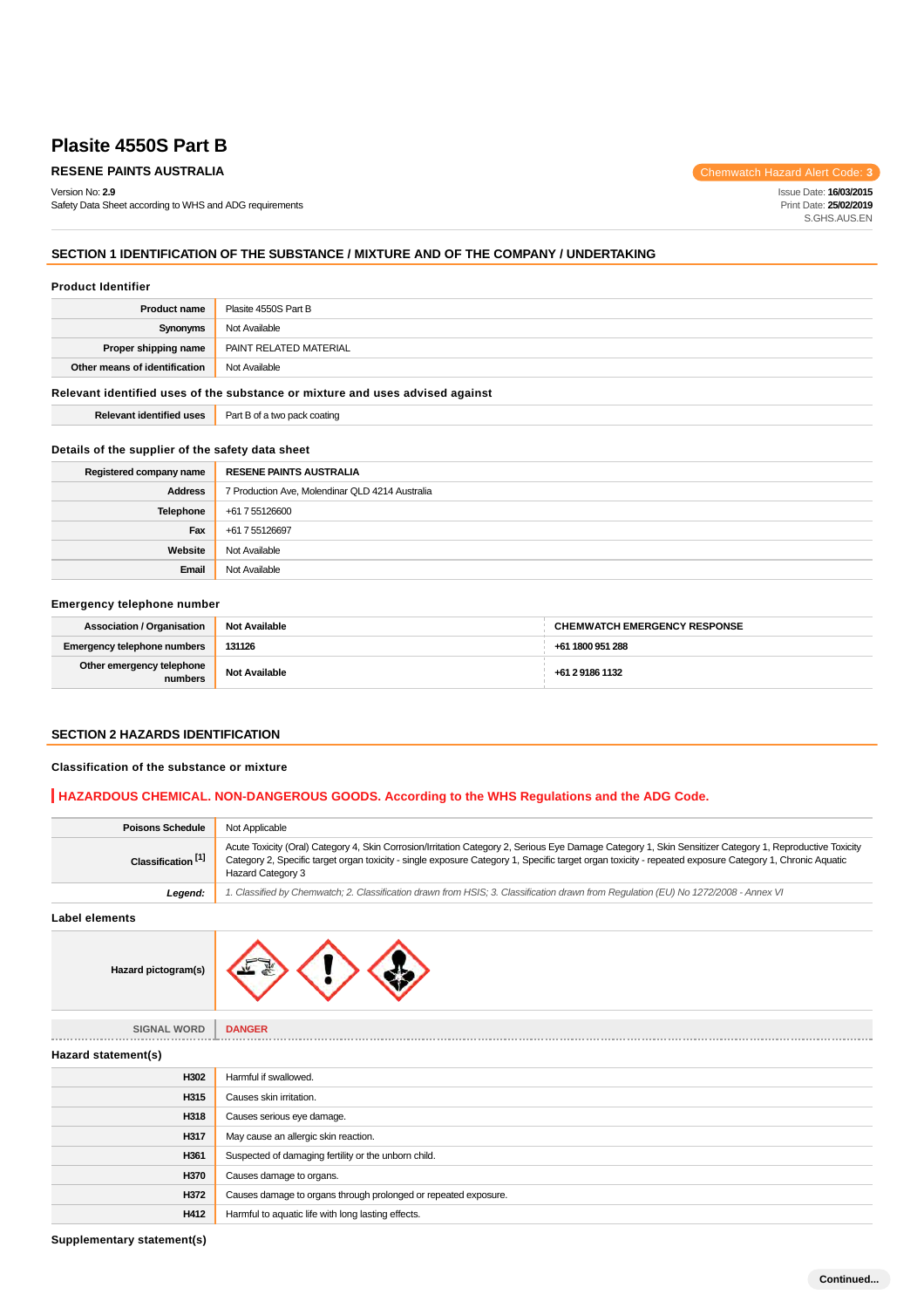# Not Applicable

# **Precautionary statement(s) Prevention**

| P <sub>201</sub> | Obtain special instructions before use.                                    |
|------------------|----------------------------------------------------------------------------|
| P260             | Do not breathe dust/fume/gas/mist/vapours/spray.                           |
| P280             | Wear protective gloves/protective clothing/eye protection/face protection. |
| P <sub>281</sub> | Use personal protective equipment as required.                             |
| P270             | Do not eat, drink or smoke when using this product.                        |
| P273             | Avoid release to the environment.                                          |
| P272             | Contaminated work clothing should not be allowed out of the workplace.     |

#### **Precautionary statement(s) Response**

| P305+P351+P338 | IF IN EYES: Rinse cautiously with water for several minutes. Remove contact lenses, if present and easy to do. Continue rinsing. |  |
|----------------|----------------------------------------------------------------------------------------------------------------------------------|--|
| P307+P311      | IF exposed: Call a POISON CENTER or doctor/physician.                                                                            |  |
| P308+P313      | IF exposed or concerned: Get medical advice/attention.                                                                           |  |
| P310           | Immediately call a POISON CENTER or doctor/physician.                                                                            |  |
| P362           | Take off contaminated clothing and wash before reuse.                                                                            |  |
| P302+P352      | IF ON SKIN: Wash with plenty of soap and water.                                                                                  |  |
| P333+P313      | If skin irritation or rash occurs: Get medical advice/attention.                                                                 |  |
| P301+P312      | IF SWALLOWED: Call a POISON CENTER or doctor/physician if you feel unwell.                                                       |  |
| P330           | Rinse mouth.                                                                                                                     |  |

# **Precautionary statement(s) Storage**

**P405** Store locked up.

#### **Precautionary statement(s) Disposal**

**P501** Dispose of contents/container in accordance with local regulations.

# **SECTION 3 COMPOSITION / INFORMATION ON INGREDIENTS**

#### **Substances**

See section below for composition of Mixtures

#### **Mixtures**

| <b>CAS No</b> | %[weight] | Name                                      |
|---------------|-----------|-------------------------------------------|
| 68082-29-1    | $=70$     | triethvlenetetramine polvamides<br>tall o |
| 112-24-3      | $=30$     | enetetramine<br>meth                      |

# **SECTION 4 FIRST AID MEASURES**

# **Description of first aid measures**

| <b>Eye Contact</b>  | If this product comes in contact with the eyes:<br>Inmediately hold eyelids apart and flush the eye continuously with running water.<br>Ensure complete irrigation of the eye by keeping eyelids apart and away from eye and moving the eyelids by occasionally lifting the upper and lower lids.<br>► Continue flushing until advised to stop by the Poisons Information Centre or a doctor, or for at least 15 minutes.<br>Transport to hospital or doctor without delay.<br>► Removal of contact lenses after an eye injury should only be undertaken by skilled personnel. |
|---------------------|--------------------------------------------------------------------------------------------------------------------------------------------------------------------------------------------------------------------------------------------------------------------------------------------------------------------------------------------------------------------------------------------------------------------------------------------------------------------------------------------------------------------------------------------------------------------------------|
| <b>Skin Contact</b> | If skin contact occurs:<br>In mediately remove all contaminated clothing, including footwear.<br>Flush skin and hair with running water (and soap if available).<br>Seek medical attention in event of irritation.                                                                                                                                                                                                                                                                                                                                                             |
| <b>Inhalation</b>   | If fumes, aerosols or combustion products are inhaled remove from contaminated area.<br>• Other measures are usually unnecessary.                                                                                                                                                                                                                                                                                                                                                                                                                                              |
| Ingestion           | $\blacktriangleright$ Immediately give a glass of water.<br>First aid is not generally required. If in doubt, contact a Poisons Information Centre or a doctor.                                                                                                                                                                                                                                                                                                                                                                                                                |

# **Indication of any immediate medical attention and special treatment needed**

Treat symptomatically.

# **SECTION 5 FIREFIGHTING MEASURES**

# **Extinguishing media**

- Foam.
- Dry chemical powder.
- $\triangleright$  BCF (where regulations permit). Carbon dioxide.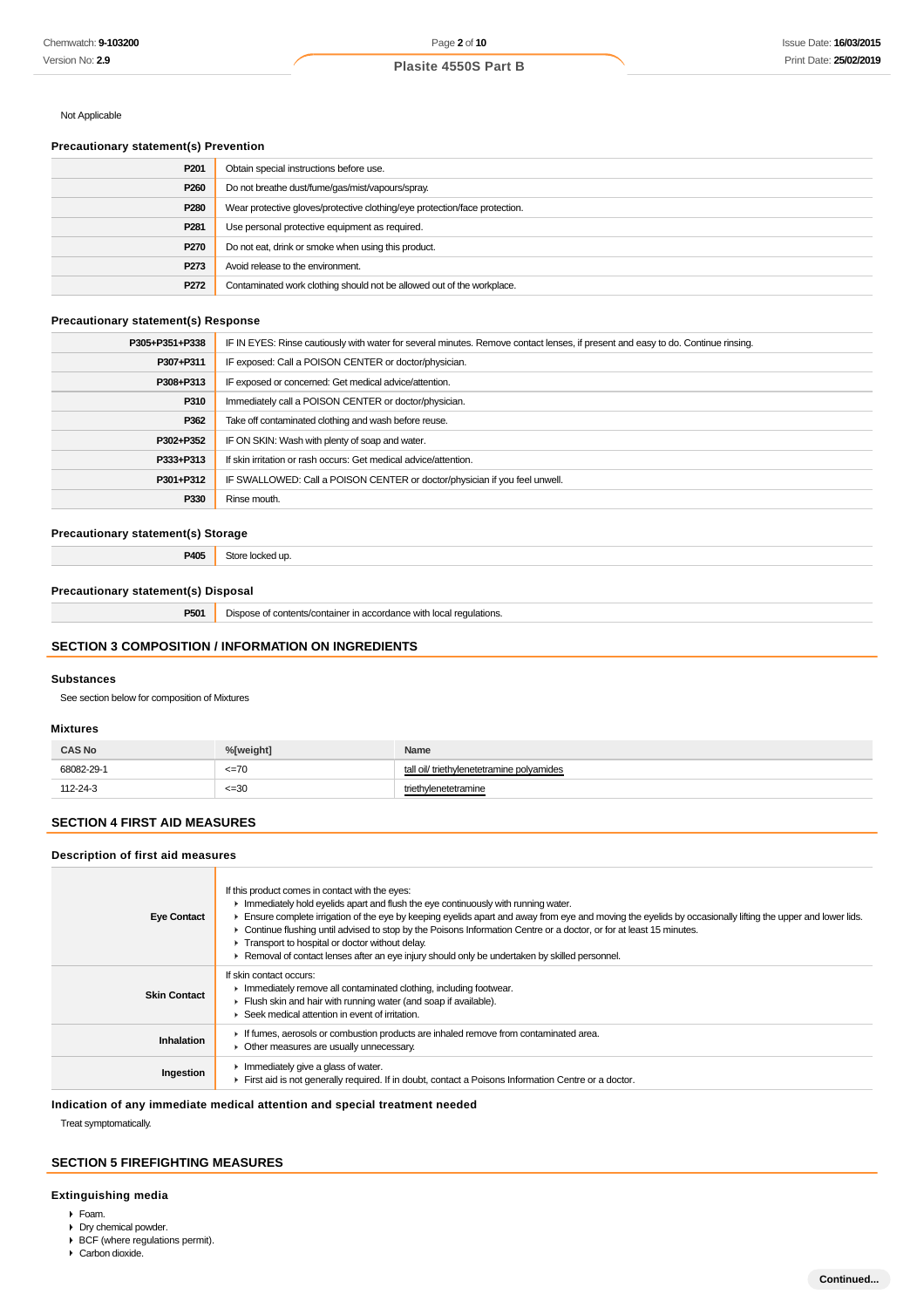Water spray or fog - Large fires only.

# **Special hazards arising from the substrate or mixture**

| Avoid contamination with oxidising agents i.e. nitrates, oxidising acids, chlorine bleaches, pool chlorine etc. as ignition may result                                                                                                                                                                                                                                                                                                                                                                                                          |  |  |
|-------------------------------------------------------------------------------------------------------------------------------------------------------------------------------------------------------------------------------------------------------------------------------------------------------------------------------------------------------------------------------------------------------------------------------------------------------------------------------------------------------------------------------------------------|--|--|
|                                                                                                                                                                                                                                                                                                                                                                                                                                                                                                                                                 |  |  |
| Alert Fire Brigade and tell them location and nature of hazard.<br>▶ Wear full body protective clothing with breathing apparatus.<br>Prevent, by any means available, spillage from entering drains or water course.<br>• Use water delivered as a fine spray to control fire and cool adjacent area.<br>Avoid spraying water onto liquid pools.<br>DO NOT approach containers suspected to be hot.<br>▶ Cool fire exposed containers with water spray from a protected location.<br>If safe to do so, remove containers from path of fire.     |  |  |
| $\triangleright$ Combustible.<br>Slight fire hazard when exposed to heat or flame.<br>Heating may cause expansion or decomposition leading to violent rupture of containers.<br>On combustion, may emit toxic fumes of carbon monoxide (CO).<br>• May emit acrid smoke.<br>Mists containing combustible materials may be explosive.<br>Combustion products include:<br>carbon dioxide (CO2)<br>nitrogen oxides (NOx)<br>other pyrolysis products typical of burning organic material.<br>May emit poisonous fumes.<br>May emit corrosive fumes. |  |  |
| Not Applicable                                                                                                                                                                                                                                                                                                                                                                                                                                                                                                                                  |  |  |
|                                                                                                                                                                                                                                                                                                                                                                                                                                                                                                                                                 |  |  |

# **SECTION 6 ACCIDENTAL RELEASE MEASURES**

**Personal precautions, protective equipment and emergency procedures** See section 8

#### **Environmental precautions**

See section 12

### **Methods and material for containment and cleaning up**

| <b>Minor Spills</b> | Environmental hazard - contain spillage.<br>Remove all ignition sources.<br>Clean up all spills immediately.                                                                                                                                                                                                                                                                                                                                                                                                                                                                                                                                                                                                                                                                                                                                                         |
|---------------------|----------------------------------------------------------------------------------------------------------------------------------------------------------------------------------------------------------------------------------------------------------------------------------------------------------------------------------------------------------------------------------------------------------------------------------------------------------------------------------------------------------------------------------------------------------------------------------------------------------------------------------------------------------------------------------------------------------------------------------------------------------------------------------------------------------------------------------------------------------------------|
|                     | Avoid breathing vapours and contact with skin and eyes.<br>• Control personal contact with the substance, by using protective equipment.<br>• Contain and absorb spill with sand, earth, inert material or vermiculite.<br>$\blacktriangleright$ Wipe up.<br>• Place in a suitable, labelled container for waste disposal.                                                                                                                                                                                                                                                                                                                                                                                                                                                                                                                                           |
| <b>Major Spills</b> | Environmental hazard - contain spillage.<br>Moderate hazard.<br>• Clear area of personnel and move upwind.<br>Alert Fire Brigade and tell them location and nature of hazard.<br>• Wear breathing apparatus plus protective gloves.<br>▶ Prevent, by any means available, spillage from entering drains or water course.<br>• No smoking, naked lights or ignition sources.<br>$\blacktriangleright$ Increase ventilation.<br>$\triangleright$ Stop leak if safe to do so.<br>Contain spill with sand, earth or vermiculite.<br>• Collect recoverable product into labelled containers for recycling.<br>Absorb remaining product with sand, earth or vermiculite.<br>• Collect solid residues and seal in labelled drums for disposal.<br>• Wash area and prevent runoff into drains.<br>If contamination of drains or waterways occurs, advise emergency services. |

Personal Protective Equipment advice is contained in Section 8 of the SDS.

# **SECTION 7 HANDLING AND STORAGE**

| Precautions for safe handling |                                                                                                                                                                                                                                                                                                                                                                                                                                                                                                                                                   |
|-------------------------------|---------------------------------------------------------------------------------------------------------------------------------------------------------------------------------------------------------------------------------------------------------------------------------------------------------------------------------------------------------------------------------------------------------------------------------------------------------------------------------------------------------------------------------------------------|
| Safe handling                 | DO NOT USE brass or copper containers / stirrers<br>DO NOT allow clothing wet with material to stay in contact with skin<br>Avoid all personal contact, including inhalation.<br>▶ Wear protective clothing when risk of exposure occurs.<br>• Use in a well-ventilated area.<br>Prevent concentration in hollows and sumps.<br>DO NOT enter confined spaces until atmosphere has been checked.<br>Avoid smoking, naked lights or ignition sources.<br>Avoid contact with incompatible materials.<br>▶ When handling, DO NOT eat, drink or smoke. |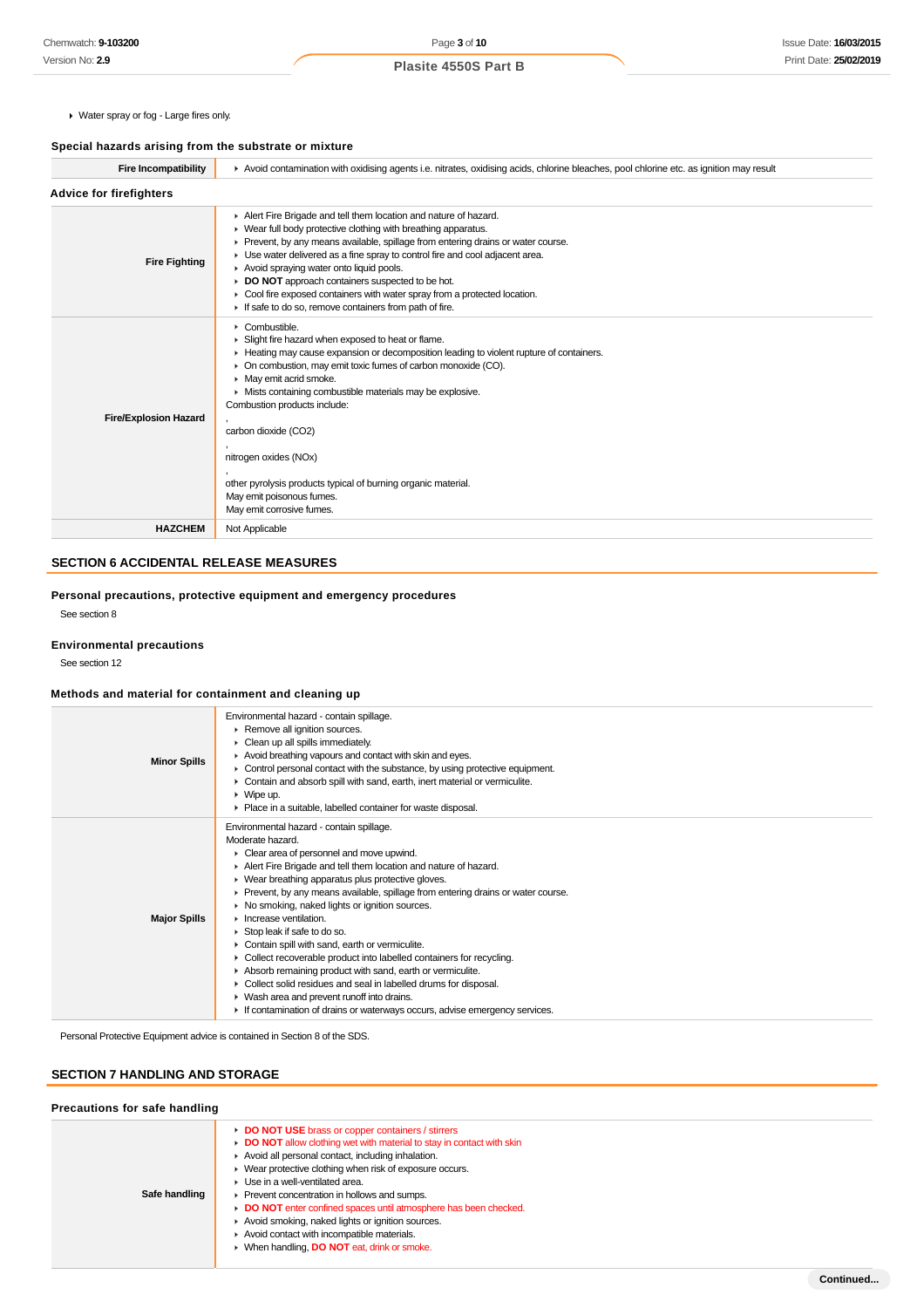#### $\blacktriangleright$  Keep containers securely sealed when not in use. Avoid physical damage to containers. Always wash hands with soap and water after handling. ► Work clothes should be laundered separately. Use good occupational work practice. Observe manufacturer's storage and handling recommendations contained within this SDS. Atmosphere should be regularly checked against established exposure standards to ensure safe working conditions. **Other information** Store in original containers.  $\blacktriangleright$  Keep containers securely sealed.  $\blacktriangleright$  No smoking, naked lights or ignition sources. Store in a cool, dry, well-ventilated area. Store away from incompatible materials and foodstuff containers. Protect containers against physical damage and check regularly for leaks. Observe manufacturer's storage and handling recommendations contained within this SDS.

### **Conditions for safe storage, including any incompatibilities**

| Suitable container      | Metal can or drum                    | DO NOT use aluminium, galvanised or tin-plated containers<br>• Packaging as recommended by manufacturer.<br>• Check all containers are clearly labelled and free from leaks. |  |  |  |
|-------------------------|--------------------------------------|------------------------------------------------------------------------------------------------------------------------------------------------------------------------------|--|--|--|
| Storage incompatibility | Avoid reaction with oxidising agents |                                                                                                                                                                              |  |  |  |
|                         |                                      |                                                                                                                                                                              |  |  |  |



 $\begin{array}{ccc} \mathbf{X} & -\text{Must not be stored together} \\ \mathbf{0} & -\text{Max be stored together with} \end{array}$ 

**0** — May be stored together with specific preventions

**+** — May be stored together

#### **SECTION 8 EXPOSURE CONTROLS / PERSONAL PROTECTION**

# **Control parameters**

# **OCCUPATIONAL EXPOSURE LIMITS (OEL)**

**INGREDIENT DATA**

Not Available

#### **EMERGENCY LIMITS**

| Ingredient                                   | <b>Material name</b> | TEEL-1 |                     | TEEL-2 | TEEL-3 |
|----------------------------------------------|----------------------|--------|---------------------|--------|--------|
| triethylenetetramine                         | Triethylenetetramine | 3 ppm  |                     | 14 ppm | 83 ppm |
|                                              |                      |        |                     |        |        |
| Ingredient                                   | <b>Original IDLH</b> |        | <b>Revised IDLH</b> |        |        |
| tall oil/ triethylenetetramine<br>polyamides | Not Available        |        | Not Available       |        |        |
| triethylenetetramine                         | Not Available        |        | Not Available       |        |        |

#### **Exposure controls**

|                                     | Engineering controls are used to remove a hazard or place a barrier between the worker and the hazard. Well-designed engineering controls can be<br>highly effective in protecting workers and will typically be independent of worker interactions to provide this high level of protection.<br>The basic types of engineering controls are:<br>Process controls which involve changing the way a job activity or process is done to reduce the risk.<br>Enclosure and/or isolation of emission source which keeps a selected hazard "physically" away from the worker and ventilation that strategically "adds" and<br>"removes" air in the work environment. Ventilation can remove or dilute an air contaminant if designed properly. The design of a ventilation system must<br>match the particular process and chemical or contaminant in use.<br>Employers may need to use multiple types of controls to prevent employee overexposure.<br>General exhaust is adequate under normal operating conditions. Local exhaust ventilation may be required in special circumstances. If risk of overexposure<br>exists, wear approved respirator. Supplied-air type respirator may be required in special circumstances. Correct fit is essential to ensure adequate<br>protection. Provide adequate ventilation in warehouses and enclosed storage areas. Air contaminants generated in the workplace possess varying<br>"escape" velocities which, in turn, determine the "capture velocities" of fresh circulating air required to effectively remove the contaminant. |                                 |                                  |  |  |
|-------------------------------------|----------------------------------------------------------------------------------------------------------------------------------------------------------------------------------------------------------------------------------------------------------------------------------------------------------------------------------------------------------------------------------------------------------------------------------------------------------------------------------------------------------------------------------------------------------------------------------------------------------------------------------------------------------------------------------------------------------------------------------------------------------------------------------------------------------------------------------------------------------------------------------------------------------------------------------------------------------------------------------------------------------------------------------------------------------------------------------------------------------------------------------------------------------------------------------------------------------------------------------------------------------------------------------------------------------------------------------------------------------------------------------------------------------------------------------------------------------------------------------------------------------------------------------------------------------------------------|---------------------------------|----------------------------------|--|--|
|                                     | Type of Contaminant:                                                                                                                                                                                                                                                                                                                                                                                                                                                                                                                                                                                                                                                                                                                                                                                                                                                                                                                                                                                                                                                                                                                                                                                                                                                                                                                                                                                                                                                                                                                                                       |                                 |                                  |  |  |
| Appropriate engineering<br>controls | solvent, vapours, degreasing etc., evaporating from tank (in still air).                                                                                                                                                                                                                                                                                                                                                                                                                                                                                                                                                                                                                                                                                                                                                                                                                                                                                                                                                                                                                                                                                                                                                                                                                                                                                                                                                                                                                                                                                                   |                                 |                                  |  |  |
|                                     | aerosols, fumes from pouring operations, intermittent container filling, low speed conveyer transfers, welding, spray drift, plating<br>0.5-1 m/s (100-200<br>acid fumes, pickling (released at low velocity into zone of active generation)<br>$f/min.$ )                                                                                                                                                                                                                                                                                                                                                                                                                                                                                                                                                                                                                                                                                                                                                                                                                                                                                                                                                                                                                                                                                                                                                                                                                                                                                                                 |                                 |                                  |  |  |
|                                     | direct spray, spray painting in shallow booths, drum filling, conveyer loading, crusher dusts, gas discharge (active generation<br>into zone of rapid air motion)                                                                                                                                                                                                                                                                                                                                                                                                                                                                                                                                                                                                                                                                                                                                                                                                                                                                                                                                                                                                                                                                                                                                                                                                                                                                                                                                                                                                          |                                 | 1-2.5 m/s (200-500<br>$f/min.$ ) |  |  |
|                                     | grinding, abrasive blasting, tumbling, high speed wheel generated dusts (released at high initial velocity into zone of very high<br>rapid air motion)                                                                                                                                                                                                                                                                                                                                                                                                                                                                                                                                                                                                                                                                                                                                                                                                                                                                                                                                                                                                                                                                                                                                                                                                                                                                                                                                                                                                                     |                                 |                                  |  |  |
|                                     | Within each range the appropriate value depends on:                                                                                                                                                                                                                                                                                                                                                                                                                                                                                                                                                                                                                                                                                                                                                                                                                                                                                                                                                                                                                                                                                                                                                                                                                                                                                                                                                                                                                                                                                                                        |                                 |                                  |  |  |
|                                     | Lower end of the range                                                                                                                                                                                                                                                                                                                                                                                                                                                                                                                                                                                                                                                                                                                                                                                                                                                                                                                                                                                                                                                                                                                                                                                                                                                                                                                                                                                                                                                                                                                                                     | Upper end of the range          |                                  |  |  |
|                                     | 1: Room air currents minimal or favourable to capture                                                                                                                                                                                                                                                                                                                                                                                                                                                                                                                                                                                                                                                                                                                                                                                                                                                                                                                                                                                                                                                                                                                                                                                                                                                                                                                                                                                                                                                                                                                      | 1: Disturbing room air currents |                                  |  |  |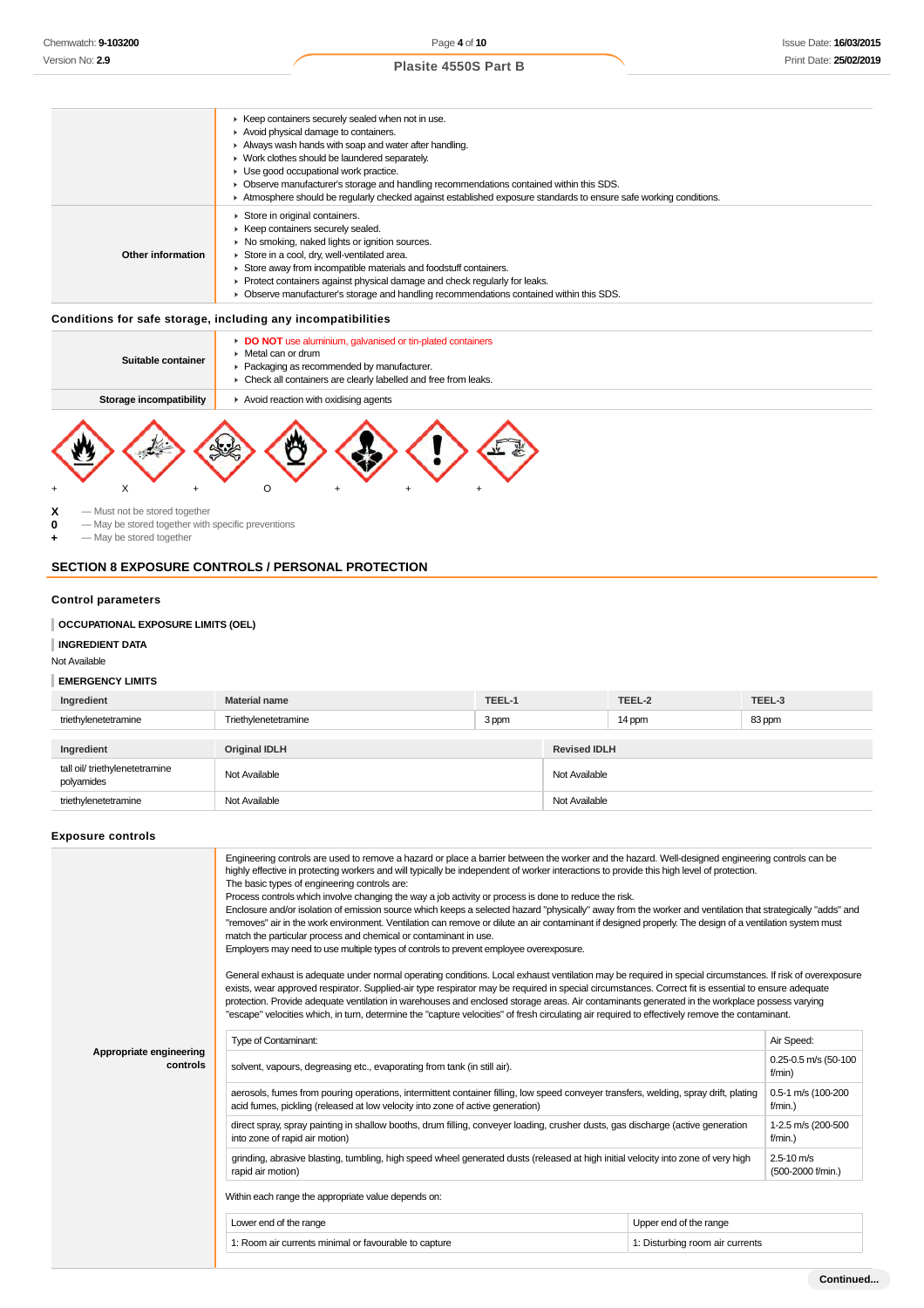2: Contaminants of low toxicity or of nuisance value only. 2: Contaminants of high toxicity 3: Intermittent, low production. **3:** High production, heavy use 4: Large hood or large air mass in motion 4: Small hood-local control only Simple theory shows that air velocity falls rapidly with distance away from the opening of a simple extraction pipe. Velocity generally decreases with the square of distance from the extraction point (in simple cases). Therefore the air speed at the extraction point should be adjusted, accordingly, after reference to distance from the contaminating source. The air velocity at the extraction fan, for example, should be a minimum of 1-2 m/s (200-400 f/min) for extraction of solvents generated in a tank 2 meters distant from the extraction point. Other mechanical considerations, producing performance deficits within the extraction apparatus, make it essential that theoretical air velocities are multiplied by factors of 10 or more when extraction systems are installed or used. **Personal protection**  $\triangleright$  Safety glasses with side shields. ¥ Chemical goggles. Contact lenses may pose a special hazard; soft contact lenses may absorb and concentrate irritants. A written policy document, describing the wearing of lenses or restrictions on use, should be created for each workplace or task. This should include a review of lens absorption and adsorption for the **Eye and face protection** class of chemicals in use and an account of injury experience. Medical and first-aid personnel should be trained in their removal and suitable equipment should be readily available. In the event of chemical exposure, begin eye irrigation immediately and remove contact lens as soon as practicable. Lens should be removed at the first signs of eye redness or irritation - lens should be removed in a clean environment only after workers have washed hands thoroughly. [CDC NIOSH Current Intelligence Bulletin 59], [AS/NZS 1336 or national equivalent] **Skin protection** See Hand protection below **NOTE:** The material may produce skin sensitisation in predisposed individuals. Care must be taken, when removing gloves and other protective equipment, to avoid all possible skin contact. Contaminated leather items, such as shoes, belts and watch-bands should be removed and destroyed. The selection of suitable gloves does not only depend on the material, but also on further marks of quality which vary from manufacturer to manufacturer. Where the chemical is a preparation of several substances, the resistance of the glove material can not be calculated in advance and has therefore to be checked prior to the application. The exact break through time for substances has to be obtained from the manufacturer of the protective gloves and.has to be observed when making a final choice. Personal hygiene is a key element of effective hand care. Gloves must only be worn on clean hands. After using gloves, hands should be washed and dried thoroughly. Application of a non-perfumed moisturiser is recommended. Suitability and durability of glove type is dependent on usage. Important factors in the selection of gloves include: frequency and duration of contact. · chemical resistance of glove material, glove thickness and dexterity Select gloves tested to a relevant standard (e.g. Europe EN 374, US F739, AS/NZS 2161.1 or national equivalent). · When prolonged or frequently repeated contact may occur, a glove with a protection class of 5 or higher (breakthrough time greater than 240 minutes according to EN 374, AS/NZS 2161.10.1 or national equivalent) is recommended. · When only brief contact is expected, a glove with a protection class of 3 or higher (breakthrough time greater than 60 minutes according to EN 374, AS/NZS 2161.10.1 or national equivalent) is recommended. Some glove polymer types are less affected by movement and this should be taken into account when considering gloves for long-term use. Contaminated gloves should be replaced. As defined in ASTM F-739-96 in any application, gloves are rated as: Excellent when breakthrough time > 480 min Good when breakthrough time > 20 min Fair when breakthrough time < 20 min Poor when glove material degrades For general applications, gloves with a thickness typically greater than 0.35 mm, are recommended. It should be emphasised that glove thickness is not necessarily a good predictor of glove resistance to a specific chemical, as the permeation efficiency of **Hands/feet protection** the glove will be dependent on the exact composition of the glove material. Therefore, glove selection should also be based on consideration of the task requirements and knowledge of breakthrough times. Glove thickness may also vary depending on the glove manufacturer, the glove type and the glove model. Therefore, the manufacturers' technical data should always be taken into account to ensure selection of the most appropriate glove for the task. Note: Depending on the activity being conducted, gloves of varying thickness may be required for specific tasks. For example: · Thinner gloves (down to 0.1 mm or less) may be required where a high degree of manual dexterity is needed. However, these gloves are only likely to give short duration protection and would normally be just for single use applications, then disposed of. · Thicker gloves (up to 3 mm or more) may be required where there is a mechanical (as well as a chemical) risk i.e. where there is abrasion or puncture potential Gloves must only be worn on clean hands. After using gloves, hands should be washed and dried thoroughly. Application of a non-perfumed moisturiser is recommended. When handling liquid-grade epoxy resins wear chemically protective gloves , boots and aprons. The performance, based on breakthrough times ,of: Ethyl Vinyl Alcohol (EVAL laminate) is generally excellent Butyl Rubber ranges from excellent to good Nitrile Butyl Rubber (NBR) from excellent to fair. Neoprene from excellent to fair Polyvinyl (PVC) from excellent to poor As defined in ASTM F-739-96 Excellent breakthrough time > 480 min Good breakthrough time > 20 min Fair breakthrough time < 20 min Poor glove material degradation Gloves should be tested against each resin system prior to making a selection of the most suitable type. Systems include both the resin and any hardener, individually and collectively) DO NOT use cotton or leather (which absorb and concentrate the resin), natural rubber (latex), medical or polyethylene gloves (which absorb the resin). DO NOT use barrier creams containing emulsified fats and oils as these may absorb the resin; silicone-based barrier creams should be reviewed prior to use.

Replacement time should be considered when selecting the most appropriate glove. It may be more effective to select a glove with lower chemical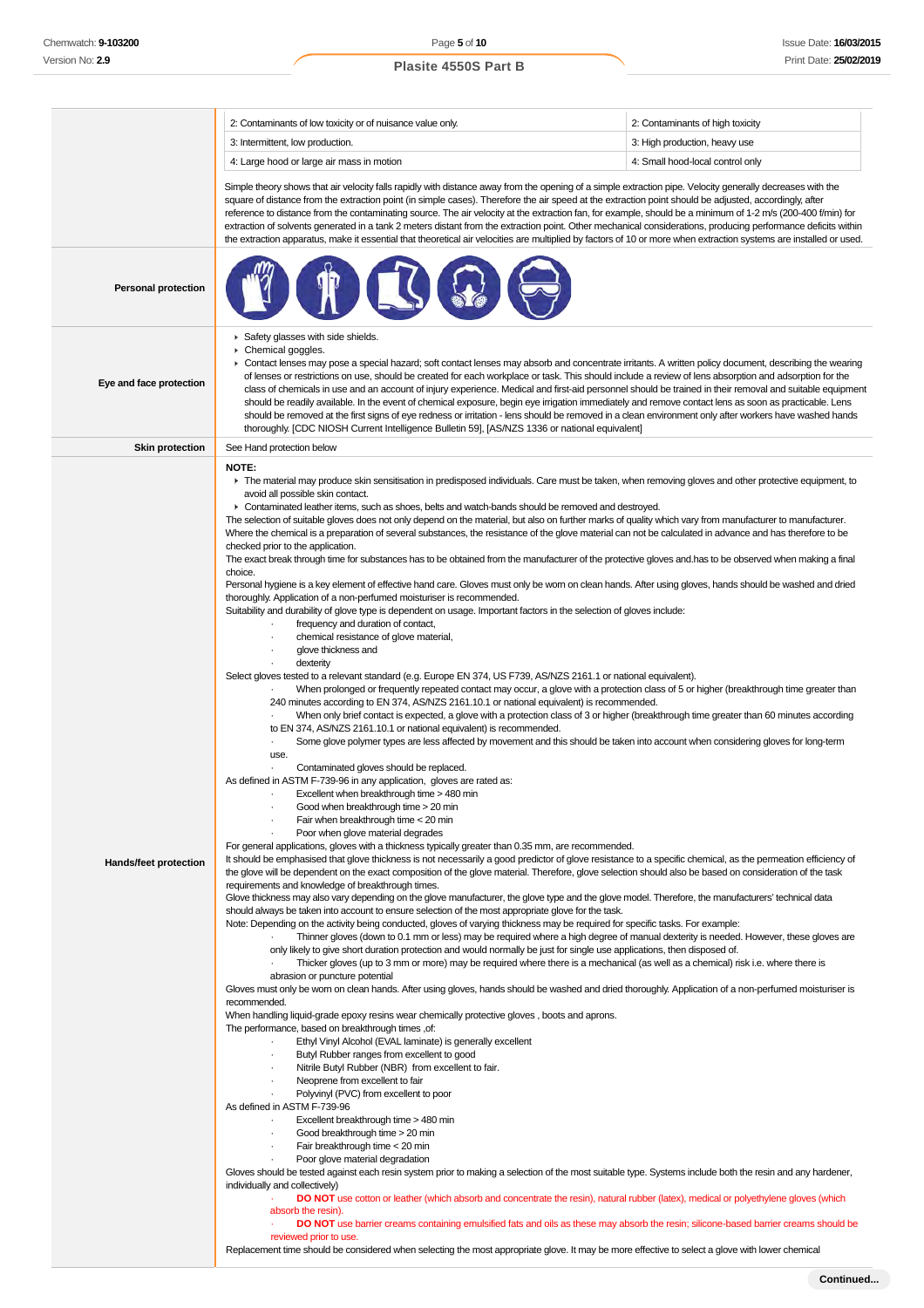resistance but which is replaced frequently than to select a more resistant glove which is reused many times **DO NOT** use solvent to clean the skin **Body protection** See Other protection below **Other protection C** Overalls P.V.C. apron. Barrier cream. Skin cleansing cream. Eye wash unit.

#### **Recommended material(s)**

**GLOVE SELECTION INDEX**

Glove selection is based on a modified presentation of the:  **"Forsberg Clothing Performance Index".**

 The effect(s) of the following substance(s) are taken into account in the **computergenerated** selection:

Plasite 4550S Part B

| <b>Material</b> | <b>CPI</b> |
|-----------------|------------|
| <b>BUTYL</b>    | A          |
| <b>NEOPRENE</b> | A          |
| <b>NITRILE</b>  | A          |
| PE/EVAL/PE      | A          |
| <b>VITON</b>    | A          |

\* CPI - Chemwatch Performance Index

A: Best Selection

B: Satisfactory; may degrade after 4 hours continuous immersion

C: Poor to Dangerous Choice for other than short term immersion

**NOTE**: As a series of factors will influence the actual performance of the glove, a final selection must be based on detailed observation. -

\* Where the glove is to be used on a short term, casual or infrequent basis, factors such as "feel" or convenience (e.g. disposability), may dictate a choice of gloves which might otherwise be unsuitable following long-term or frequent use. A qualified practitioner should be consulted.

#### **Respiratory protection**

Selection of the Class and Type of respirator will depend upon the level of breathing zone contaminant and the chemical nature of the contaminant. Protection Factors (defined as the ratio of contaminant outside and inside the mask) may also be important.

| Required<br>minimum<br>protection factor | Maximum gas/vapour<br>concentration present in air<br>p.p.m. (by volume) | Half-face<br>Respirator | <b>Full-Face</b><br>Respirator    |
|------------------------------------------|--------------------------------------------------------------------------|-------------------------|-----------------------------------|
| up to 10                                 | 1000                                                                     | AK-AUS/<br>Class1 P2    | ٠                                 |
| up to 50                                 | 1000                                                                     |                         | AK-AUS/<br>Class 1 P <sub>2</sub> |
| up to 50                                 | 5000                                                                     | Airline *               | ٠                                 |
| up to 100                                | 5000                                                                     | ۰                       | AK-2 P2                           |
| up to 100                                | 10000                                                                    | ۰                       | AK-3 P2                           |
| $100+$                                   |                                                                          |                         | Airline**                         |

\* - Continuous Flow \*\* - Continuous-flow or positive pressure demand

A(All classes) = Organic vapours, B AUS or B1 = Acid gasses, B2 = Acid gas or hydrogen cyanide(HCN), B3 = Acid gas or hydrogen cyanide(HCN), E = Sulfur dioxide(SO2), G = Agricultural chemicals,  $K =$  Ammonia(NH3), Hg = Mercury, NO = Oxides of nitrogen, MB = Methyl bromide, AX = Low boiling point organic compounds(below 65 degC)

- Cartridge respirators should never be used for emergency ingress or in areas of unknown vapour concentrations or oxygen content.
- The wearer must be warned to leave the contaminated area immediately on detecting any odours through the respirator. The odour may indicate that the mask is not functioning properly, that the vapour concentration is too high, or that the mask is not properly fitted. Because of these limitations, only restricted use of cartridge respirators is considered appropriate.
- Cartridge performance is affected by humidity. Cartridges should be changed after 2 hr of continuous use unless it is determined that the humidity is less than 75%, in which case, cartridges can be used for 4 hr. Used cartridges should be discarded daily, regardless of the length of time used

### **SECTION 9 PHYSICAL AND CHEMICAL PROPERTIES**

#### **Information on basic physical and chemical properties**

| Appearance                                      | Not Available |                                            |               |
|-------------------------------------------------|---------------|--------------------------------------------|---------------|
|                                                 |               |                                            |               |
| <b>Physical state</b>                           | Liquid        | Relative density (Water = 1)               | 0.97          |
| Odour                                           | Not Available | Partition coefficient n-octanol /<br>water | Not Available |
| <b>Odour threshold</b>                          | Not Available | Auto-ignition temperature (°C)             | Not Available |
| pH (as supplied)                                | Not Available | <b>Decomposition temperature</b>           | Not Available |
| Melting point / freezing point<br>(°C)          | Not Available | Viscosity (cSt)                            | Not Available |
| Initial boiling point and boiling<br>range (°C) | Not Available | Molecular weight (g/mol)                   | Not Available |
| Flash point (°C)                                | Not Available | <b>Taste</b>                               | Not Available |
| <b>Evaporation rate</b>                         | Not Available | <b>Explosive properties</b>                | Not Available |
| Flammability                                    | Not Available | <b>Oxidising properties</b>                | Not Available |
| Upper Explosive Limit (%)                       | Not Available | Surface Tension (dyn/cm or<br>$mN/m$ )     | Not Available |
| Lower Explosive Limit (%)                       | Not Available | <b>Volatile Component (%vol)</b>           | Not Available |
| Vapour pressure (kPa)                           | Not Available | Gas group                                  | Not Available |
| Solubility in water                             | Immiscible    | pH as a solution (1%)                      | Not Available |
| Vapour density $(Air = 1)$                      | Not Available | VOC g/L                                    | Not Available |

### **SECTION 10 STABILITY AND REACTIVITY**

**Reactivity** See section 7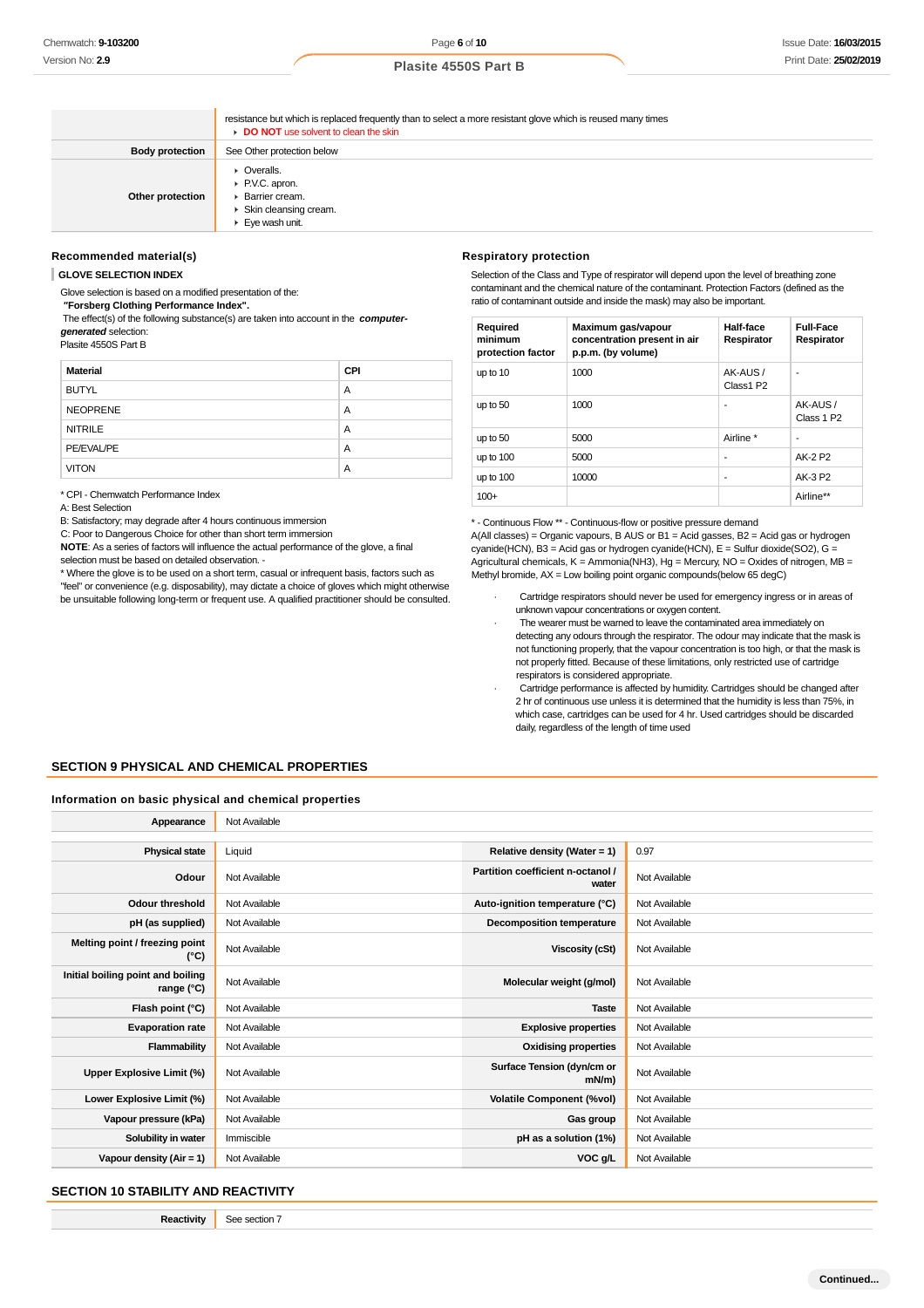| <b>Chemical stability</b>                                                           | • Unstable in the presence of incompatible materials.<br>Product is considered stable.<br>Hazardous polymerisation will not occur.                                                                                                                                                                                                                                                                                                                                                                                                                                                                                                                                                                                                                                                                                                                                                             |
|-------------------------------------------------------------------------------------|------------------------------------------------------------------------------------------------------------------------------------------------------------------------------------------------------------------------------------------------------------------------------------------------------------------------------------------------------------------------------------------------------------------------------------------------------------------------------------------------------------------------------------------------------------------------------------------------------------------------------------------------------------------------------------------------------------------------------------------------------------------------------------------------------------------------------------------------------------------------------------------------|
| Possibility of hazardous<br>reactions                                               | See section 7                                                                                                                                                                                                                                                                                                                                                                                                                                                                                                                                                                                                                                                                                                                                                                                                                                                                                  |
| <b>Conditions to avoid</b>                                                          | See section 7                                                                                                                                                                                                                                                                                                                                                                                                                                                                                                                                                                                                                                                                                                                                                                                                                                                                                  |
| Incompatible materials                                                              | See section 7                                                                                                                                                                                                                                                                                                                                                                                                                                                                                                                                                                                                                                                                                                                                                                                                                                                                                  |
| Hazardous decomposition<br>products                                                 | See section 5                                                                                                                                                                                                                                                                                                                                                                                                                                                                                                                                                                                                                                                                                                                                                                                                                                                                                  |
| <b>SECTION 11 TOXICOLOGICAL INFORMATION</b><br>Information on toxicological effects |                                                                                                                                                                                                                                                                                                                                                                                                                                                                                                                                                                                                                                                                                                                                                                                                                                                                                                |
|                                                                                     |                                                                                                                                                                                                                                                                                                                                                                                                                                                                                                                                                                                                                                                                                                                                                                                                                                                                                                |
| Inhaled                                                                             | There is some evidence to suggest that the material can cause respiratory irritation in some persons. The body's response to such irritation can cause<br>further lung damage.<br>Inhalation of epoxy resin amine hardeners (including polyamines and amine adducts) may produce bronchospasm and coughing episodes lasting several<br>days after cessation of the exposure. Even faint traces of these vapours may trigger an intense reaction in individuals showing "amine asthma".<br>The material has NOT been classified by EC Directives or other classification systems as "harmful by inhalation". This is because of the lack of<br>corroborating animal or human evidence.                                                                                                                                                                                                          |
| Ingestion                                                                           | Ingestion of amine epoxy-curing agents (hardeners) may cause severe abdominal pain, nausea, vomiting or diarrhoea. The vomitus may contain blood and<br>mucous.<br>The material has NOT been classified by EC Directives or other classification systems as "harmful by ingestion". This is because of the lack of<br>corroborating animal or human evidence.                                                                                                                                                                                                                                                                                                                                                                                                                                                                                                                                  |
| <b>Skin Contact</b>                                                                 | Skin contact is not thought to have harmful health effects (as classified under EC Directives); the material may still produce health damage following entry<br>through wounds, lesions or abrasions.<br>There is some evidence to suggest that this material can cause inflammation of the skin on contact in some persons.<br>Amine epoxy-curing agents (hardeners) may produce primary skin irritation and sensitisation dermatitis in predisposed individuals. Cutaneous reactions<br>include erythema, intolerable itching and severe facial swelling.<br>Open cuts, abraded or irritated skin should not be exposed to this material<br>Entry into the blood-stream, through, for example, cuts, abrasions or lesions, may produce systemic injury with harmful effects. Examine the skin prior to the<br>use of the material and ensure that any external damage is suitably protected. |
| Eye                                                                                 | If applied to the eyes, this material causes severe eye damage.                                                                                                                                                                                                                                                                                                                                                                                                                                                                                                                                                                                                                                                                                                                                                                                                                                |
|                                                                                     | Skin contact with the material is more likely to cause a sensitisation reaction in some persons compared to the general population.<br>Toxic: danger of serious damage to health by prolonged exposure through inhalation, in contact with skin and if swallowed.<br>This material can cause serious damage if one is exposed to it for long periods. It can be assumed that it contains a substance which can produce severe<br>defects.                                                                                                                                                                                                                                                                                                                                                                                                                                                      |

**Chronic** Based on experience with animal studies, exposure to the material may result in toxic effects to the development of the foetus, at levels which do not cause significant toxic effects to the mother.

There is some evidence that inhaling this product is more likely to cause a sensitisation reaction in some persons compared to the general population. Secondary amines may react with nitrites to form potentially carcinogenic N-nitrosamines.

|  | There has been some concern that this material can cause cancer or mutations but there is not enough data to make an assessment. |
|--|----------------------------------------------------------------------------------------------------------------------------------|
|--|----------------------------------------------------------------------------------------------------------------------------------|

| Plasite 4550S Part B                         | <b>TOXICITY</b><br>Not Available                                                                                  | <b>IRRITATION</b><br>Not Available                                                                                                                            |
|----------------------------------------------|-------------------------------------------------------------------------------------------------------------------|---------------------------------------------------------------------------------------------------------------------------------------------------------------|
| tall oil/ triethylenetetramine<br>polyamides | <b>TOXICITY</b><br>dermal (rat) LD50: $>2000$ mg/kg <sup>[1]</sup><br>Oral (rat) LD50: >2000 mg/kg <sup>[1]</sup> | <b>IRRITATION</b><br>Not Available                                                                                                                            |
| triethylenetetramine                         | <b>TOXICITY</b><br>Dermal (rabbit) LD50: =550 mg/kg <sup>[2]</sup><br>Oral (rat) LD50: 2500 mg/kg <sup>[2]</sup>  | <b>IRRITATION</b><br>Eye (rabbit):20 mg/24 h - moderate<br>Eye (rabbit); 49 mg - SEVERE<br>Skin (rabbit): 490 mg open SEVERE<br>Skin (rabbit): 5 mg/24 SEVERE |

| Legend:                     | 1. Value obtained from Europe ECHA Registered Substances - Acute toxicity 2.* Value obtained from manufacturer's SDS. Unless otherwise specified<br>data extracted from RTECS - Register of Toxic Effect of chemical Substances                                                                                                                                                                                                                                                                                                                                                                                                                                                                                                                                                                                                                                                                                                                                                                                                                                                                                                                                                                                                                                                                                                                                                                                                                                                                                                                                                                                                                                                                                                                                                                                                                                                                                                                                                                                                                                                                             |
|-----------------------------|-------------------------------------------------------------------------------------------------------------------------------------------------------------------------------------------------------------------------------------------------------------------------------------------------------------------------------------------------------------------------------------------------------------------------------------------------------------------------------------------------------------------------------------------------------------------------------------------------------------------------------------------------------------------------------------------------------------------------------------------------------------------------------------------------------------------------------------------------------------------------------------------------------------------------------------------------------------------------------------------------------------------------------------------------------------------------------------------------------------------------------------------------------------------------------------------------------------------------------------------------------------------------------------------------------------------------------------------------------------------------------------------------------------------------------------------------------------------------------------------------------------------------------------------------------------------------------------------------------------------------------------------------------------------------------------------------------------------------------------------------------------------------------------------------------------------------------------------------------------------------------------------------------------------------------------------------------------------------------------------------------------------------------------------------------------------------------------------------------------|
|                             |                                                                                                                                                                                                                                                                                                                                                                                                                                                                                                                                                                                                                                                                                                                                                                                                                                                                                                                                                                                                                                                                                                                                                                                                                                                                                                                                                                                                                                                                                                                                                                                                                                                                                                                                                                                                                                                                                                                                                                                                                                                                                                             |
| <b>TRIETHYLENETETRAMINE</b> | Ethyleneamines are very reactive and can cause chemical burns, skin rashes and asthma-like symptoms. It is readily absorbed through the skin and may<br>cause eye blindness and irreparable damage. As such, they require careful handling. In general, the low-molecular weight polyamines have been positive<br>in the Ames assay (for genetic damage); however, this is probably due to their ability to chelate copper.<br>The material may produce severe irritation to the eye causing pronounced inflammation. Repeated or prolonged exposure to irritants may produce<br>conjunctivitis.<br>The material may cause severe skin irritation after prolonged or repeated exposure and may produce on contact skin redness, swelling, the production of<br>vesicles, scaling and thickening of the skin. Repeated exposures may produce severe ulceration.<br>For alkyl polyamines:<br>The alkyl polyamines cluster consists of two terminal primary and at least one secondary amine groups and are derivatives of low molecular weight<br>ethylenediamine, propylenediamine or hexanediamine. Toxicity depends on route of exposure. Cluster members have been shown to cause skin irritation or<br>sensitisation, eye irritation and genetic defects, but have not been shown to cause cancer.<br>Asthma-like symptoms may continue for months or even years after exposure to the material ends. This may be due to a non-allergic condition known as<br>reactive airways dysfunction syndrome (RADS) which can occur after exposure to high levels of highly irritating compound. Main criteria for diagnosing<br>RADS include the absence of previous airways disease in a non-atopic individual, with sudden onset of persistent asthma-like symptoms within minutes to<br>hours of a documented exposure to the irritant. Other criteria for diagnosis of RADS include a reversible airflow pattern on lung function tests, moderate to<br>severe bronchial hyperreactivity on methacholine challenge testing, and the lack of minimal lymphocytic inflammation, without eosinophilia. RADS (or |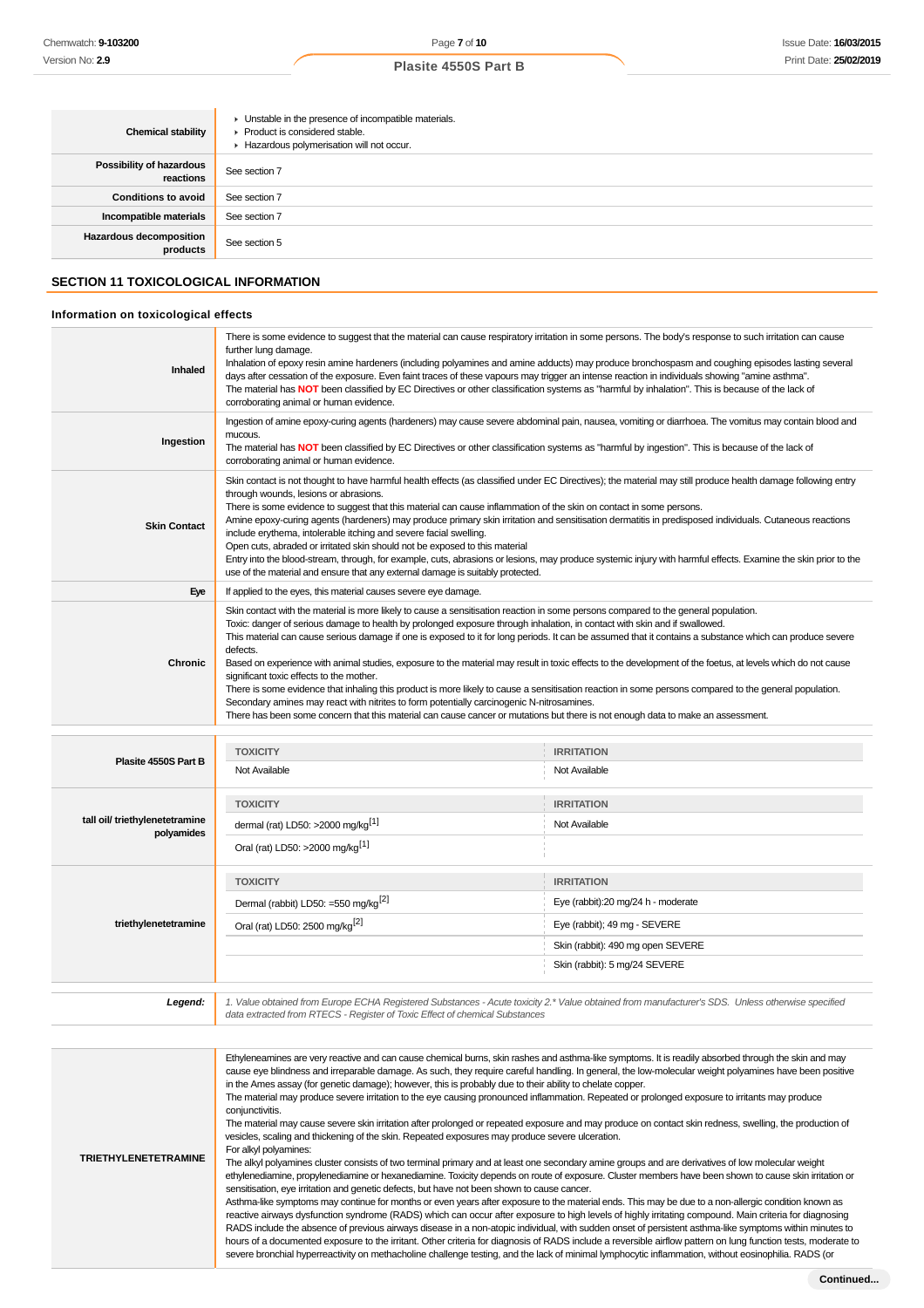| Chemwatch: <b>9-103200</b>                                                                                                                       |                             | Page 8 of 10                                                                                                                                                                                                                                                                                                                                                                                                                                                                                                                                                                                                                                                                                                                                                                                                                                                                                                                                                                                                                                                                                                                |                                 |                                                                                                                                                                     |                       | Issue Date: 16/03/201 |
|--------------------------------------------------------------------------------------------------------------------------------------------------|-----------------------------|-----------------------------------------------------------------------------------------------------------------------------------------------------------------------------------------------------------------------------------------------------------------------------------------------------------------------------------------------------------------------------------------------------------------------------------------------------------------------------------------------------------------------------------------------------------------------------------------------------------------------------------------------------------------------------------------------------------------------------------------------------------------------------------------------------------------------------------------------------------------------------------------------------------------------------------------------------------------------------------------------------------------------------------------------------------------------------------------------------------------------------|---------------------------------|---------------------------------------------------------------------------------------------------------------------------------------------------------------------|-----------------------|-----------------------|
| Version No: 2.9                                                                                                                                  | <b>Plasite 4550S Part B</b> |                                                                                                                                                                                                                                                                                                                                                                                                                                                                                                                                                                                                                                                                                                                                                                                                                                                                                                                                                                                                                                                                                                                             |                                 |                                                                                                                                                                     | Print Date: 25/02/201 |                       |
|                                                                                                                                                  |                             | asthma) following an irritating inhalation is an infrequent disorder with rates related to the concentration of and duration of exposure to the irritating<br>substance. On the other hand, industrial bronchitis is a disorder that occurs as a result of exposure due to high concentrations of irritating substance (often<br>particles) and is completely reversible after exposure ceases. The disorder is characterized by difficulty breathing, cough and mucus production.<br>Triethylenetetramine is a severe irritant to skin and eyes and may induce skin sensitisation. Acute exposure to saturated vapour via inhalation was tolerated<br>without impairment but exposure to aerosol may lead to reversible irritations of the mucous membranes in the airways. Studies done on experimental animals<br>showed that it does not cause cancer or foetal developmental defects.                                                                                                                                                                                                                                  |                                 |                                                                                                                                                                     |                       |                       |
| Plasite 4550S Part B &<br><b>TRIETHYLENETETRAMINE</b>                                                                                            |                             | Exposure to the material for prolonged periods may cause physical defects in the developing embryo (teratogenesis).<br>The following information refers to contact allergens as a group and may not be specific to this product.<br>Contact allergies quickly manifest themselves as contact eczema, more rarely as urticaria or Quincke's oedema. The pathogenesis of contact eczema<br>involves a cell-mediated (T lymphocytes) immune reaction of the delayed type. Other allergic skin reactions, e.g. contact urticaria, involve antibody-mediated<br>immune reactions. The significance of the contact allergen is not simply determined by its sensitisation potential: the distribution of the substance and the<br>opportunities for contact with it are equally important. A weakly sensitising substance which is widely distributed can be a more important allergen than one<br>with stronger sensitising potential with which few individuals come into contact. From a clinical point of view, substances are noteworthy if they produce an<br>allergic test reaction in more than 1% of the persons tested. |                                 |                                                                                                                                                                     |                       |                       |
| <b>Acute Toxicity</b>                                                                                                                            | ✔                           |                                                                                                                                                                                                                                                                                                                                                                                                                                                                                                                                                                                                                                                                                                                                                                                                                                                                                                                                                                                                                                                                                                                             | Carcinogenicity                 | ×                                                                                                                                                                   |                       |                       |
| <b>Skin Irritation/Corrosion</b>                                                                                                                 | ✔                           |                                                                                                                                                                                                                                                                                                                                                                                                                                                                                                                                                                                                                                                                                                                                                                                                                                                                                                                                                                                                                                                                                                                             | Reproductivity                  | ✔                                                                                                                                                                   |                       |                       |
| <b>Serious Eye Damage/Irritation</b>                                                                                                             | ✔                           |                                                                                                                                                                                                                                                                                                                                                                                                                                                                                                                                                                                                                                                                                                                                                                                                                                                                                                                                                                                                                                                                                                                             | <b>STOT - Single Exposure</b>   | ✔                                                                                                                                                                   |                       |                       |
| <b>Respiratory or Skin</b><br>sensitisation                                                                                                      | ✔                           |                                                                                                                                                                                                                                                                                                                                                                                                                                                                                                                                                                                                                                                                                                                                                                                                                                                                                                                                                                                                                                                                                                                             | <b>STOT - Repeated Exposure</b> | ✔                                                                                                                                                                   |                       |                       |
| <b>Mutagenicity</b>                                                                                                                              | ×                           |                                                                                                                                                                                                                                                                                                                                                                                                                                                                                                                                                                                                                                                                                                                                                                                                                                                                                                                                                                                                                                                                                                                             | <b>Aspiration Hazard</b>        | ×                                                                                                                                                                   |                       |                       |
| <b>SECTION 12 ECOLOGICAL INFORMATION</b><br><b>Toxicity</b>                                                                                      |                             |                                                                                                                                                                                                                                                                                                                                                                                                                                                                                                                                                                                                                                                                                                                                                                                                                                                                                                                                                                                                                                                                                                                             | Legend:                         | $\blacktriangleright$ - Data either not available or does not fill the criteria for classification<br>$\blacktriangleright$ - Data available to make classification |                       |                       |
|                                                                                                                                                  |                             |                                                                                                                                                                                                                                                                                                                                                                                                                                                                                                                                                                                                                                                                                                                                                                                                                                                                                                                                                                                                                                                                                                                             |                                 |                                                                                                                                                                     |                       |                       |
|                                                                                                                                                  | <b>ENDPOINT</b>             | <b>TEST DURATION (HR)</b>                                                                                                                                                                                                                                                                                                                                                                                                                                                                                                                                                                                                                                                                                                                                                                                                                                                                                                                                                                                                                                                                                                   | <b>SPECIES</b>                  |                                                                                                                                                                     | VALUE                 | <b>SOURCE</b>         |
| Plasite 4550S Part B                                                                                                                             | Not<br>Available            | Not Available                                                                                                                                                                                                                                                                                                                                                                                                                                                                                                                                                                                                                                                                                                                                                                                                                                                                                                                                                                                                                                                                                                               | Not Available                   |                                                                                                                                                                     | Not<br>Available      | Not<br>Available      |
|                                                                                                                                                  | <b>ENDPOINT</b>             | <b>TEST DURATION (HR)</b>                                                                                                                                                                                                                                                                                                                                                                                                                                                                                                                                                                                                                                                                                                                                                                                                                                                                                                                                                                                                                                                                                                   | <b>SPECIES</b>                  |                                                                                                                                                                     | VALUE                 | <b>SOURCE</b>         |
|                                                                                                                                                  | <b>LC50</b>                 | 96                                                                                                                                                                                                                                                                                                                                                                                                                                                                                                                                                                                                                                                                                                                                                                                                                                                                                                                                                                                                                                                                                                                          | Fish                            |                                                                                                                                                                     | 7.07mg/L              | $\overline{2}$        |
| tall oil/ triethylenetetramine                                                                                                                   | <b>EC50</b>                 | 48                                                                                                                                                                                                                                                                                                                                                                                                                                                                                                                                                                                                                                                                                                                                                                                                                                                                                                                                                                                                                                                                                                                          | Crustacea                       |                                                                                                                                                                     | 7.07mg/L              | 2                     |
| polyamides                                                                                                                                       | <b>EC50</b>                 | 72                                                                                                                                                                                                                                                                                                                                                                                                                                                                                                                                                                                                                                                                                                                                                                                                                                                                                                                                                                                                                                                                                                                          | Algae or other aquatic plants   |                                                                                                                                                                     | 4.34mg/L              | $\overline{2}$        |
|                                                                                                                                                  | EC10                        | 72                                                                                                                                                                                                                                                                                                                                                                                                                                                                                                                                                                                                                                                                                                                                                                                                                                                                                                                                                                                                                                                                                                                          | Algae or other aquatic plants   |                                                                                                                                                                     | 1.78mg/L              | 2                     |
|                                                                                                                                                  | <b>NOEC</b>                 | 72                                                                                                                                                                                                                                                                                                                                                                                                                                                                                                                                                                                                                                                                                                                                                                                                                                                                                                                                                                                                                                                                                                                          | Algae or other aquatic plants   |                                                                                                                                                                     | $0.5$ mg/L            | $\overline{2}$        |
|                                                                                                                                                  |                             | ENDPOINT TEST DURATION (HR)                                                                                                                                                                                                                                                                                                                                                                                                                                                                                                                                                                                                                                                                                                                                                                                                                                                                                                                                                                                                                                                                                                 | <b>SPECIES</b>                  |                                                                                                                                                                     | VALUE SOURCE          |                       |
|                                                                                                                                                  | <b>LC50</b>                 | 96                                                                                                                                                                                                                                                                                                                                                                                                                                                                                                                                                                                                                                                                                                                                                                                                                                                                                                                                                                                                                                                                                                                          | Fish                            |                                                                                                                                                                     | 180mg/L               | 1                     |
| triethylenetetramine                                                                                                                             | EC50                        | 48                                                                                                                                                                                                                                                                                                                                                                                                                                                                                                                                                                                                                                                                                                                                                                                                                                                                                                                                                                                                                                                                                                                          | Crustacea                       |                                                                                                                                                                     | 31.1mg/L              | 1                     |
|                                                                                                                                                  | <b>EC50</b>                 | 72                                                                                                                                                                                                                                                                                                                                                                                                                                                                                                                                                                                                                                                                                                                                                                                                                                                                                                                                                                                                                                                                                                                          | Algae or other aquatic plants   |                                                                                                                                                                     | 2.5 <sub>m</sub> g/L  | $\overline{1}$        |
|                                                                                                                                                  | <b>NOEC</b>                 | 72<br>Algae or other aquatic plants                                                                                                                                                                                                                                                                                                                                                                                                                                                                                                                                                                                                                                                                                                                                                                                                                                                                                                                                                                                                                                                                                         |                                 |                                                                                                                                                                     | <2.5mg/L              | $\overline{1}$        |
| Legend:                                                                                                                                          |                             | Extracted from 1. IUCLID Toxicity Data 2. Europe ECHA Registered Substances - Ecotoxicological Information - Aquatic Toxicity 3. EPIWIN Suite V3.12<br>(QSAR) - Aquatic Toxicity Data (Estimated) 4. US EPA, Ecotox database - Aquatic Toxicity Data 5. ECETOC Aquatic Hazard Assessment Data 6. NITE<br>(Japan) - Bioconcentration Data 7. METI (Japan) - Bioconcentration Data 8. Vendor Data                                                                                                                                                                                                                                                                                                                                                                                                                                                                                                                                                                                                                                                                                                                             |                                 |                                                                                                                                                                     |                       |                       |
| wash-waters.<br>Toxic to flora.<br>Toxic to soil organisms.<br><b>DO NOT</b> discharge into sewer or waterways.<br>Persistence and degradability |                             | Harmful to aquatic organisms, may cause long-term adverse effects in the aquatic environment.<br>Do NOT allow product to come in contact with surface waters or to intertidal areas below the mean high water mark. Do not contaminate water when cleaning equipment or disposing of equipment<br>Wastes resulting from use of the product must be disposed of on site or at approved waste sites.                                                                                                                                                                                                                                                                                                                                                                                                                                                                                                                                                                                                                                                                                                                          |                                 |                                                                                                                                                                     |                       |                       |
| Ingredient                                                                                                                                       | Persistence: Water/Soil     |                                                                                                                                                                                                                                                                                                                                                                                                                                                                                                                                                                                                                                                                                                                                                                                                                                                                                                                                                                                                                                                                                                                             |                                 | Persistence: Air                                                                                                                                                    |                       |                       |
| triethylenetetramine                                                                                                                             | <b>LOW</b>                  |                                                                                                                                                                                                                                                                                                                                                                                                                                                                                                                                                                                                                                                                                                                                                                                                                                                                                                                                                                                                                                                                                                                             |                                 | LOW                                                                                                                                                                 |                       |                       |
| <b>Bioaccumulative potential</b>                                                                                                                 |                             |                                                                                                                                                                                                                                                                                                                                                                                                                                                                                                                                                                                                                                                                                                                                                                                                                                                                                                                                                                                                                                                                                                                             |                                 |                                                                                                                                                                     |                       |                       |
| Ingredient                                                                                                                                       | <b>Bioaccumulation</b>      |                                                                                                                                                                                                                                                                                                                                                                                                                                                                                                                                                                                                                                                                                                                                                                                                                                                                                                                                                                                                                                                                                                                             |                                 |                                                                                                                                                                     |                       |                       |
| triethylenetetramine                                                                                                                             | LOW (LogKOW = $-2.6464$ )   |                                                                                                                                                                                                                                                                                                                                                                                                                                                                                                                                                                                                                                                                                                                                                                                                                                                                                                                                                                                                                                                                                                                             |                                 |                                                                                                                                                                     |                       |                       |
| Mobility in soil                                                                                                                                 |                             |                                                                                                                                                                                                                                                                                                                                                                                                                                                                                                                                                                                                                                                                                                                                                                                                                                                                                                                                                                                                                                                                                                                             |                                 |                                                                                                                                                                     |                       |                       |
| Ingredient                                                                                                                                       | <b>Mobility</b>             |                                                                                                                                                                                                                                                                                                                                                                                                                                                                                                                                                                                                                                                                                                                                                                                                                                                                                                                                                                                                                                                                                                                             |                                 |                                                                                                                                                                     |                       |                       |
| triethylenetetramine                                                                                                                             | LOW ( $KOC = 309.9$ )       |                                                                                                                                                                                                                                                                                                                                                                                                                                                                                                                                                                                                                                                                                                                                                                                                                                                                                                                                                                                                                                                                                                                             |                                 |                                                                                                                                                                     |                       |                       |

#### **SECTION 12 ECOLOGICAL INFORMATION**

#### **Toxicity**

| Plasite 4550S Part B           | <b>ENDPOINT</b>  | <b>TEST DURATION (HR)</b> | <b>SPECIES</b>                | VALUE            | <b>SOURCE</b>           |
|--------------------------------|------------------|---------------------------|-------------------------------|------------------|-------------------------|
|                                | Not<br>Available | Not Available             | Not Available                 | Not<br>Available | <b>Not</b><br>Available |
|                                | <b>ENDPOINT</b>  | <b>TEST DURATION (HR)</b> | <b>SPECIES</b>                | VALUE            | <b>SOURCE</b>           |
|                                | <b>LC50</b>      | 96                        | Fish                          | 7.07mg/L         | 2                       |
| tall oil/ triethylenetetramine | <b>EC50</b>      | 48                        | Crustacea                     | 7.07mg/L         | $\overline{2}$          |
| polyamides                     | <b>EC50</b>      | 72                        | Algae or other aquatic plants | 4.34mg/L         | 2                       |
|                                | EC10             | 72                        | Algae or other aquatic plants | 1.78mg/L         | $\overline{2}$          |
|                                | <b>NOEC</b>      | 72                        | Algae or other aquatic plants | $0.5$ mg/L       | $\overline{2}$          |
|                                | <b>ENDPOINT</b>  | <b>TEST DURATION (HR)</b> | <b>SPECIES</b>                | VALUE            | <b>SOURCE</b>           |
|                                | <b>LC50</b>      | 96                        | Fish                          | 180mg/L          |                         |
| triethylenetetramine           | <b>EC50</b>      | 48                        | Crustacea                     | 31.1mg/L         | $\mathbf{1}$            |
|                                | <b>EC50</b>      | 72                        | Algae or other aquatic plants | $2.5$ mg/L       | $\mathbf 1$             |
|                                | <b>NOEC</b>      | 72                        | Algae or other aquatic plants | $<$ 2.5mg/L      | $\overline{1}$          |
|                                |                  |                           |                               |                  |                         |

#### **Persistence and degradability**

| Ingredient | Vater/Soil | л.  |
|------------|------------|-----|
| $+ri$ n+   |            |     |
|            | LOW        | LOW |

#### **Bioaccumulative potential**

| Ingredient |                        |
|------------|------------------------|
| trioth     | .2 RARA<br>$\sim$<br>ີ |

### **Mobility in soil**

| Ingredient     | <b>Mobility</b> |
|----------------|-----------------|
| triothwa       | $-309.9$        |
| /lenetetramıne | OW (KOC         |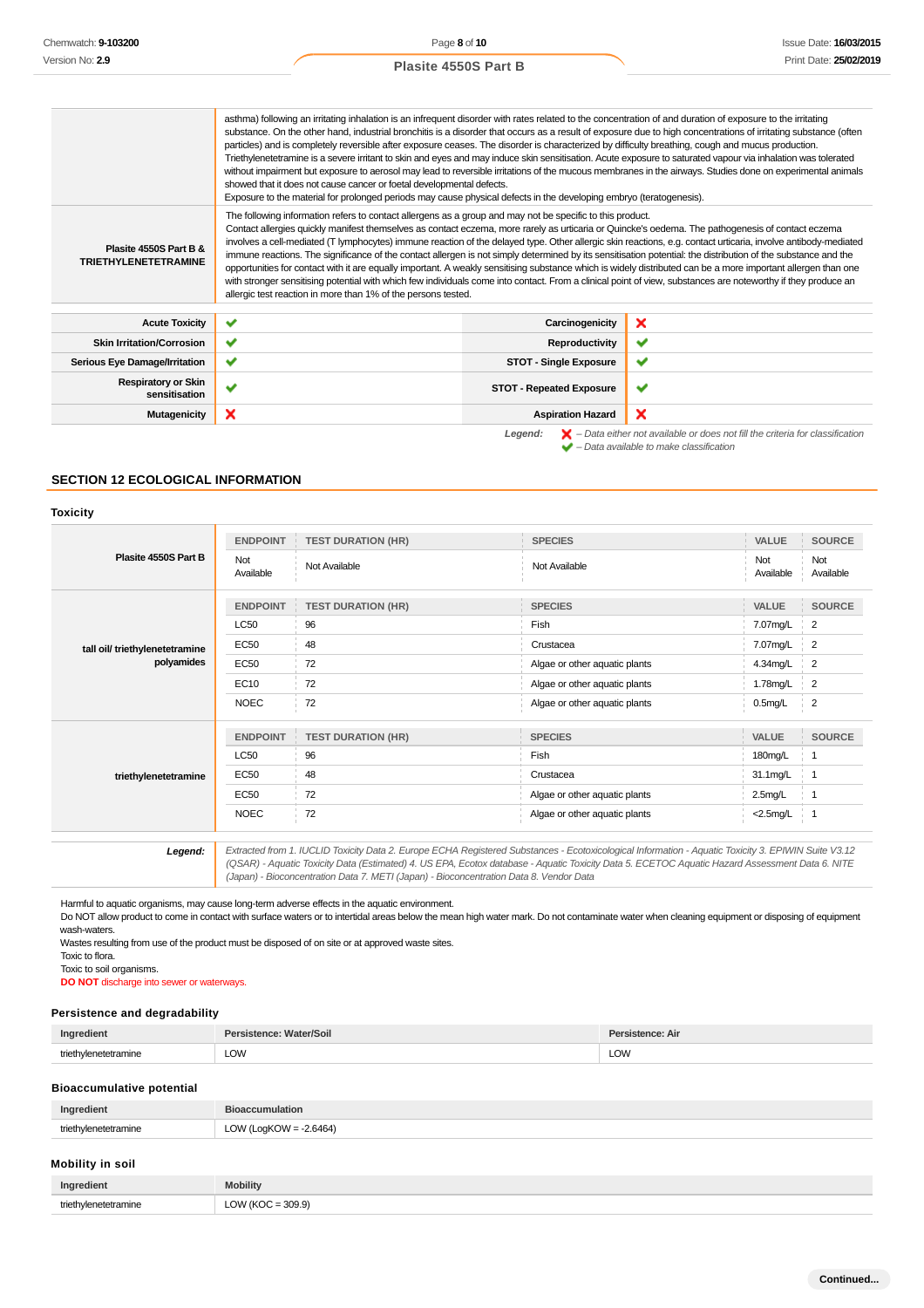### **SECTION 13 DISPOSAL CONSIDERATIONS**

#### **Waste treatment methods**

| <b>Product / Packaging disposal</b> | • Containers may still present a chemical hazard/danger when empty.<br>Return to supplier for reuse/ recycling if possible.<br>Otherwise:<br>If container can not be cleaned sufficiently well to ensure that residuals do not remain or if the container cannot be used to store the same product, then<br>puncture containers, to prevent re-use, and bury at an authorised landfill.<br>• Where possible retain label warnings and SDS and observe all notices pertaining to the product.<br>Legislation addressing waste disposal requirements may differ by country, state and/ or territory. Each user must refer to laws operating in their area. In<br>some areas, certain wastes must be tracked.<br>A Hierarchy of Controls seems to be common - the user should investigate:<br>• Reduction<br>$\triangleright$ Reuse<br>$\triangleright$ Recycling<br>• Disposal (if all else fails)<br>This material may be recycled if unused, or if it has not been contaminated so as to make it unsuitable for its intended use. If it has been contaminated, it may<br>be possible to reclaim the product by filtration, distillation or some other means. Shelf life considerations should also be applied in making decisions of this<br>type. Note that properties of a material may change in use, and recycling or reuse may not always be appropriate.<br>DO NOT allow wash water from cleaning or process equipment to enter drains.<br>It may be necessary to collect all wash water for treatment before disposal.<br>In all cases disposal to sewer may be subject to local laws and regulations and these should be considered first.<br>• Where in doubt contact the responsible authority. |
|-------------------------------------|-----------------------------------------------------------------------------------------------------------------------------------------------------------------------------------------------------------------------------------------------------------------------------------------------------------------------------------------------------------------------------------------------------------------------------------------------------------------------------------------------------------------------------------------------------------------------------------------------------------------------------------------------------------------------------------------------------------------------------------------------------------------------------------------------------------------------------------------------------------------------------------------------------------------------------------------------------------------------------------------------------------------------------------------------------------------------------------------------------------------------------------------------------------------------------------------------------------------------------------------------------------------------------------------------------------------------------------------------------------------------------------------------------------------------------------------------------------------------------------------------------------------------------------------------------------------------------------------------------------------------------------------------------------------------------------------------------------|
|                                     | ▶ Recycle wherever possible or consult manufacturer for recycling options.<br>Consult State Land Waste Management Authority for disposal.<br>• Material may be disposed of by controlled burning in an approved incinerator or buried in an approved landfill.<br>► Prior to disposal in a landfill the material should be mixed with the other component and reacted to render the material inert.<br>Extreme caution should be taken when heating the resin/curing agent mix.<br>▶ Recycle containers where possible, or dispose of in an authorised landfill.                                                                                                                                                                                                                                                                                                                                                                                                                                                                                                                                                                                                                                                                                                                                                                                                                                                                                                                                                                                                                                                                                                                                          |

# **SECTION 14 TRANSPORT INFORMATION**

#### **Labels Required**

| <b>Marine Pollutant</b> | <b>NO</b>      |
|-------------------------|----------------|
|                         | Not Applicable |
| <b>HAZCHEM</b>          | Not Applicable |

# **Land transport (ADG): NOT REGULATED FOR TRANSPORT OF DANGEROUS GOODS**

# **Air transport (ICAO-IATA / DGR): NOT REGULATED FOR TRANSPORT OF DANGEROUS GOODS**

#### **Sea transport (IMDG-Code / GGVSee): NOT REGULATED FOR TRANSPORT OF DANGEROUS GOODS**

### **Transport in bulk according to Annex II of MARPOL and the IBC code**

Not Applicable

### **SECTION 15 REGULATORY INFORMATION**

#### **Safety, health and environmental regulations / legislation specific for the substance or mixture**

**TALL OIL/ TRIETHYLENETETRAMINE POLYAMIDES(68082-29-1) IS FOUND ON THE FOLLOWING REGULATORY LISTS**

Australia Inventory of Chemical Substances (AICS)

# **TRIETHYLENETETRAMINE(112-24-3) IS FOUND ON THE FOLLOWING REGULATORY LISTS**

| Australia Dangerous Goods Code (ADG Code) - Dangerous Goods List                          | IMO MARPOL (Annex II) - List of Noxious Liquid Substances Carried in Bulk            |
|-------------------------------------------------------------------------------------------|--------------------------------------------------------------------------------------|
| Australia Dangerous Goods Code (ADG Code) - List of Emergency Action Codes                | International Air Transport Association (IATA) Dangerous Goods Regulations           |
| Australia Hazardous Chemical Information System (HCIS) - Hazardous Chemicals              | International Maritime Dangerous Goods Requirements (IMDG Code)                      |
| Australia Inventory of Chemical Substances (AICS)                                         | United Nations Recommendations on the Transport of Dangerous Goods Model Regulations |
| Australia Standard for the Uniform Scheduling of Medicines and Poisons (SUSMP) - Schedule | (Chinese)                                                                            |
|                                                                                           | United Nations Recommendations on the Transport of Dangerous Goods Model Regulations |
| GESAMP/EHS Composite List - GESAMP Hazard Profiles                                        | (English)                                                                            |
| IMO IBC Code Chapter 17: Summary of minimum requirements                                  | United Nations Recommendations on the Transport of Dangerous Goods Model Regulations |
|                                                                                           | (Spanish)                                                                            |

#### **National Inventory Status**

| <b>National Inventory</b>     | <b>Status</b>                                                        |
|-------------------------------|----------------------------------------------------------------------|
| Australia - AICS              | Yes                                                                  |
| Canada - DSL                  | Yes                                                                  |
| Canada - NDSL                 | No (tall oil/ triethylenetetramine polyamides; triethylenetetramine) |
| China - IECSC                 | Yes                                                                  |
| Europe - EINEC / ELINCS / NLP | Yes                                                                  |
| Japan - ENCS                  | No (tall oil/ triethylenetetramine polyamides)                       |
| Korea - KECI                  | Yes                                                                  |
| New Zealand - NZIoC           | Yes                                                                  |